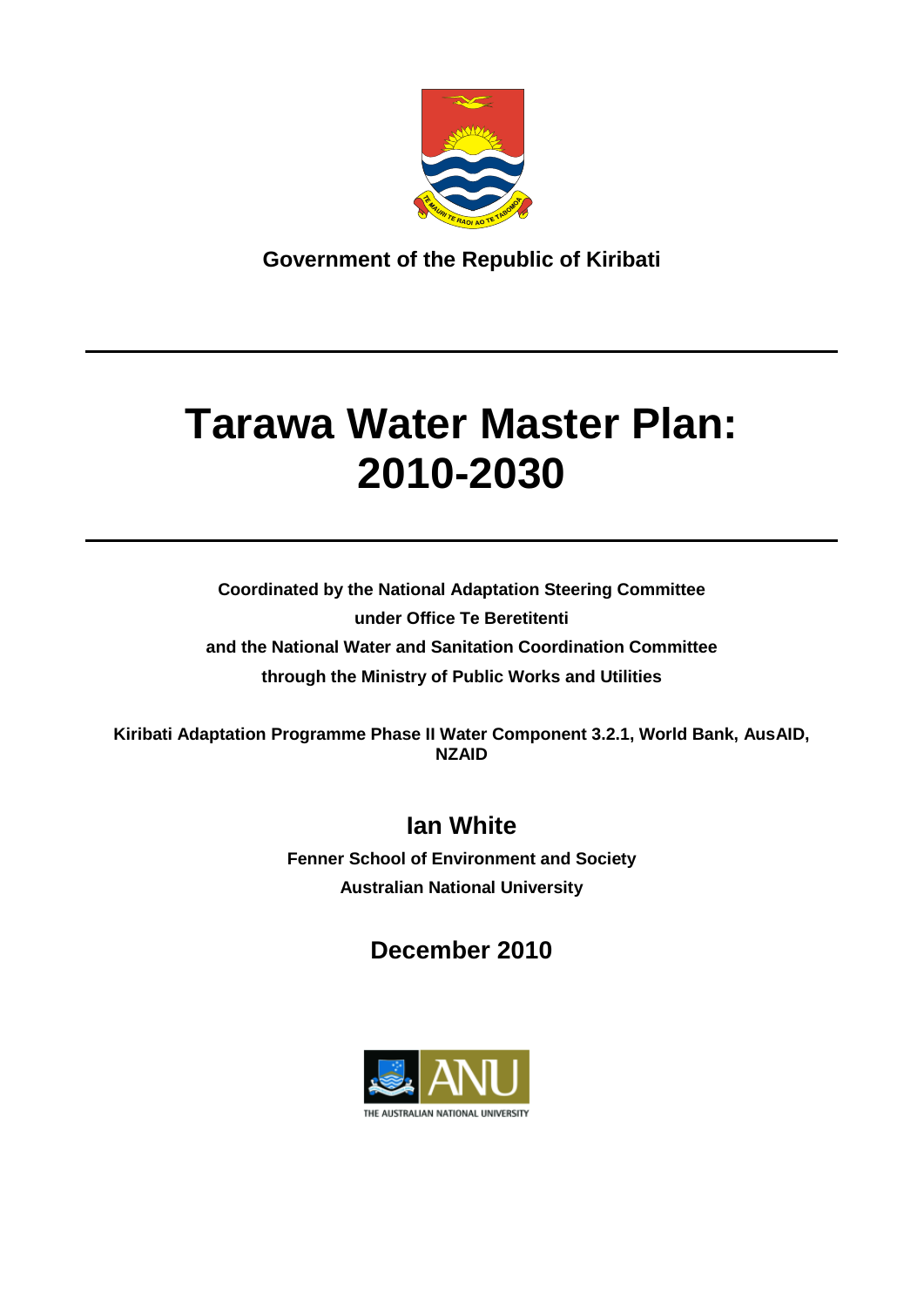## <span id="page-1-0"></span>**Acknowledgements**

The Tarawa Water Master Plan (TWMP) are a responses to widespread public concerns over freshwater, voiced during wide spread public consultations conducted during the National Adaptation Program of Action, Kiribati Adaptation Project Phase I (KAP I). It was developed by Professor Ian White, Australian National University, under the Kiribati Adaptation Project Phase II Water Component Project 3.2.1, supported by AusAID, and was overseen by the National Water and Sanitation Coordination Committee under the chair of the Ministry of Public Works and Utilities and by the National Adaptation Steering Committee under the chair of the Office Te Beretitenti. The invaluable assistance of Tony Falkland of Island Hydrology Services, a tireless and longstanding friend of Kiribati and the help of Marella Rebgetz, KAPII Water Specialist and the staff of the Kiribati Adaptation Project (II) Project Management Unit (PMU) is gratefully acknowledged. This plan is based on the National Water Resources Policy and its accompanying National Water Resources Implementation Plan*.* This plan has involved help, critical inputs and useful and constructive comments from:

| Riteiti Maninrake         | Former Secretary, Ministry of Public Works and Utilities (MPWU)             |
|---------------------------|-----------------------------------------------------------------------------|
| <b>Tangitang Kaureata</b> | Secretary, Office Te Beretitenti                                            |
| <b>Betarim Rimon</b>      | Former Secretary, Office Te Beretitenti                                     |
| <b>Taua Eritai</b>        | Deputy Secretary, Office Te Beretitenti                                     |
| The late Taam Biribo      | <b>Former Cabinet Secretary</b>                                             |
| <b>Rikiaua Takeke</b>     | Secretary, Ministry of Internal Affairs and Social Development              |
| Manikaoti Timeon          | Deputy Secretary, Ministry of Internal & Social Affairs                     |
| <b>Teea Tira</b>          | Former Secretary, Ministry of Finance and Economic Development              |
| Taboia Metutera           | Chief Executive Officer, Public Utilities Board (PUB), MPWU                 |
| Itienang Timona           | Water, Engineer, PUB, Water Engineering Division, MPWU                      |
| <b>Evire Banrire</b>      | Superintendent, Head Works Section, PUB, MPWU                               |
| lete Rouatu               | Former Director, National Economic Planning Office, Ministry of Finance     |
|                           | and Economic Development                                                    |
| Eita Metai                | Former Director Works, MPWU                                                 |
| Mourongo Katatia          | Acting Head, Water Engineering Unit, MPWU                                   |
| <b>Tianuare Taeuea</b>    | Former Chief Health Inspector, Environmental Health Unit, Ministry of       |
|                           | Health & Medical Services (MHMS)                                            |
| <b>Beia Tiim</b>          | Acting Chief Health Inspector, Environmental Health Unit, MHMS              |
| Tererei Abete-Reema       | Director, Environment & Conservation Division, Ministry of Environment      |
|                           | Lands and Agricultural Development (MELAD)                                  |
| <b>Farran Redfern</b>     | Environment and Conservation Division, MELAD                                |
| Martin Puta Tofinga       | President / Interim Executive Officer, Kiribati Chamber of Commerce (CC)    |
|                           | & Industry, Former Minister for the Environment                             |
| Roko Timeon               | Former Coordinator, KANGO, The Kiribati Association of non-government       |
|                           | organisations (NGO) in Kiribati                                             |
| Pamela Messervy           | Former WHO Country Liaison Officer Kiribati                                 |
| Marella Rebgetz           | KAPII Water Specialist, Water Engineering Unit, Ministry of Public Works    |
|                           | & Utilities                                                                 |
| Kautuna Kaitara           | KAPII Project Coordinator, Kiribati Adaptation Project (II) (KAPII), Office |
|                           | <b>Te Beretitenti</b>                                                       |
| Kaiarake Taburuea         | KAPII Manager, Kiribati Adaptation Project (II), Office Te Beretitenti      |
| Mary Meita                | Project Monitor, Kiribati Adaptation Project (II), Office Te Beretitenti    |
| <b>Marc Overmars</b>      | Water Advisor, SOPAC, Suva, Fiji                                            |
| <b>Peter Sinclair</b>     | HYCOS Project Advisor, SOPAC, Suva, Fiji                                    |
| <b>Staff</b>              | KAPII PMU, Kiribati Adaptation Project (II). Office Te Beretitenti          |
| <b>Members</b>            | National Adaptation Steering Committee, NASC                                |
| <b>Members</b>            |                                                                             |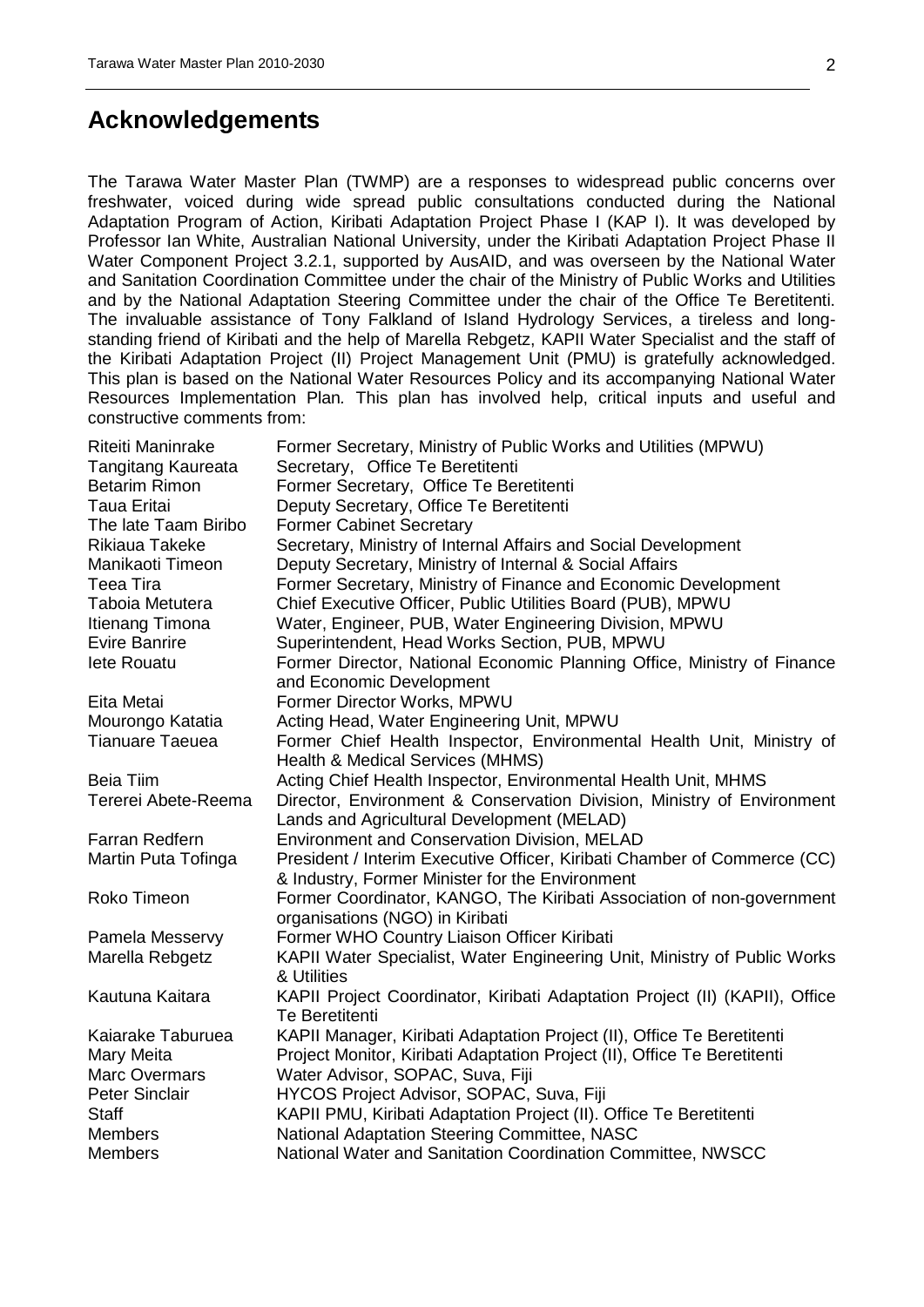## <span id="page-2-0"></span>**Scope**

The scope of this Technical Assistance activity is to produce a Water Master Plan for water development, management, protection and monitoring in Tarawa taking account of all available water resources (primarily groundwater and rainwater) and possible additional sources.

## <span id="page-2-1"></span>**Terms of Reference**

The original terms of reference (ToR) for this Tarawa Water Master Plan Tarawa are:

- 1. Review relevant parts of existing documents related to water master planning including the following: Draft Water Master Plan of 1992 (Shalev, 2002) and subsequent revisions (WEU, 2000); PUB Business Plan, 2004-2006 (PUB, 2004) (and updated documents if available); Project reports from the water component of the SAPHE project including the Review of Groundwater Resources Management for Tarawa (Falkland, 2003); Draft National Water Policy (EU-SOPAC, 2007a); Revised Draft National 10-Year Water Plan (EU-SOPAC, 2007b).
- 2. Consult with relevant GoK agencies and individuals (refer list above) about water planning and management issues in relation to both groundwater and rainwater.
- 3. Consult with other organisations including local NGOs and private companies, as appropriate.
- 4. Estimate future demands for water based on most current population data, growth trends, per capita consumption and estimates water use for commercial, community and industrial activities. Use planning horizons of 10 and 20 years.
- 5. Develop a logical sequence of water resources development based on technical assessments, cost estimates, and land ownership/management issues and environmental factors.
- 6. Review current water management, protection and monitoring procedures and recommend, as appropriate, additional mechanisms to ensure that the groundwater resources are usable by present and future generations.
- 7. Prepare a draft Water Master Plan for Tarawa, ensure that it is consistent with the draft National Water Policy and 10-Year Water Plan and present to the NWSCC and key KAPII consultants.
- 8. After feedback from the NWSCC and KAPII personnel, assess the comments received, undertake additional analysis as required and prepare a final draft Water Master Plan for Tarawa.

On 27 February 2009 it was agreed to alter ToR point 8 and include an additional point 9:

- 8. After feedback from the NWSCC, NASC and KAPII personnel at initial and final Workshops, assess the comments received, undertake additional analysis as required and prepare a final draft Water Master Plan for Tarawa
- 9. The consultant will compile a brief final report which records activities undertaken and documents produced in fulfilment of both Parts 1 and 2 of the consultancy. The purpose of the report is to demonstrate fulfilment of TOR, provide a list of final draft documents submitted clearly indicating versions and dates, and electronic file names of documents submitted.

## <span id="page-2-2"></span>**Process**

After review of all relevant documents, consultations and discussions with all relevant Ministries, private companies and NGOs were undertaken. From these, draft reports summarising the critical issues in five key areas were circulated to Ministries for comment in August and September 2009. Workshops on the TWMP were held with key government agencies on 9 and 14 December 2010. Presentations of the draft plan were made to the NWSCC, chaired by Secretary MPWU, on 4 August 2008, 23 June 2009 and 13 December 2010 and to the NASC, chaired by Secretary OB, on 5 August 2008 and 15 December 2010. Revisions were then undertaken from the subsequent discussions and are incorporated in the current draft Tarawa Water Master Plan.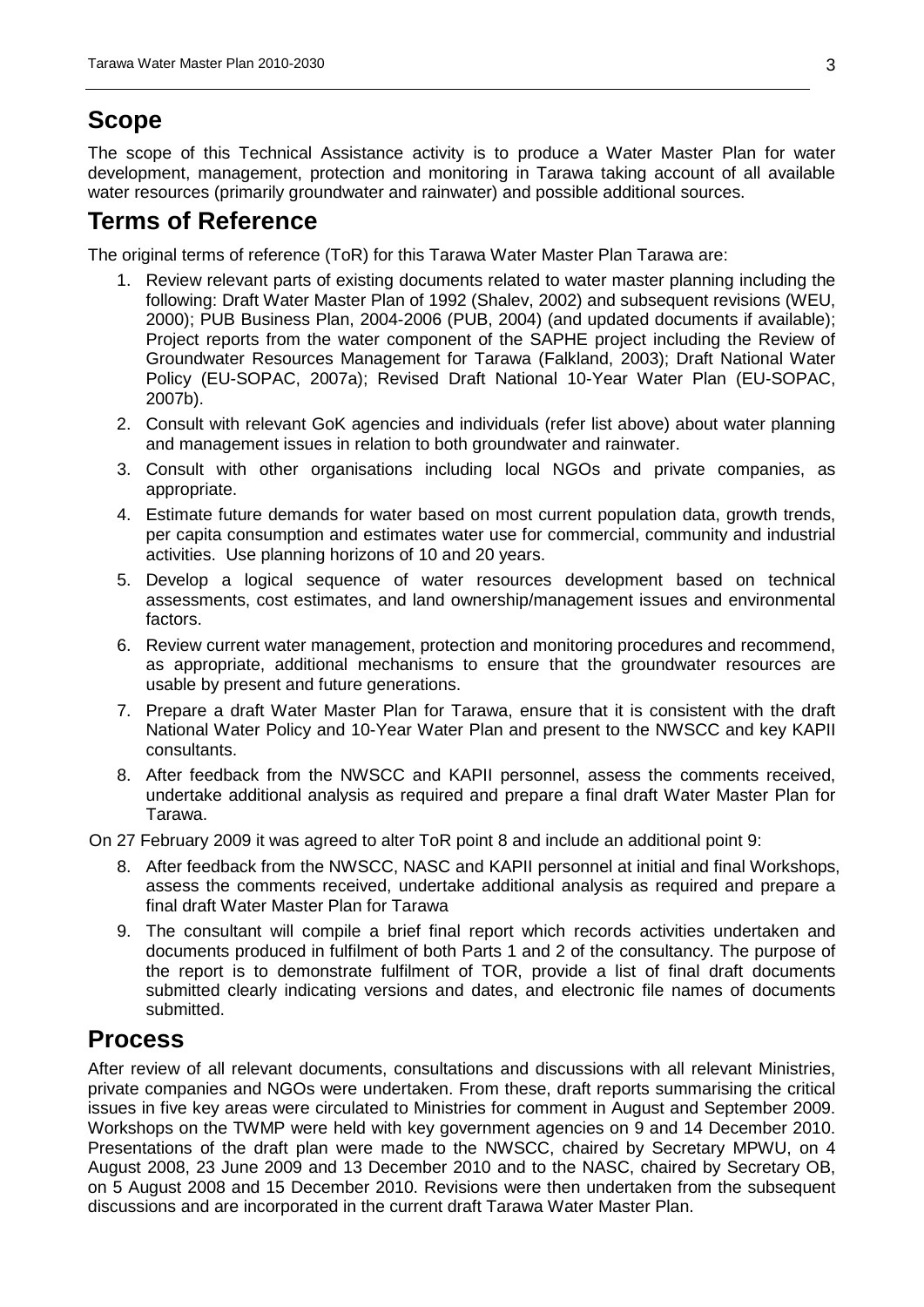## <span id="page-3-0"></span>**Acronyms**

| <b>ADB</b>      | Asian Development Bank                                                           |
|-----------------|----------------------------------------------------------------------------------|
| AusAID          | Australian Agency for International Development                                  |
| <b>CRF</b>      | <b>Capital Recovery Factor</b>                                                   |
| EC              | electrical conductivity                                                          |
| <b>GoK</b>      | Government of Kiribati                                                           |
| <b>GCM</b>      | Global climate model                                                             |
| <b>GW</b>       | Groundwater                                                                      |
| ha              | hectare ( = 10,000 m <sup>2</sup> )                                              |
| IDA.            | International Desalination Association                                           |
| IHP             | International Hydrological Programme (of UNESCO)                                 |
| <b>IPCC</b>     |                                                                                  |
|                 | Intergovernmental Panel on Climate Change                                        |
| <b>KAP</b>      | Kiribati Adaptation Program (Phases I, II & III)                                 |
| kL              | kilolitre ( = 1,000 L = 1 m <sup>3</sup> )                                       |
| kL/day          | Kilolitre per day ( = $1 \text{ m}^3$ /day)                                      |
| km              | kilometre                                                                        |
| km <sup>2</sup> | square kilometre                                                                 |
| <b>KMS</b>      | Kiribati Meteorological Service                                                  |
| ICI             | Institutional, commercial and industrial                                         |
| L.              | litre                                                                            |
| L/day           | litres per day                                                                   |
| L/pers/day      | litres per person per day (water use)                                            |
| m               | metre                                                                            |
| mm              | millimetre (one thousandth of a metre)                                           |
| m <sup>2</sup>  | square meter                                                                     |
| m <sup>3</sup>  | cubic metre $(= 1kL = 1,000 L)$                                                  |
| ML              | mega litre (one million litres = $1,000$ kL = $1,000$ m <sup>3</sup> )           |
| ML/day          | mega litre per day                                                               |
| mm              | millimetre                                                                       |
| <b>MELAD</b>    | Ministry of Environment, Lands and Agricultural Development                      |
| <b>MHMS</b>     | Ministry of Health and Medical Services                                          |
| <b>MPWU</b>     | Ministry of Public Works and Utilities                                           |
| mth             | month                                                                            |
| <b>NASC</b>     | <b>National Adaptation Steering Committee</b>                                    |
| <b>NGO</b>      | non government organisation                                                      |
| <b>NSO</b>      | <b>National Statistics Office</b>                                                |
| <b>NWRP</b>     | <b>National Water Resources Policy</b>                                           |
| <b>NWRIP</b>    | National Water Resources Implementation Plan                                     |
| <b>NWSCC</b>    | National Water and Sanitation Coordination Committee                             |
| <b>NZaid</b>    | New Zealand International Aid and Development Agency                             |
| <b>OB</b>       | Office Te Beretitenti (the President)                                            |
| pers            | person                                                                           |
| <b>PUB</b>      | Public Utilities Board (within MPWU)                                             |
| <b>RO</b>       | reverse osmosis (desalination technique)                                         |
| <b>SAPHE</b>    | Sanitation, Public Health and Environment Improvement Project                    |
| <b>SOPAC</b>    | Applied Geoscience and Technology Division, Secretariat of the Pacific Community |
| <b>SWRO</b>     | seawater reserve osmosis                                                         |
| $T_{\rm a}$     | amortisation period (years)                                                      |
| <b>ToR</b>      | <b>Terms of Reference</b>                                                        |
| <b>TWSP</b>     | Tarawa Water Supply Project                                                      |
| <b>UPC</b>      | unit production cost                                                             |
| <b>UNESCO</b>   | United Nations Educational, Scientific and Cultural Organization                 |
| WB              | <b>World Bank</b>                                                                |
| WEU             | Water Engineering Unit (within MPWU)                                             |
| <b>WHO</b>      | World Health Organisation                                                        |
|                 |                                                                                  |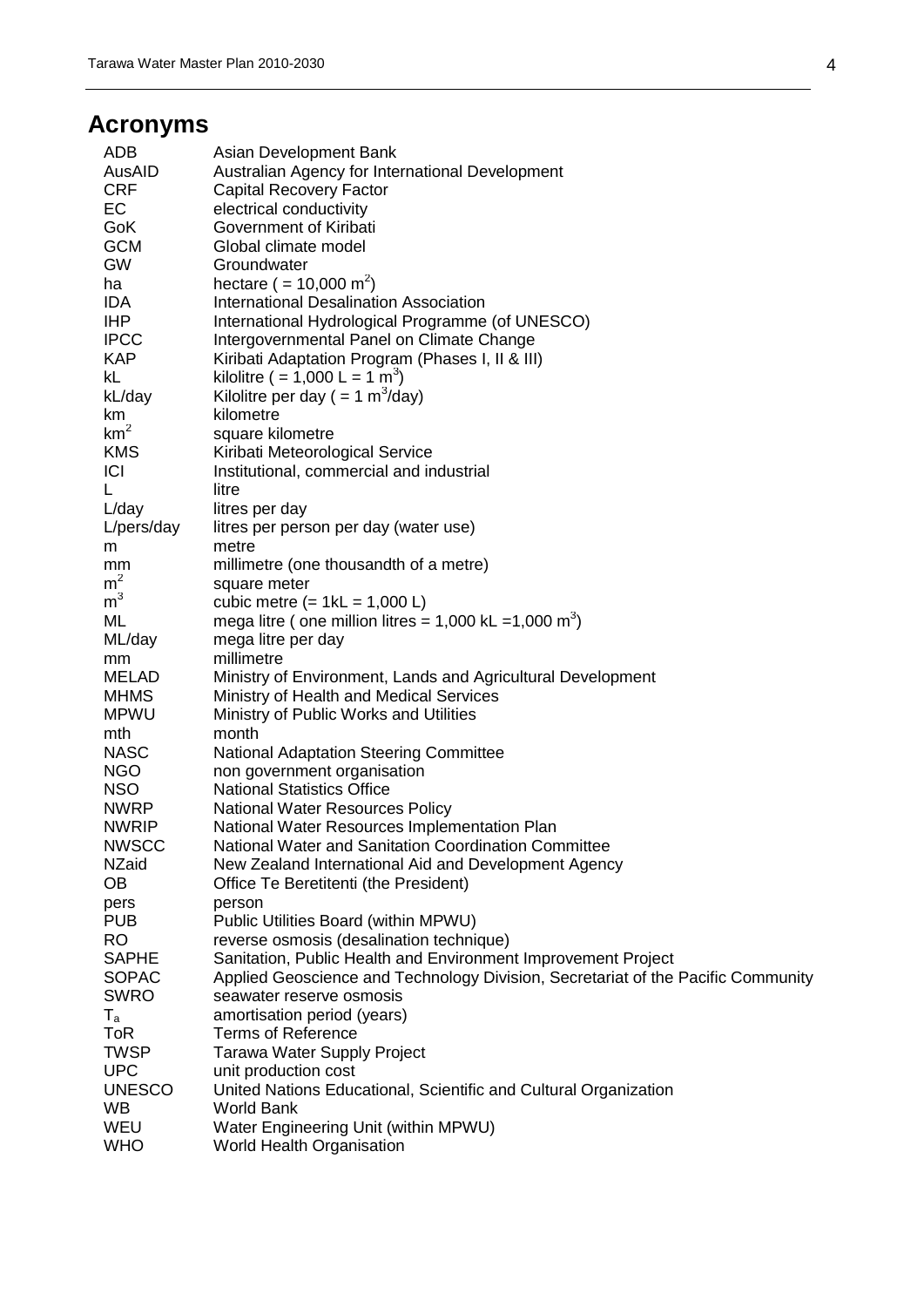## <span id="page-4-0"></span>**Summary**

The water issues faced in Tarawa atoll are amongst the most complex, vital and varied in the world. They will be exacerbated by future impacts of future climate change, population growth and development. There are no simple solutions. Instead a mix of approaches is required based on an analysis of the current situation, estimation of future needs and impacts and consideration of the options available. The draft Tarawa Water Master Plan, TWMP, provides that analysis.

#### **The draft TWMP**

The draft TWMP is a planning document providing options for the sustainable future development, protection and use of fresh water in Tarawa over the next 10 to 20 years. It is a direct response to the Kiribati National Water Resources Policy (NWRP) and its accompanying 10 year National Water Resources Implementation Plan (NWRIP). The TWMP summarises priority issues, estimates existing and expected future water demands for freshwater by Tarawa's growing population, and assesses current and potential freshwater resources. It takes into account, where possible, projected impacts of climate change, and provides a range of options, with their estimated costs, for meeting those demands. Finally it provides recommendations for protecting, conserving and managing Tarawa's fragile freshwater resources over the next 20 years.

#### **Priority Issues**

Using 50 years of water studies and projects and drawing on the experiences of people in Tarawa, the TWMP has identified a wide range of continuing priority issues which need to be addressed. Principal concerns are: unacceptably high rates of preventable deaths, illnesses and social and economic impacts due to water-borne diseases, particularly among infants; large, wasteful, and expensive losses of treated freshwater from the reticulation system, especially the domestic supply system; growth in demand for water; and a range of institutional and management issues.

#### **Present and Future Water Needs**

Households and organisations in Tarawa use a range of water sources to meet their water needs. There is limited information on how much water is currently used from these sources. The TWMP has assumed that water for toilet flushing will continue to be sourced from seawater or household water wells as currently. The TWMP employed data from urban, semi-urban and rural areas in Kiritimati and Nonouti to provide estimates of the average per capita freshwater needs in South Tarawa of 68 L/pers/day and 65 L/pers/day, sufficient to improve standards of public health. Preliminary results from the 2010 Census for Tarawa were combined with results from previous Censuses dating back to 1985, and the National Statistic Office's exponential growth model, to produce upper and lower bound estimates for the population in South and North Tarawa over the next 20 years. When combined with estimated per capita water use, this gave estimates of the total freshwater needs for South and North Tarawa. These show the most significant threat to the availability and quality of freshwater in South Tarawa is its ever-increasing population.

A major problem in meeting current water needs in South Tarawa is the estimated 50% losses of water from the reticulation system, and particularly from the domestic system. Reducing this excessive leakage and addressing the underlying causes should be highest priority. There is no point in introducing new water sources into South Tarawa if leakage rates are not reduced.

#### **Water Sources and Availability of Water to meet Needs**

The water sources examined included rainwater harvesting, household water wells, reticulated groundwater from water reserves in South Tarawa, potential new groundwater sources in North Tarawa, as well as non-conventional sources of water.

#### **Rainwater**

Although an important source of freshwater, rainwater harvesting cannot be relied on as a continuous source of water because of the frequent, severe ENSO-related droughts in Tarawa, the limited roof catchment areas and rain tank volumes available and the large average number of people per household. There is the potential to increase rainwater harvesting, especially from large public buildings but this requires a communal system of management.

#### **Household wells**

Over 35 years ago, it was recommended that the use of local household wells be South Tarawa be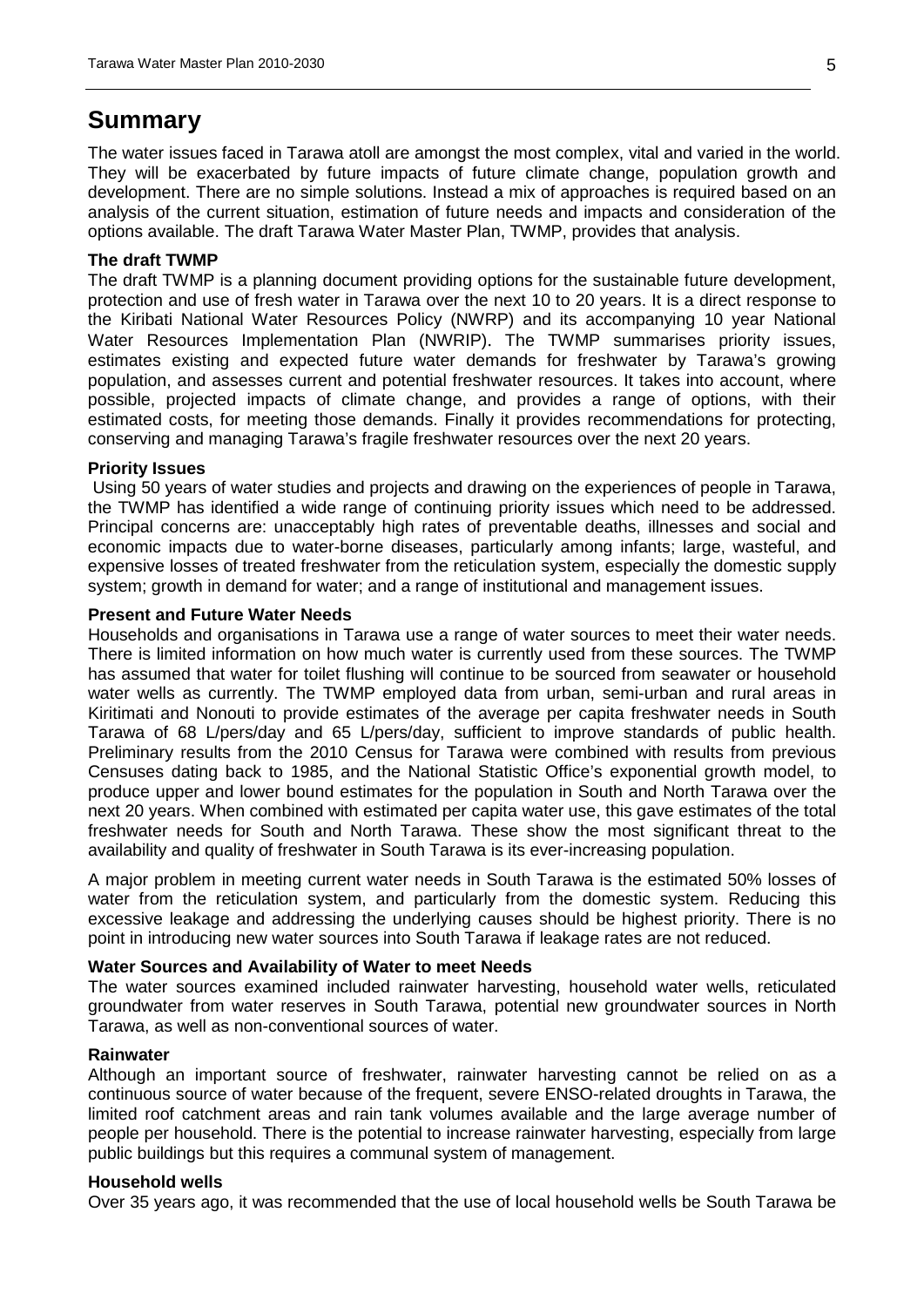abandoned because of the threat of contamination from dense urban settlements. Since then, the population has grown by over 330%. There is no systematic data on the quality of groundwater in Tarawa, so it was assumed that household wells in South Tarawa were unsuitable for potable use.

#### **South Tarawa Groundwater**

The sustainable yield of the current groundwater sources of Bonriki and Buota water reserves is 2,010 kL/day. There is the potential to increase this by 500 kL/day by removing trees from the centre of Bonriki to establish sports fields and by infilling brackish saline ponds at the western end of the island. This will involve negotiations with land owners and increased compensation and possibly land rental payments. Even with this increase, this supply is inadequate to meet the current needs of South Tarawa and will be totally inadequate to meet the needs of the increasing population and the impacts of climate change, so additional sources of water are required.

#### **North Tarawa Groundwater**

The water resources of Rural North Tarawa have been recently assessed, however, the actual availability of water due to current land use practices, such as babwai pits, has yet to be determined. It is estimated that the sustainable yield of all major freshwater lenses in North Tarawa is between 1,400 and 3,900 kL/day. When combined with the groundwater sources in South Tarawa this is sufficient to meet the needs of Tarawa until at least 2020. Exploitation of groundwater sources in North Tarawa, however, will require the installation of a power station and a cross-lagoon pipeline to supply water to South Tarawa. This will change the character of North Tarawa and may not be acceptable to communities there. The development of groundwater sources in North Tarawa will require lengthy and extensive negotiations with landowners and expensive, continuing land rental payments.

#### **Other Freshwater Sources**

The other sources of freshwater considered were: bottled water; recycling of "grey" and "black" water, bulk importation of water by ship; constructed rainwater catchments; a constructed island for groundwater harvesting; solar stills and seawater reverse osmosis, RO, desalination. A unit production cost (UPC) analysis using the cost recovery factor (CRF) was carried out for the groundwater and other options for meeting future water needs. Seawater RO desalination was the most attractive in terms of UPC provided that its lifetime is 10 years. This is problematic since the experience in the Pacific an in Kiribati is that RO plants have very limited lifetimes and are expensive and technically complex to operate. It is suggested that the maintenance and training of staff of any PO plant be contracted out to the plant supplier.

#### **Seawater RO Desalination**

The advantages of seawater RO desalination are: it can be installed and started quickly; removes pathogens from product water; only a small land area is required; minimal land rental and compensation payments will be required; minimal negotiations with landowners; no new legislation required; can be supplied in container modules; units can be located in areas of highest demand; can be connected directly into existing water supply pipeline; energy recovery systems are available; and maintenance and training contracts are available. Their disadvantages are: poor track record of RO in Pacific Island Nations and Kiribati; requires well trained operators; requires regular maintenance and monitoring; energy intensive (6 to 18.8 MWh); environmental impacts of rejected brine; very expensive if operational life is short. To offset the energy requirements of RO, other governments throughout the world are installing equivalent renewable energy sources such as wind generators. In Tarawa there is also the possibility of using locally-produced coconut oil as a direct substitute for diesel fuel.

#### **Impacts of Climate Change**

Climate change has the potential to influence both future demand as well as the availability of freshwater in Tarawa. Future demand could be influenced by changes in both population numbers and per capita consumption. Water availability could alter in the future due to changes in rainfall and evaporation as well as from increased encroachment of seawater due to sealevel rise. A small allowance was made for an increase in per capita consumption due to rising temperatures by 2020. It was estimated that by 2030 the sustainable yield of groundwater could be cut by 20% due to rising sealevels. Predictions are that the frequency of drought may not change under climate change, although the models employed are questionable since the do not simulate ENSO events.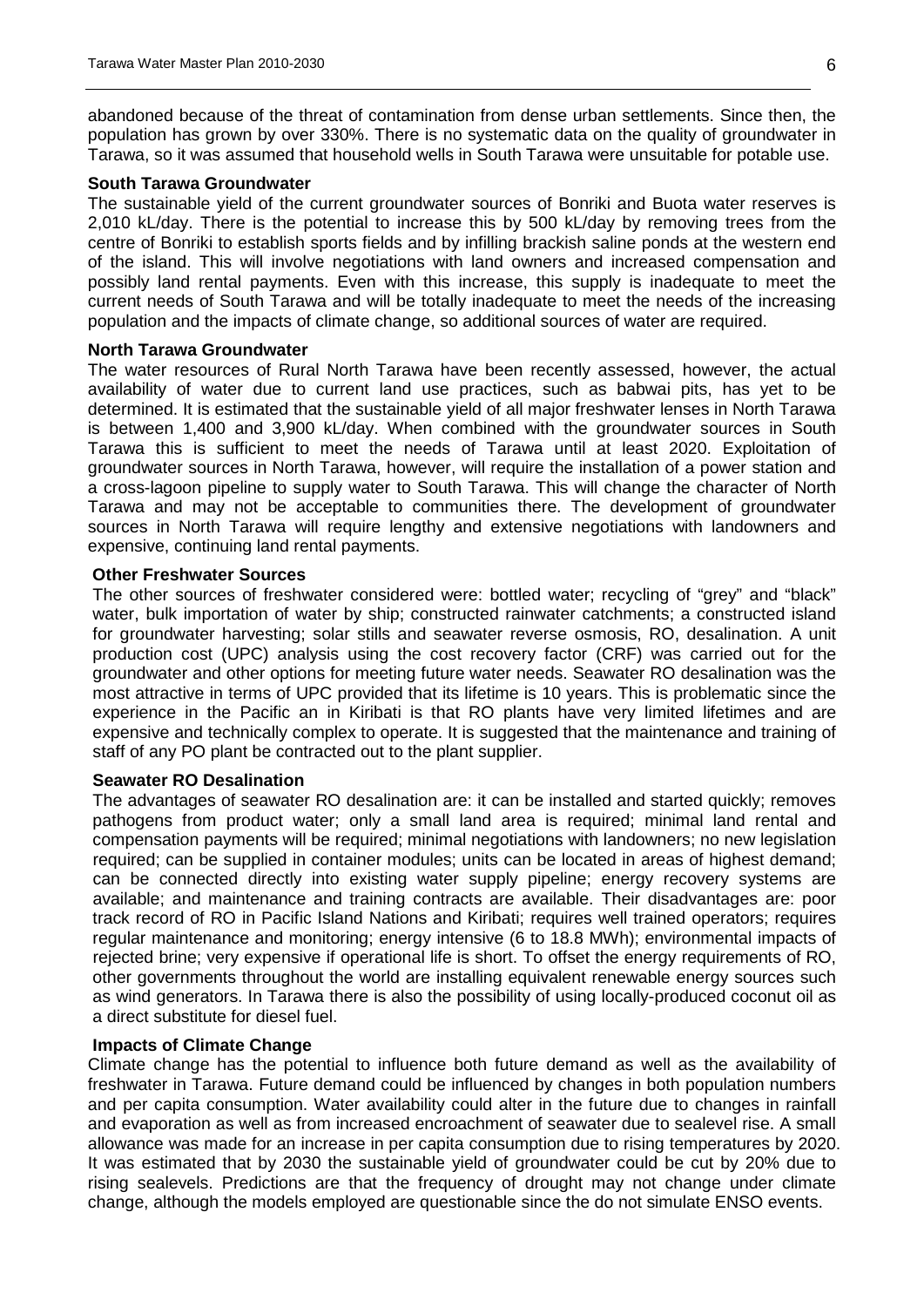## <span id="page-6-1"></span>**Management Recommendations**

It is recommended that:

- 1. the Government of Kiribati (GoK) consider the options for supplying Tarawa's urgent, future water needs presented in the TWMP,
- 2. the 1992 draft national water legislation should be reviewed together with all relevant water legislation, necessary revisions completed and the revised draft legislation submitted to Cabinet,
- 3. the National Water and Sanitation Coordination Committee, NWSCC, develop and implement a work plan,
- 4. the NWSCC be placed under the control of Office Te Beretitenti to improve reporting to Cabinet and to ensure progress of the NWRIP,
- 5. the GoK clearly articulate its vision for the future development of North and South Tarawa and develop plans to work towards the realisation of that vision,
- 6. a drought contingency plan be developed and approved by the NWSCC and submitted to Cabinet for consideration,
- 7. the protection of groundwater reserves be recognised as being of high priority in maintaining and improving the public health and safety of communities in South Tarawa,
- 8. a single agency be given the responsibility of preventing encroachment, inappropriate use and improving management of water reserves,
- 9. settlements be removed from water reserves, only land uses which do not pose a threat to groundwater quality be allowed,
- 10. a comprehensive water resources monitoring and reporting plan be developed along with the resource requirements and organisational responsibilities for ensuring that good quality information, necessary for managing water in Tarawa is available,
- 11. payment of land rentals to land owners in water reserves be linked to land management criteria,
- 12. the community-government Committee for the Management and Protection of Water Reserves be re-established and supported,
- 13. the groundwater pumping rate from Bonriki be reduced to the sustainable rate as soon as practical,
- 14. water losses from the reticulation system be reduced to the target level of 25% or less. As a contingency plan, excessively leaky portions of the system should be isolated with water needed by households being supplied by bulk distribution,
- 15. installation of water meters should be considered in any upgrading of the domestic distribution system and that a system for discouraging wasteful use of water be introduced,
- 16. a more equitable and financially robust method of cost recovery for water supply be developed and introduced,
- 17. a database be established and maintained on the location and characteristics of rainwater harvesting systems in Tarawa,
- 18. a community education program on the installation, operation and maintenance of rainwater systems be developed<sup>[1](#page-6-0)</sup>,
- 19. a system for ensuring that the existing building regulation and codes detailing the installation of adequate rainwater systems in new buildings are enforced,
- 20. the potential and rules for communal rainwater distribution from large public buildings be explored and developed,
- 21. the water quality of representative household wells in Tarawa be monitored and reported,
- 22. a long-term coordinated and continuing program be established to bring about behavioural change in the use and sharing of water, and in its protection and conservation. This program must include a comprehensive water education program for schools, and
- 23. a whole-of-government plan be developed for the training of staff in the water sector and a succession plan developed for ensuring passing on of expertise

<span id="page-6-0"></span> $1$  SOPAC has excellent educational materials on rainwater harvesting  $\overline{a}$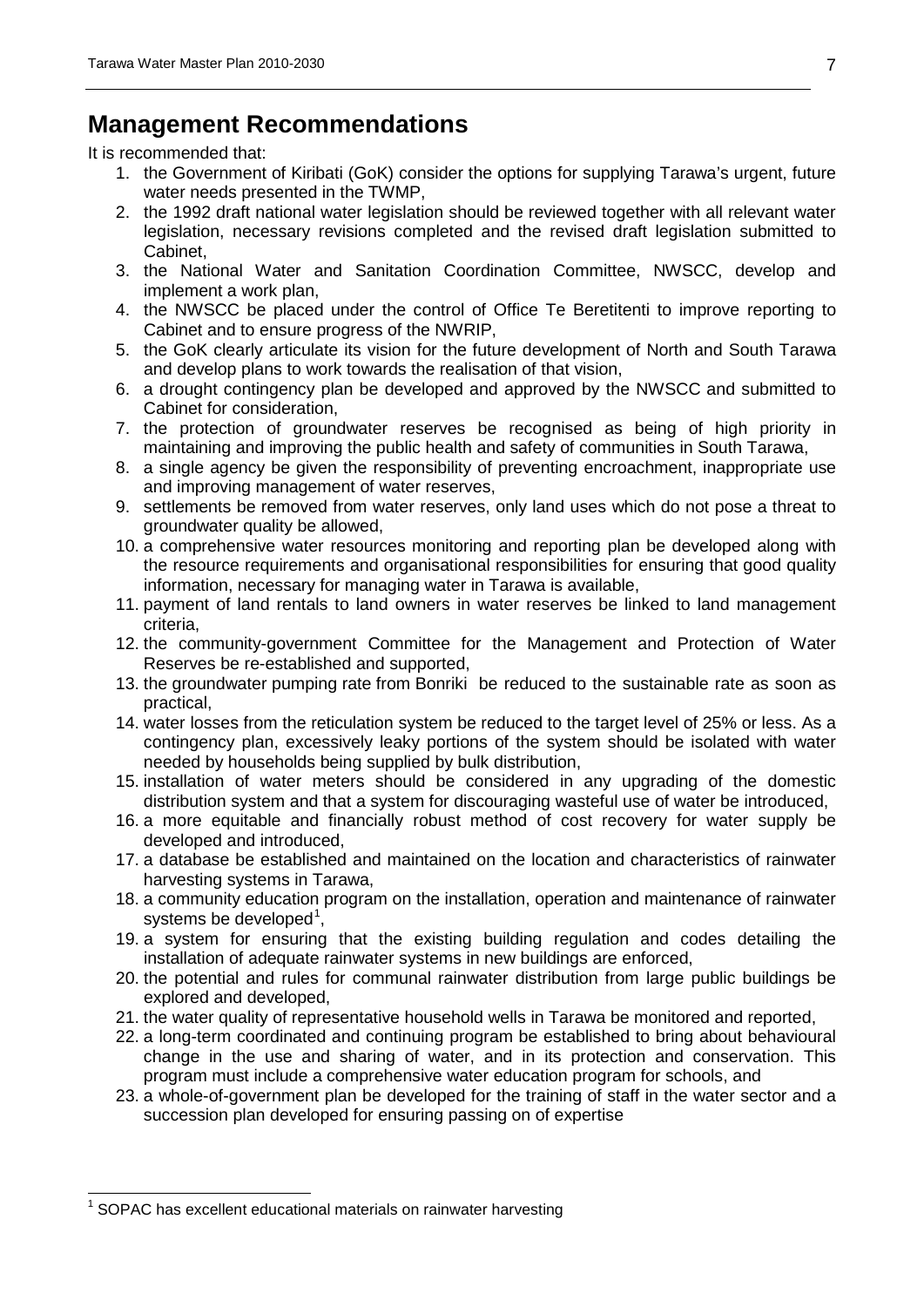

<span id="page-7-0"></span>**Figure 1 The islands of Tarawa Atoll, Republic of Kiribati. South Tarawa extends from Betio to Bonriki and North Tarawa from Buota to Buariki.**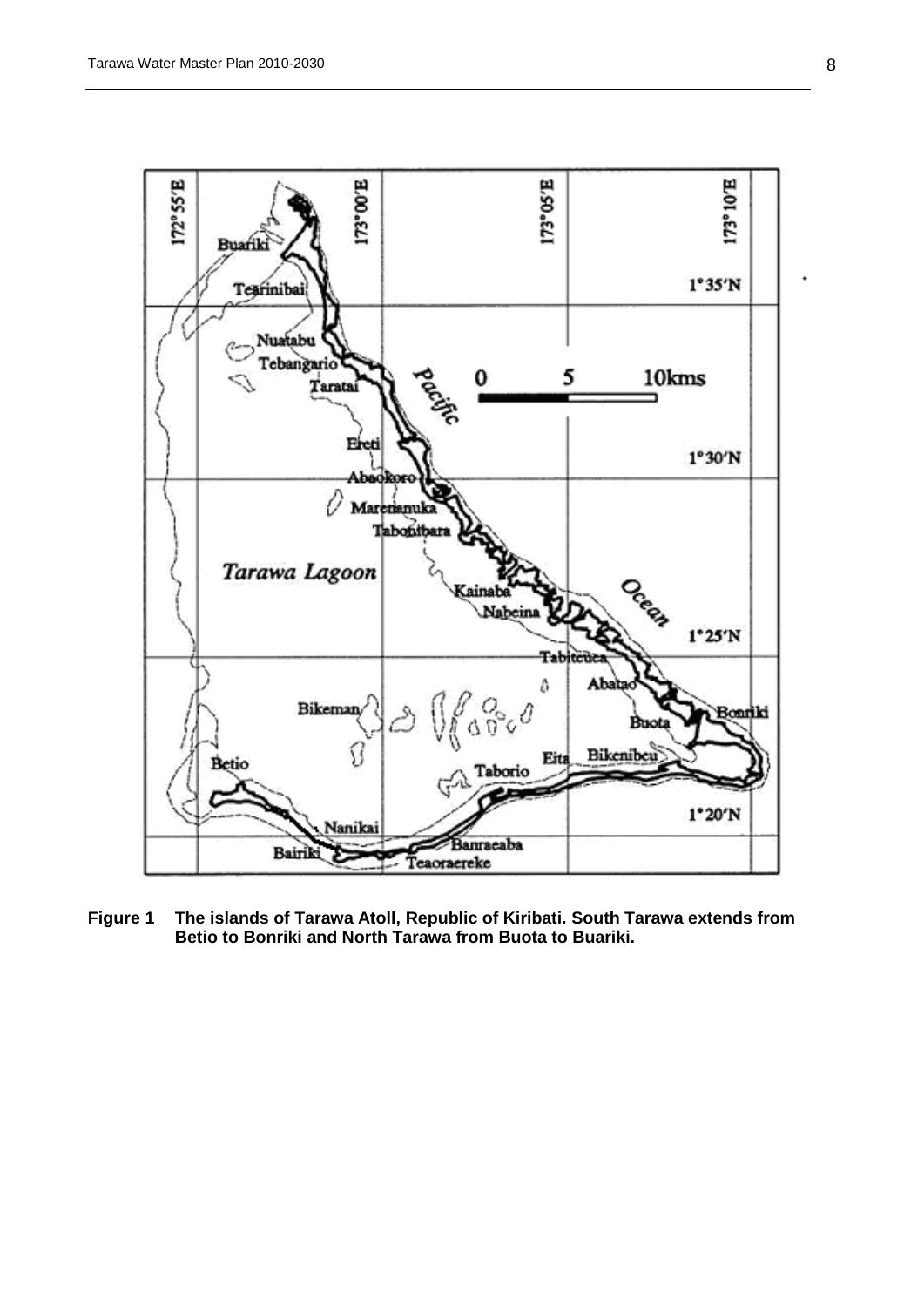## **Table of Contents**

| 1.  |       |                                                                          |  |
|-----|-------|--------------------------------------------------------------------------|--|
| 2.  |       |                                                                          |  |
| 2.1 |       |                                                                          |  |
|     | 2.2   |                                                                          |  |
|     | 2.3   |                                                                          |  |
|     | 2.4   |                                                                          |  |
|     | 2.5   |                                                                          |  |
|     | 2.6   |                                                                          |  |
|     | 2.7   |                                                                          |  |
|     | 2.8   |                                                                          |  |
| 3.  |       |                                                                          |  |
|     | 3.1   |                                                                          |  |
|     | 3.2   |                                                                          |  |
|     | 3.3   |                                                                          |  |
|     | 3.4   | Water Production Needed to Meet Future Demand and System Water Losses 18 |  |
|     | 3.5   |                                                                          |  |
|     | 3.5.1 |                                                                          |  |
|     | 3.5.2 |                                                                          |  |
|     | 3.5.3 |                                                                          |  |
|     | 3.5.4 |                                                                          |  |
|     | 3.5.5 |                                                                          |  |
|     | 3.5.6 |                                                                          |  |
| 4.  |       |                                                                          |  |
| 4.1 |       |                                                                          |  |
|     | 4.1.1 |                                                                          |  |
|     | 4.1.2 |                                                                          |  |
|     | 4.1.3 | Contribution of rainwater harvesting to meeting future water needs24     |  |
|     | 4.1.4 |                                                                          |  |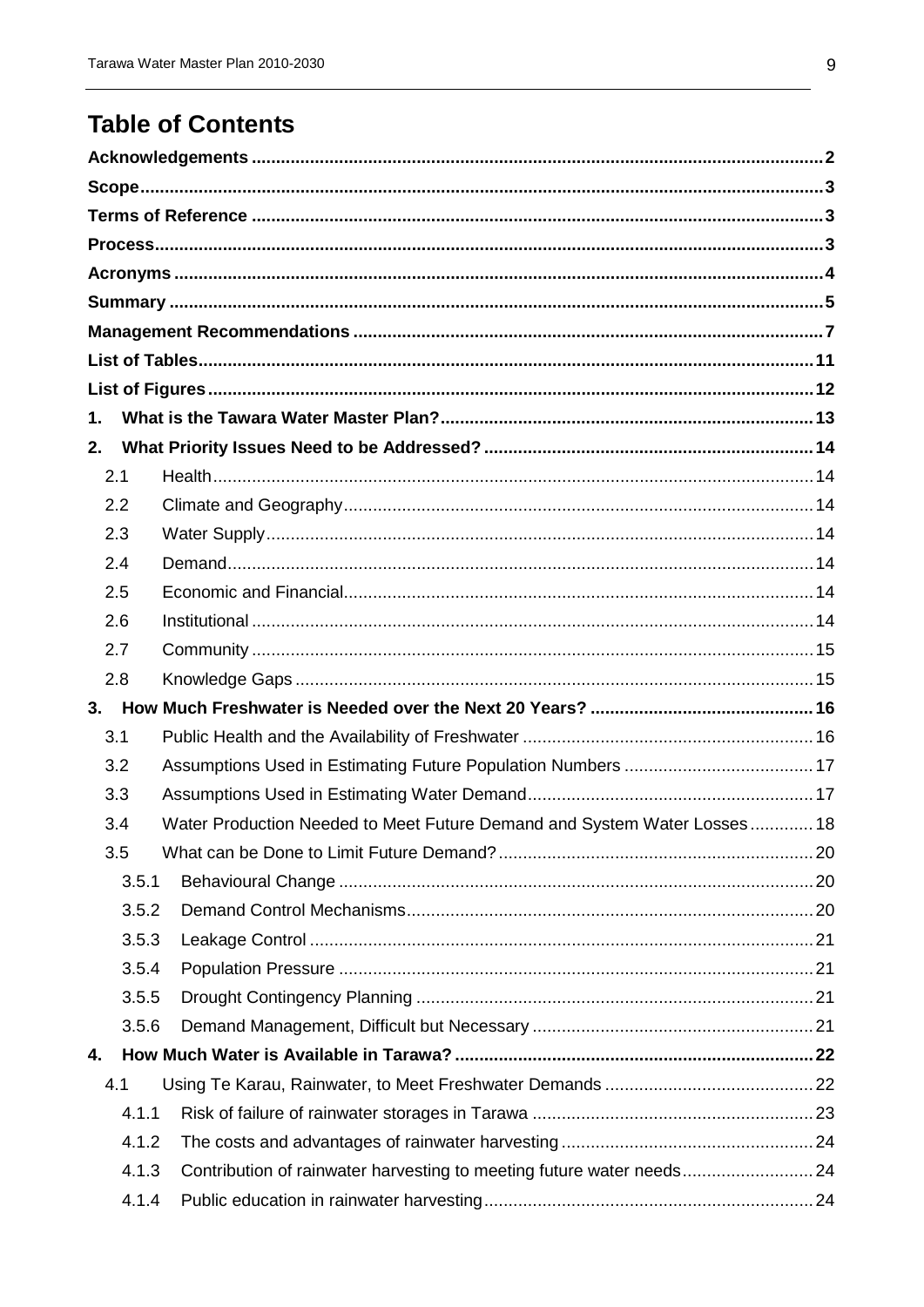| 4.2 |       |                                                                           |  |  |  |  |
|-----|-------|---------------------------------------------------------------------------|--|--|--|--|
|     | 4.2.1 |                                                                           |  |  |  |  |
|     | 4.2.2 |                                                                           |  |  |  |  |
|     | 4.2.3 |                                                                           |  |  |  |  |
| 4.3 |       |                                                                           |  |  |  |  |
|     | 4.3.1 |                                                                           |  |  |  |  |
|     | 4.3.2 |                                                                           |  |  |  |  |
|     | 4.3.3 |                                                                           |  |  |  |  |
|     | 4.3.4 |                                                                           |  |  |  |  |
|     | 4.3.5 |                                                                           |  |  |  |  |
|     | 4.3.6 |                                                                           |  |  |  |  |
|     | 4.3.7 |                                                                           |  |  |  |  |
| 4.4 |       | Deficit between Demand and Water Sources in South and North Tarawa  29    |  |  |  |  |
| 5.  |       |                                                                           |  |  |  |  |
| 5.1 |       |                                                                           |  |  |  |  |
| 5.2 |       |                                                                           |  |  |  |  |
| 5.3 |       |                                                                           |  |  |  |  |
| 5.4 |       |                                                                           |  |  |  |  |
| 5.5 |       |                                                                           |  |  |  |  |
| 5.6 |       |                                                                           |  |  |  |  |
| 6.  |       |                                                                           |  |  |  |  |
| 6.1 |       |                                                                           |  |  |  |  |
| 6.2 |       |                                                                           |  |  |  |  |
| 6.3 |       |                                                                           |  |  |  |  |
|     | 6.3.1 |                                                                           |  |  |  |  |
|     | 6.3.2 |                                                                           |  |  |  |  |
|     | 6.3.3 |                                                                           |  |  |  |  |
| 6.4 |       |                                                                           |  |  |  |  |
|     | 6.4.1 |                                                                           |  |  |  |  |
|     | 6.4.2 |                                                                           |  |  |  |  |
| 6.5 |       | Additional Rain and Groundwater Sources in South and North Tarawa 38      |  |  |  |  |
| 6.6 |       |                                                                           |  |  |  |  |
|     | 6.6.1 |                                                                           |  |  |  |  |
|     | 6.6.2 | Option 6: Large scale, constructed rainwater harvesting and collection 39 |  |  |  |  |
|     | 6.6.3 |                                                                           |  |  |  |  |
| 6.7 |       |                                                                           |  |  |  |  |
| 7.  |       |                                                                           |  |  |  |  |
| 7.1 |       |                                                                           |  |  |  |  |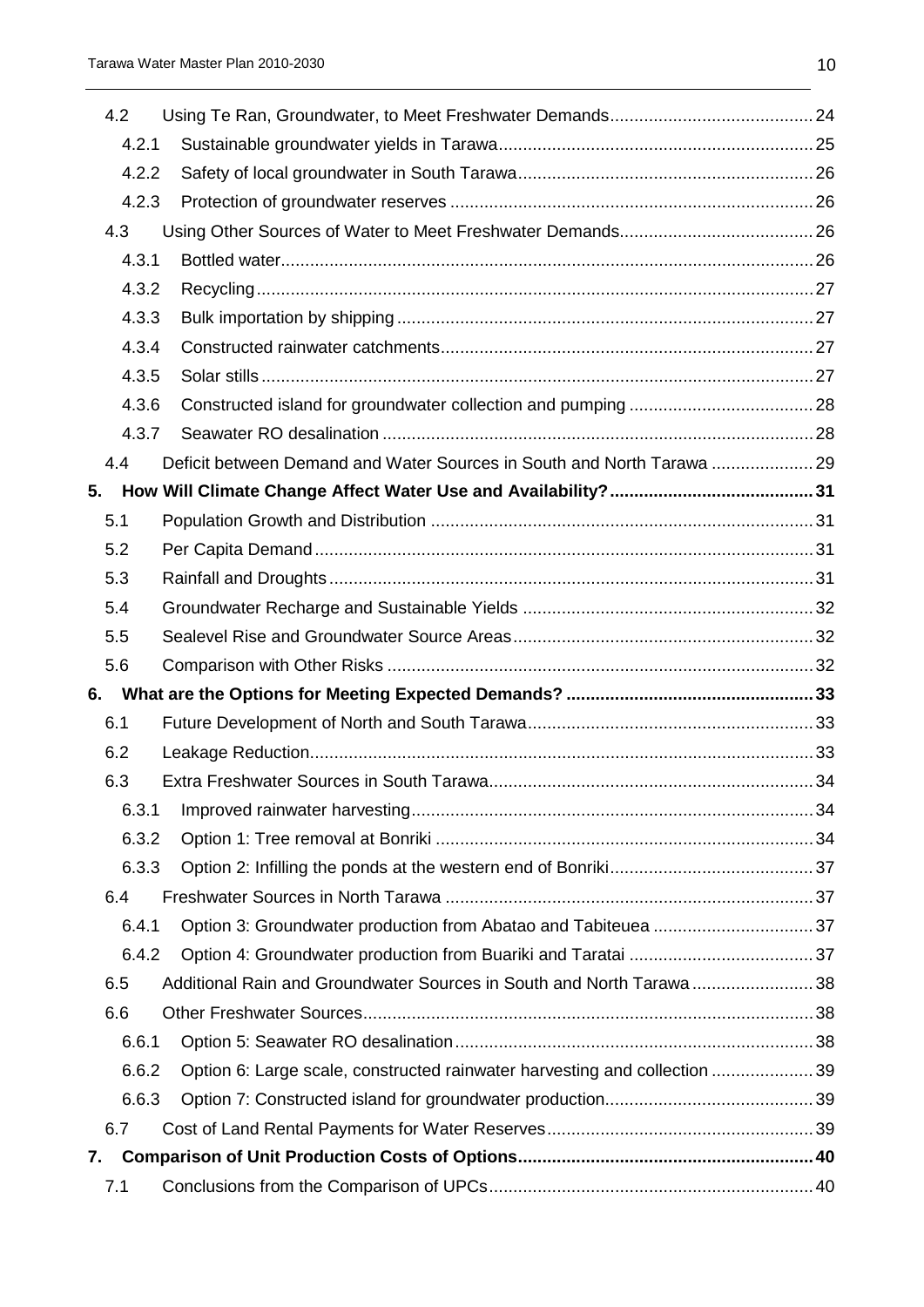| 8.   |                                                                  |  |
|------|------------------------------------------------------------------|--|
| 8.1  |                                                                  |  |
| 8.2  |                                                                  |  |
| 8.3  |                                                                  |  |
| 8.4  |                                                                  |  |
| 8.5  |                                                                  |  |
| 8.6  |                                                                  |  |
| 8.7  | Committee for the Management and Protection of Water Reserves 44 |  |
| 8.8  |                                                                  |  |
| 8.9  |                                                                  |  |
| 8.10 |                                                                  |  |
| 8.11 |                                                                  |  |
| 8.12 |                                                                  |  |
| 8.13 |                                                                  |  |
| 8.14 |                                                                  |  |
| 8.15 |                                                                  |  |
| 8.16 |                                                                  |  |
| 9.   |                                                                  |  |

## <span id="page-10-0"></span>**List of Tables**

| Table 1  | Service level, quantity of water available and public health risk (WHO, 2006)                                                                                                                                      | 16 |
|----------|--------------------------------------------------------------------------------------------------------------------------------------------------------------------------------------------------------------------|----|
| Table 2  | Estimated ranges of populations using water from the South Tarawa (including<br>Buota) water supply system and households wells in North Tarawa (without<br>Buota) based on the preliminary 2010 census results    | 17 |
| Table 3  | Summary of the components of water demand used in the TWMP                                                                                                                                                         | 18 |
| Table 4  | Estimated total daily water supply (kL/day) required to meet the projected needs<br>for South, North and all of Tarawa to 2030 for lower and upper bound estimates of<br>future population with zero water losses. | 19 |
| Table 5  | Estimated daily water production rates needed to meet the projected future<br>demands in Tarawa and a water loss rate of 25%.                                                                                      | 19 |
| Table 6  | Estimated daily treated freshwater production rates needed to meet the projected<br>future demands in Tarawa and a water loss rate of 50%                                                                          | 19 |
| Table 7  | Percentage of households in Tarawa using various sources for drinking water<br>compared with other rural areas in the Gilbert Group (2005 Census).                                                                 | 22 |
| Table 8  | Summary of the estimated safe groundwater yields of significant, actual and<br>potential sources in Tarawa                                                                                                         | 25 |
| Table 9  | Summary of the main features of other potential sources of freshwater in Tarawa                                                                                                                                    | 29 |
| Table 10 | Summary of estimated actual and potential daily yields from groundwater and<br>rainwater sources in Tarawa                                                                                                         | 30 |
| Table 11 | Estimated surplus or deficit of supply (kL/day) over demand in Tarawa by the year<br>2030                                                                                                                          | 30 |
|          |                                                                                                                                                                                                                    |    |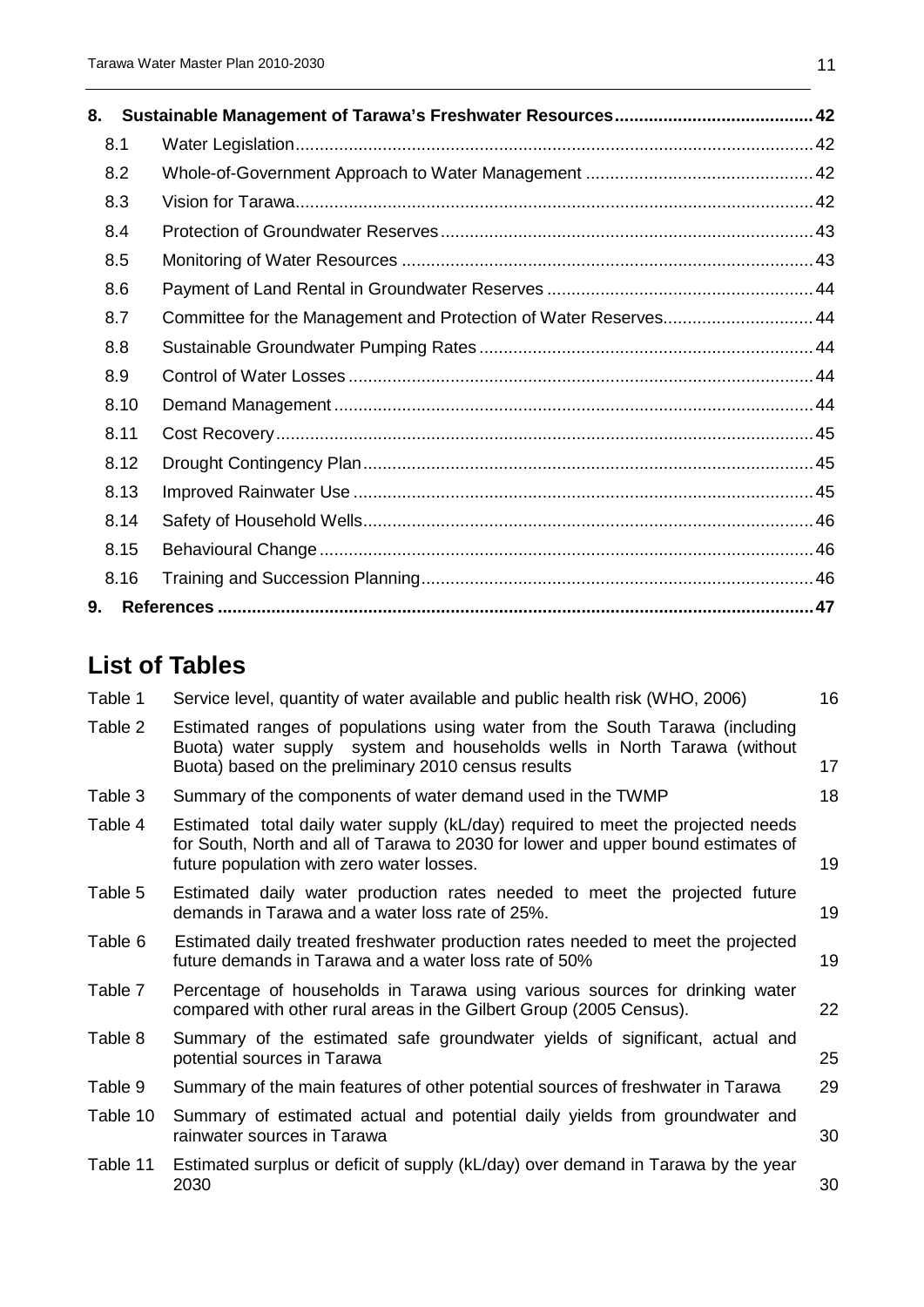| Table 12. Advantages, disadvantages and indicative costs of the options for supply water to<br>South Tarawa | 35 |
|-------------------------------------------------------------------------------------------------------------|----|
| Table 13 Comparison of unit production costs (UPC) for Tarawa water supply options                          | 40 |

## <span id="page-11-0"></span>**List of Figures**

| Figure 1. The islands of Tarawa Atoll, Republic of Kiribati. South Tarawa extends from Betio                                                                           |  |  |  |
|------------------------------------------------------------------------------------------------------------------------------------------------------------------------|--|--|--|
| Figure 1 Historic monthly rainfalls for Betio, Tarawa for the period January 1947 to                                                                                   |  |  |  |
| Figure 2 Option 4, development of the groundwater lenses at Buariki and Taratai with a<br>cross-lagoon pipeline from Tabonibara to Ambo (red line) to connect with the |  |  |  |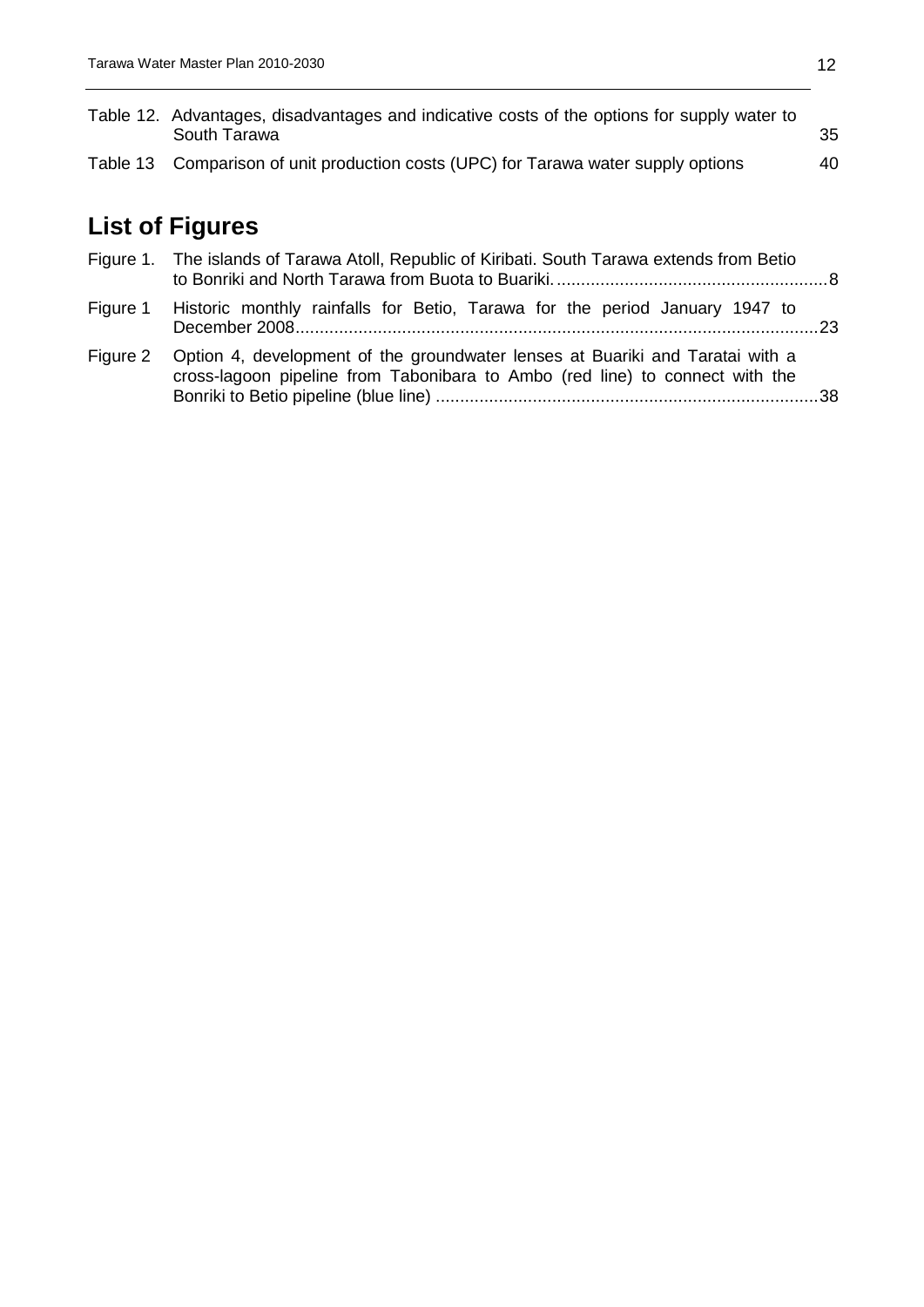## <span id="page-12-0"></span>**1. What is the Tawara Water Master Plan?**

The draft Tarawa Water Master Plan, TWMP, is a planning document providing options for the sustainable future development, protection and use of fresh water in Tarawa over the next 10 to 20 years. It is a direct response to the Kiribati National Water Resources Policy (NWRP) and its accompanying 10 year National Water Resources Implementation Plan (NWRIP), endorsed by Cabinet of the Government of Kiribati (GoK) in January 2009, and to the widespread public concern over the availability and quality of freshwater revealed in public consultations during KAPI. The three goals and accompanying policy objectives of the NWRP are to:

1. Provide safe, socially equitable, financially and environmentally sustainable water supplies to enhance the welfare and livelihood of I- Kiribati<br>1. 1. Increase access to safe and relia

Increase access to safe and reliable water supplies

1.2. Achieve sustainable water resource management

2. Protect and conserve freshwater sources for public water supplies

- 2.1. Improve understanding and monitoring of water resources and their use 2.2. Improve protection of public water source areas
	- 2.2. Improve protection of public water source areas<br>2.3. Increase community participation in water mana
- 2.3. Increase community participation in water management and conservation

3. Deliver freshwater efficiently and effectively.

- 3.1. Improve governance in the water and sanitation sector
- Decrease unaccounted for water losses and improve cost recovery

These form the basic objectives of the TWMP

The TWMP builds on previous water supply development project documents, reports and papers, government decisions and statements stretching back almost 50 years and on the experiences of a wide range of agencies, organisations and people both in Kiribati and with experience in Kiribati.

The TWMP provides a summary of priority issues, estimates of existing and expected future water demands for freshwater by Tarawa's growing population, and an assessment of current and potential freshwater resources. It takes into account, where possible, projected impacts of climate change, and then provides a range of options, with their estimated costs, for meeting those demands. Finally it provides suggestions for protecting, conserving and sustainably managing Tarawa's fragile water resources over the next 10 to 20 years.

Highlights of issues being addressed in the TWMP are the analysis of water demand projected for the next 20 years based on estimates of per capita requirements, estimation of the ability of te *karau*, rainwater, *te ran*, groundwater and other sources to meet the expected demand and the impacts of climate change on the availability of those resources. Assessment of the impact of Tarawa's frequent severe droughts is a feature of the plan. Management issues associated with the conservation and protection of fresh water, assessment of resources, monitoring supply and water quality are also covered. A range of options for meeting the rapidly increasing demands is given. The TWMP can be used as a basis for discussions with donors.

The planning principles used to develop the Tarawa Water Master Plan were adapted from Ackoff (1999). Ackoff, one of the founders of Operations Research, identified 5 phases in an interactive planning process, together with objectives, components and principle outputs of each phase. The 5 phases are: I. Formulation of the Issues; II. Ends Planning; III. Means Planning; IV. Resource Planning; and V. Implementation and Control. These have formed the basis of the development of the TWMP. Endorsement, implementation and revision of the Plan are the responsibility of the Government of Kiribati (GoK), its Ministries and agencies, as well as non government organisations (NGOs) and the communities of North and South Tarawa. The magnitude and complexity of these tasks are challenging and require commitment, determination and dedication.

In developing this plan a series of in-depth reports, which address different components of the TWMP, have been produced (White, 201a,b; 2011a,b) which were circulated to and then workshopped with all lead water agencies, other government agencies and NGOs. Feedback from comments received and the workshops was then used to refine the component reports and the key findings of the revised reports are presented in this plan.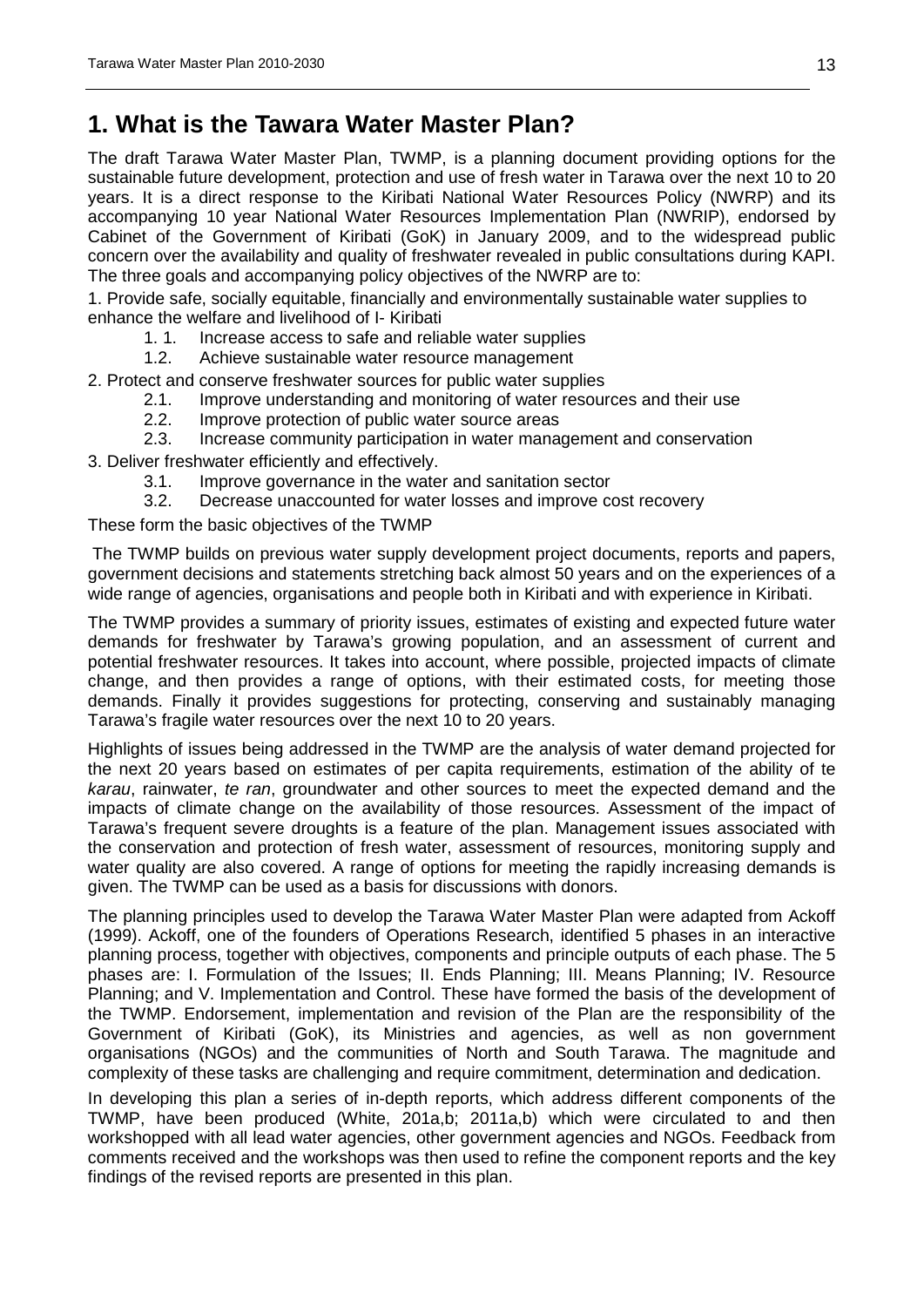## <span id="page-13-0"></span>**2. What Priority Issues Need to be Addressed?**

Studies undertaken as precursors to water supply projects in South Tarawa [\(Figure 1\)](#page-7-0) over the past 50 years have identified critical water supply and management issues that need to be addressed (see e.g. AGDHC, 1975; Falkland, 1992; Shalev, 1992; WEU, 2000; ADB, 2004). Many of the priority concerns were summarised by Falkland (2003). In some issues, there has been little progress in the intervening years. The NWRP and the in-depth reports accompanying the TWMP have summarised the main issues in Tarawa which include:

### <span id="page-13-1"></span>**2.1 Health**

- The unacceptably high rate of preventable deaths, particularly in infants, due to water-borne diseases
- The unacceptably high rate of preventable illnesses due to water-borne diseases
- Contamination of fresh groundwater, the major source of freshwater, by human settlements, sanitation systems, livestock, wastes, and aggregate mining

## <span id="page-13-2"></span>**2.2 Climate and Geography**

- Frequent, La Niña-related, severe droughts
- Vulnerability of shallow groundwater systems to seawater intrusion
- Vulnerability of groundwater lenses to sealevel rise and storm surges

## <span id="page-13-3"></span>**2.3 Water Supply**

- Unacceptably large water losses from piped water systems
- Intermittent and inadequate supply of reticulated freshwater
- Illegal connections to water supply pipelines
- Vandalism of water supply infrastructure
- Encroachment of settlements onto groundwater reserves
- Groundwater pumping at greater than the long-term sustainable rates
- Inequities in the provision of services to rural and urban communities
- Reliance on potentially contaminated household wells in densely-populated urban areas
- Inadequate use of rainwater harvesting and storage on large buildings
- Poorly installed and managed household rainwater harvesting and storage systems

## <span id="page-13-4"></span>**2.4 Demand**

- Continuing rapid population growth, particularly in South Tarawa
- Increase in per capita demand as development progresses
- Conflicting demands for water

## <span id="page-13-5"></span>**2.5 Economic and Financial**

- High rates of absenteeism due to water-borne diseases
- Constraints on development, commerce and industry due to limited water supplies
- Financially unsustainable water supply system
- The large cost of land rental payments to landowners of water reserves
- The large cost of leakages from the water supply system

## <span id="page-13-6"></span>**2.6 Institutional**

- The absence of National Water Resources Law
- No drought contingency plans despite frequent drought
- Conflict between traditional and public ownership of groundwater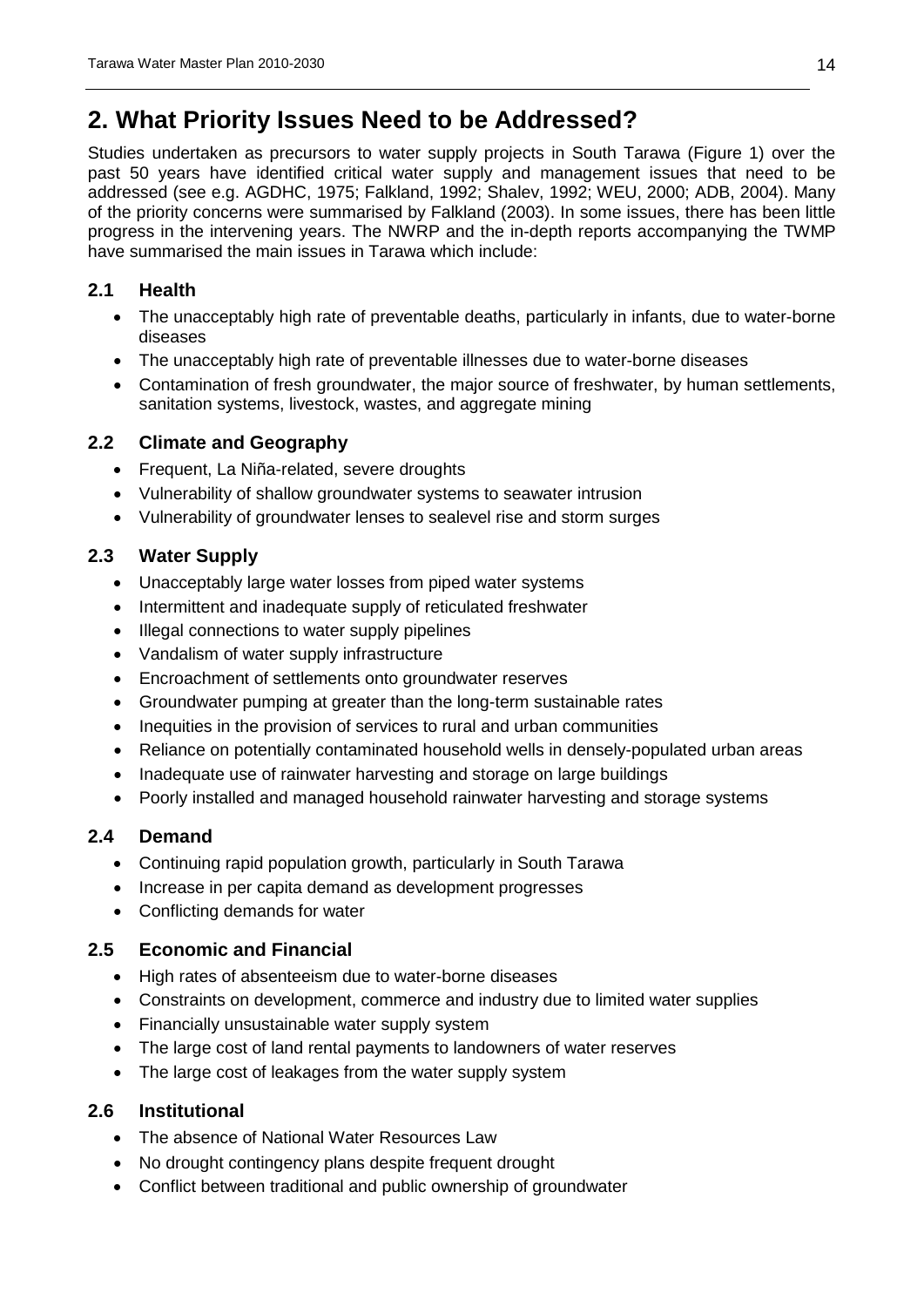- Fragmented and ineffective control, management and protection of freshwater resources
- Poor communication between agencies with responsibilities in water
- Inadequate knowledge and monitoring, analysis and reporting of freshwater resources
- Decrease in the number of trained water specialists and technicians
- Limited training scheme and succession planning

#### <span id="page-14-0"></span>**2.7 Community**

- Limited community participation in freshwater management and conservation
- Limited community understanding of responsible water use, conservation and protection of water sources and water supply infrastructure
- Conflict between subsistence traditions and practices and the demands of urban society
- A need for enhanced water education in schools

#### <span id="page-14-1"></span>**2.8 Knowledge Gaps**

- Limited information on the quantity and quality of groundwater resources in Tarawa
- Very limited information on household use of water from various sources
- Very limited information on rainwater harvesting systems
- No information on institutional, commercial or industrial water use
- The overall rate of water losses from the water supply system is large but unknown
- Sparse groundwater monitoring data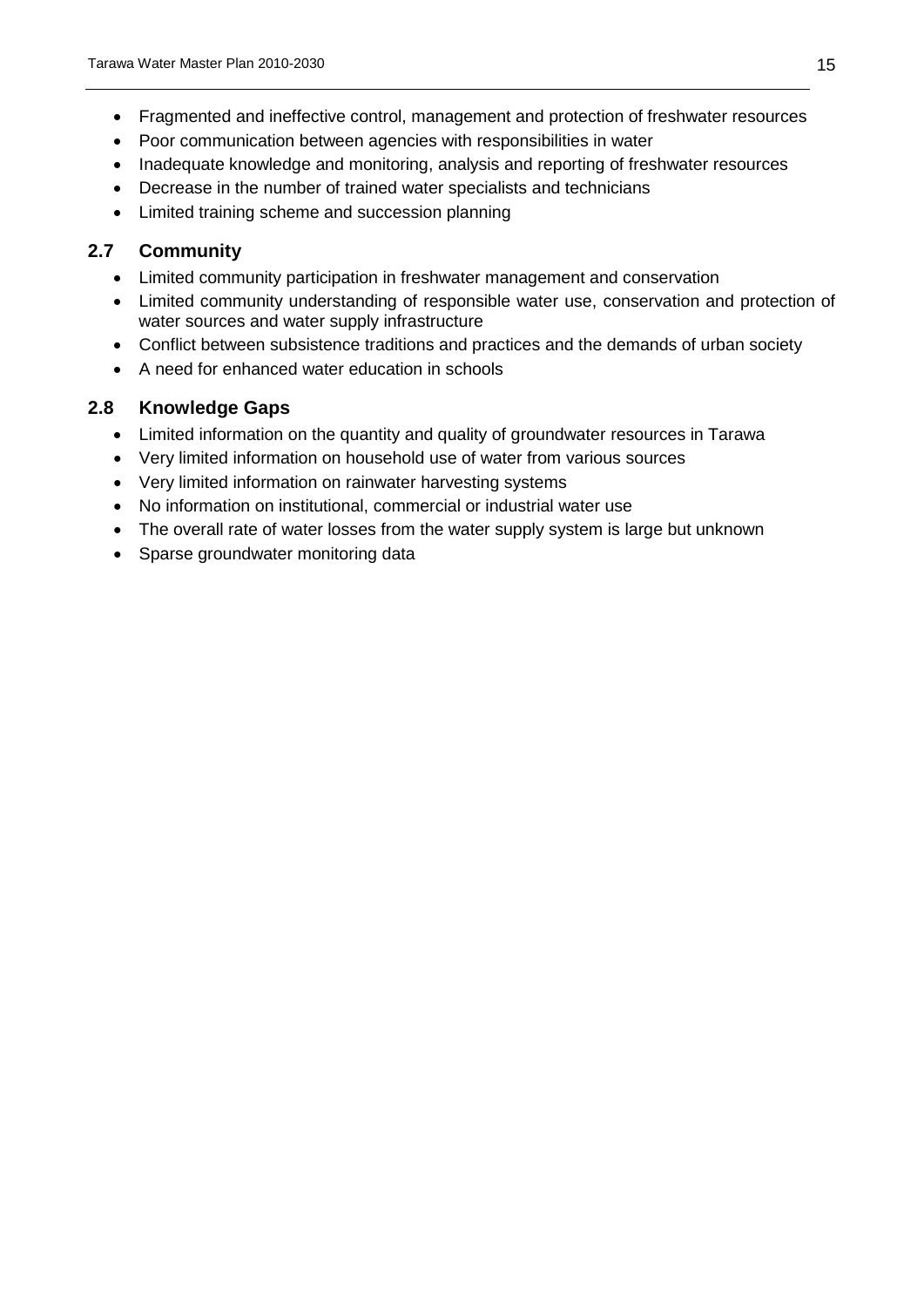## <span id="page-15-0"></span>**3. How Much Freshwater is Needed over the Next 20 Years?**

I-Kiribati have always recognised that freshwater is a vital and limited resource (Talu *et al.*, 1979). For the past 4,000 years I-Kiribati have faced major natural challenges and have adapted to large variations in climate with limited supplies of freshwater. Over the last 50 years, however, demographic and socio-economic factors have changed dramatically, particularly in the urban parts of Tarawa. These have propelled residents in South Tarawa from a largely low-density, subsistence lifestyle to a high-density, urban situation and one in which traditional adaptation strategies are largely ineffective in coping with the demands of a highly urbanised society living under a highly variable climate.

The question of Tarawa's freshwater needs over the next 20 years is a difficult question since it involves estimating the current water needs for urban South Tarawa and rural North Tarawa and projecting those 20 years into the future. It is made doubly difficult because there is no data on current freshwater use in Tarawa by the various sectors and from various water sources. That is compounded by the difficulties of estimating the change in water demand due to population growth, development, the result of climate change and water losses<sup>[2](#page-15-3)</sup> over the next 20 years.

#### <span id="page-15-1"></span>**3.1 Public Health and the Availability of Freshwater**

The World Health Organisation (WHO, 2006) has estimated the public health risks for various levels of service and per capita daily availability of water [\(Table 1\)](#page-15-2). Currently it is estimated that, with the high rate of leakage in the South Tarawa water supply system, each person on South Tarawa has available about 21 L/pers/day on average of safe, treated freshwater (White 2011). Table 1 suggests that there are high public health risks associated with this low quantity and recommends that there is a high priority for intervention and action. There is therefore a clear priority to increase the quantity and availability of safe water in Tarawa.

<span id="page-15-2"></span>

|  |  |  | Table 1 Service level, quantity of water available and public health risk (WHO, 2006) |
|--|--|--|---------------------------------------------------------------------------------------|
|--|--|--|---------------------------------------------------------------------------------------|

| Service level          | Distance/time                                                         | Likely volumes of<br>water collected                        | Public health risk<br>from poor hygiene                                                    | Intervention priority<br>and actions                                                    |
|------------------------|-----------------------------------------------------------------------|-------------------------------------------------------------|--------------------------------------------------------------------------------------------|-----------------------------------------------------------------------------------------|
| No access              | More than 1 km /<br>more than 30<br>min round-trip                    | Very low – 5<br>litres per capita<br>per day                | Very high<br>Hygiene practice<br>compromised<br>Basic consumption<br>may be<br>compromised | Very high<br>Provision of basic<br>level of service<br>Hygiene education                |
| Basic access           | Within 1 km /<br>within 30min<br>round-trip                           | Average<br>approximately<br>20 litres per<br>capita per day | High<br>Hygiene may be<br>compromised<br>Laundry may<br>occur off-plot                     | High<br>Hygiene education<br>Provision of improved<br>level of service                  |
| Intermediate<br>access | Water provided<br>on-plot through<br>at least one tap<br>(yard level) | Average<br>approximately<br>50 litres per<br>capita per day | Low<br>Hygiene should<br>not be<br>compromised<br>Laundry likely to<br>occur on-plot       | Low<br>Hygiene promotion<br>still yields health<br>gains<br>Encourage optimal<br>access |
| Optimal<br>access      | Supply of water<br>through multiple<br>taps within the<br>house       | Average<br>100-200 litres<br>per capita per<br>day          | Very low<br>Hygiene should<br>not be<br>compromised<br>Laundry will<br>occur on-plot       | Very low<br>Hygiene promotion<br>still yields health<br>gains                           |

Source: Howard & Bartram (2003)

 $\overline{a}$ 

The approach taken in the TWMP to estimating Tarawa's freshwater needs are described in detail in the in-depth report on *Te Ran-Maitira ae Kainanoaki, Future Water Demand* (White, 2011). The assumptions that have been made in the estimation are listed in the following.

<span id="page-15-3"></span> $2$  Water losses from water supply systems have a wide range of names such as "unaccounted for water" or "non-revenue water". Here, water losses includes leakaes from the pipeline, water stolen through illegal connections, water evaporated from head tanks, overflows at head tanks and from the 500 L trickle-feed household tanks.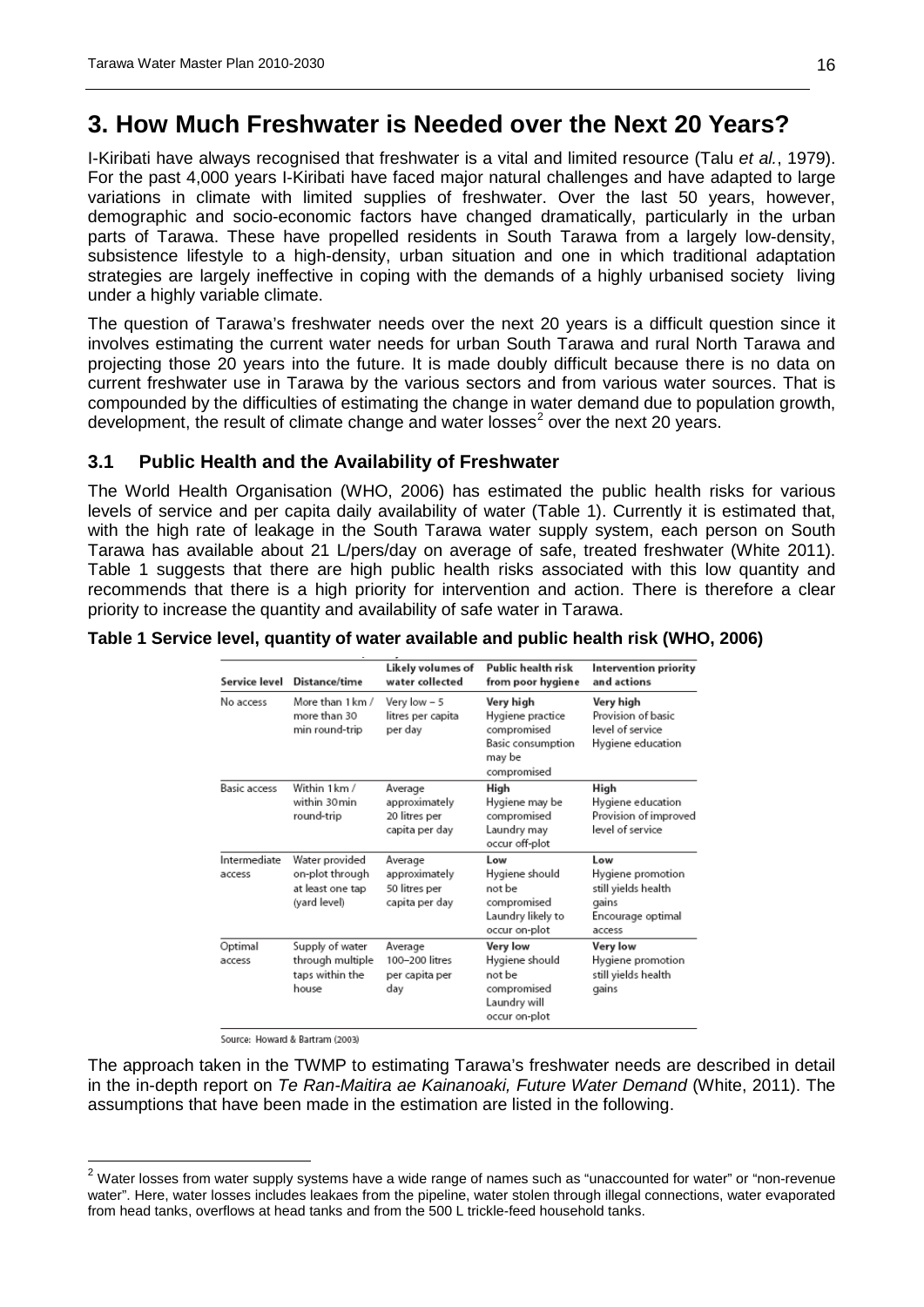## <span id="page-16-0"></span>**3.2 Assumptions Used in Estimating Future Population Numbers**

The National Statistic Office (NSO) in Kiribati has adopted an exponential growth rate model for population projections:

$$
P_t = P_0 \exp(rt) \tag{1}
$$

where  $P_t$  is the estimated population,  $P_0$  is the population at the census period or base year, r is the annual growth rate between the two census years and t is the time in years since the census or base year. Since 1985, annual percentage exponential growth rates in both North and South Tarawa have varied between a low of 1.9%, close to the mean national population growth rate for Kiribati for the period1985 to 2005, to a high of 5.2%. The fitted mean annual percentage exponential growth rate for South Tarawa for the period 1985 to 2010 is 3.43% and for North Tarawa it is 2.76%.

It will be assumed here that:

- the lower bound for population growth for both North and South Tarawa will be 1.9%, close to the national growth rate for 19885-2005. This is equivalent to assuming that net inward migration to Tarawa will be zero.
- the upper bound for population growth will be the mean annual percentage exponential growth rates for the period 1985 to 2010 of 3.43% for South Tarawa and 2.76% North Tarawa. These assume that net inward migration to both North and South Tarawa will continue at the current mean rate.

With these assumptions and using the NSO's preliminary estimates of the population in North Tarawa (6,309) and in South Tarawa (51,162) from the 2010 Census as the base year, [Table 2](#page-16-2) gives the predicted populations for water supply<sup>[3](#page-16-3)</sup> in North and South Tarawa in 2020 and 2030.

#### <span id="page-16-2"></span>**Table 2 Estimated ranges of populations using water from the South Tarawa (including Buota) water supply system and household wells in North Tarawa (without Buota) based on the preliminary 2010 census results**

| <b>North Tarawa</b> |       |              | South Tarawa* |              | Tarawa |          |
|---------------------|-------|--------------|---------------|--------------|--------|----------|
| Year                | Lower | <b>Upper</b> | Lower         | <b>Upper</b> | Lower  | Upper    |
| 2010                | 4.799 | 4.679        | 52.672        | 52.792       |        | $57471+$ |
| 2020                | 5,803 | 5.931        | 63.693        | 72.514       | 69.497 | 78.446   |
| 2030                | 7.018 | 7.603        | 77.021        | 102.207      | 84.039 | 109.810  |

**†** Does not include Buota, \* Includes Buota, ‡ Value from the preliminary 2010 Census results

## <span id="page-16-1"></span>**3.3 Assumptions Used in Estimating Water Demand**

#### **Household wells in South Tarawa have groundwater that is too polluted for use**

Previous studies in South Tarawa have identified the risk in crowded urban areas of using local wells for general use. There is currently no systematic monitoring of the quality of local, household well water quality. It has been assumed that local household wells are unsafe for potable water use and even for bathing. This does not preclude local well water from being used for toilet flushing and, where not too saline, for irrigation and stock watering.

#### **The water requirements of institutional, commercial and industrial, ICI, sectors is 10% of the per capita domestic consumption in South Tarawa and 5% in North Tarawa**

There is very little information on the amount of water required by the ICI sectors in Tarawa. The assumption used here, that the ICI sector demand is 10% in South Tarawa and 5% in North Tarawa, is consistent with previous design estimates. It also allows these sector demands to grow at the same rate as the population. This assumption precludes the establishment of more water intensive industries.

<span id="page-16-3"></span> $3$  For water supply, the South Tarawa water supply system includes the island of Buota in North Tarawa.  $\overline{a}$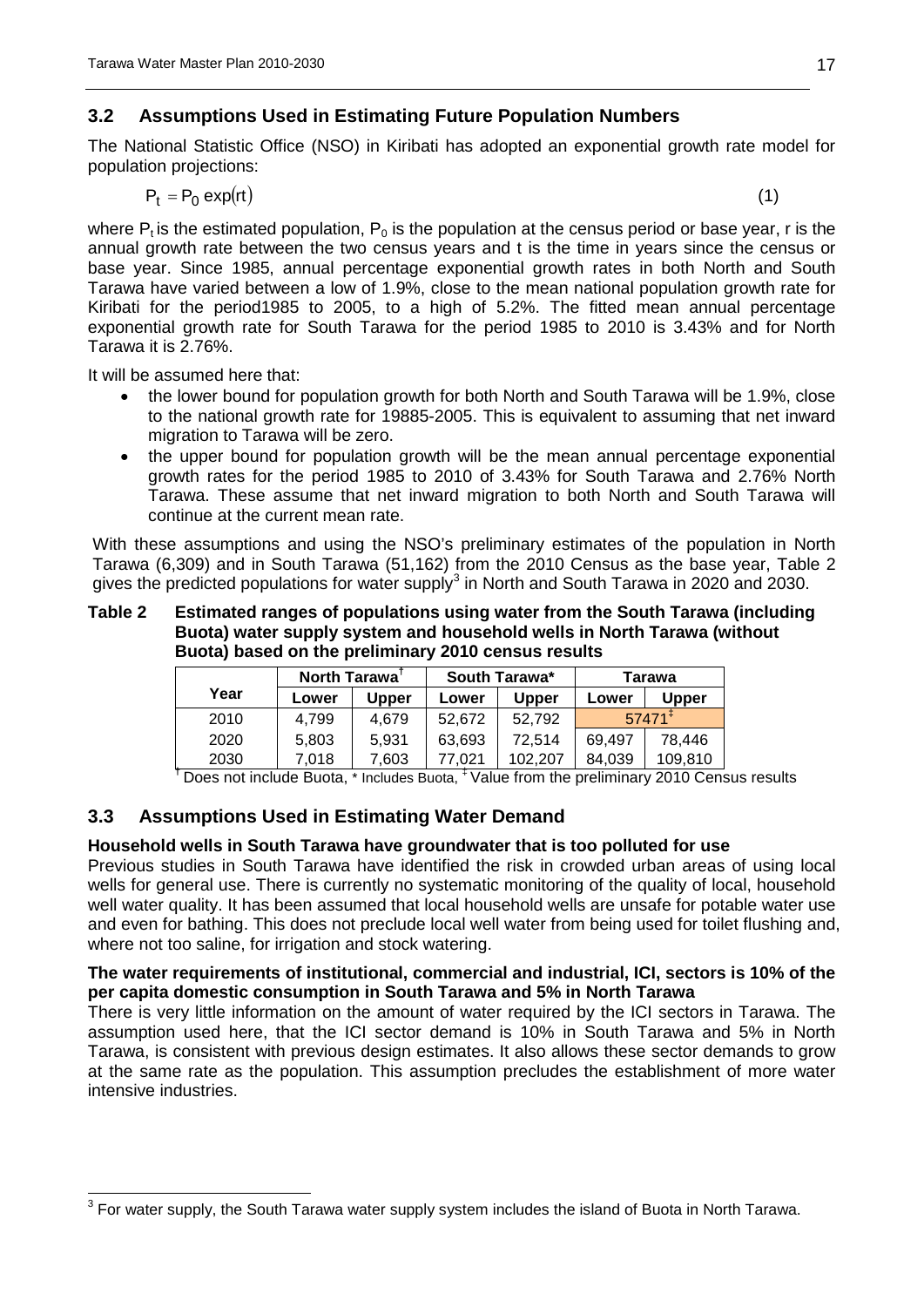#### **No piped freshwater will be allocated for irrigation in South Tarawa**

Most irrigation requirements in South and North Tarawa are assumed to be met from household wells or other wells with sufficiently fresh groundwater. A proportion will come via recycling of grey water, washing, bathing and kitchen waste water sources from the piped supply.

#### **No piped freshwater will be allocated for toilet flushing**

It is assumed that all toilet flushing requirements will either be met from seawater for the existing or future piped sewerage systems or from local household water wells, as in current practice.

#### **A small allowance is made for climate change.**

Increasing temperatures may lead to an increase in water use. A small allowance of 2 L/pers/day is allocated to this use after 2020.

#### **All households will be supplied with piped, treated freshwater**

The 2005 Census suggests that about two-thirds of households in South Tarawa access the piped water system. Previous designs have been based on assumptions that large houses with rainwater tanks will, except for droughts more severe that 1 in 10 years, be independent of the piped freshwater system. Others have assumed that only a fraction of total households will be supplied piped freshwater. These assumptions are rejected here. It is assumed that all households will be supplied with piped freshwater.

#### **Domestic water needs are best estimated from actual water use data**

Previous design estimates of per capita domestic consumption have been often based simply on the quantity of water available without considering household and other water needs. There is very limited survey data on how much water is used by households. The earliest survey in Tarawa shows small demands and is largely irrelevant to modern Tarawa. A brief survey from rural Nonouti and a more detailed survey from all villages in Kiritimati, which covers urban, semi-urban and rural use, suggest that with ICI use and a small allowance for climate change after 2020, the amount of water needed is about 65 – 68 L/pers/day.

#### **Pipeline water loss rates will either remain unchanged or decrease in the future**

The current water loss rate in South Tarawa from the main transmission pipeline between Bonriki and Teaoraereke is around 22%. The losses from the urban distribution system to households is unknown but is estimated to be at least 50%. These losses are enormously wasteful and mean that it is not possible to supply sufficient treated water to meet current demand. NSO data shows that this forces many households in South Tarawa to rely on probably polluted household well water for consumption. This Master Plan has assumed that in the future total water loss rates will either remain around 50% or be reduced to 25% of total production, consistent with the Public Utility Board (PUB) Business Plan 2004-6.

With these assumptions, [Table 3](#page-17-1) lists the estimated required components of water demand in North and South Tarawa. If the assumed per capita demand values in [Table 3](#page-17-1) are compared with the WHO public health risk figures in [Table 1,](#page-15-2) it can be seen that the design demand adopted in [Table 3](#page-17-1) should result in lower the public health risks. The population projections in [Table 2](#page-16-2) can now be combined with the estimated required per capita water demand in [Table 4](#page-18-0) to give estimates of the total daily amount of safe, treated water required to meet the future demand in North and South Tarawa. These are given in [Table 4](#page-18-0) for a system with no water losses.

#### <span id="page-17-0"></span>**3.4 Water Production Needed to Meet Future Demand and System Water Losses**

The estimates in [Table 4](#page-18-0) are not realistic because they assume zero water losses from the distribution system. In order to estimate the water supply required for future demands, estimates of the water losses from the distributions systems are required. It is assumed here that in South Tarawa all water to meet demand will be met by piped water. In North Tarawa it is assumed that piped water will be used after 2015. Although the actual water losses are unknown two design estimates of current (50%) and future loss rates (25%) in [Table 3,](#page-17-1) are used (Pipeline Network Analysis, 2010). The lower estimate is a target loss rate objective of the PUB, while the upper loss rate may be an underestimate.

#### <span id="page-17-1"></span>**Table 3 Summary of the components of water demand used in the TWMP**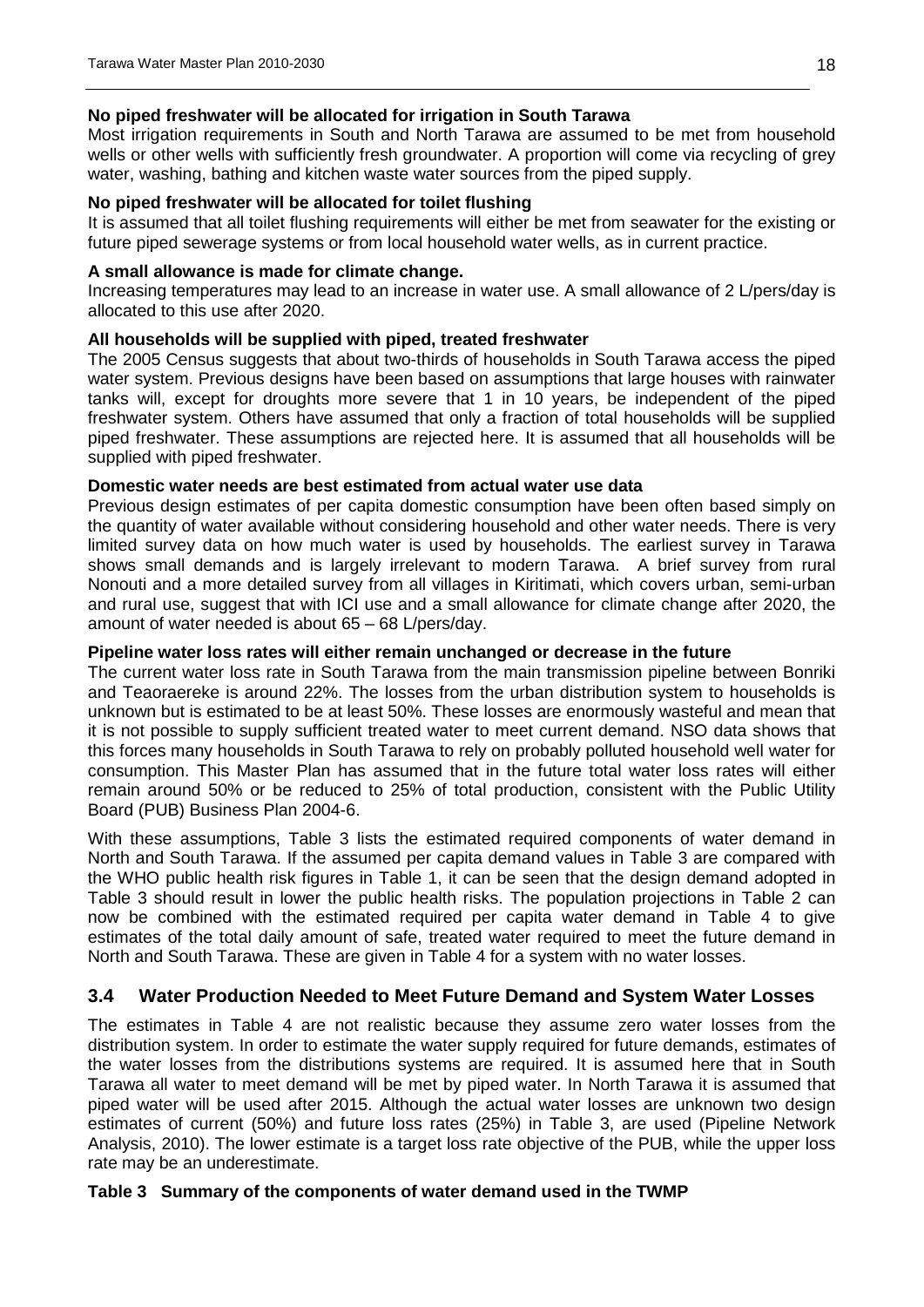|                                                                                     | Demand (L/pers/day) |                |                                                                                                                                                          |  |
|-------------------------------------------------------------------------------------|---------------------|----------------|----------------------------------------------------------------------------------------------------------------------------------------------------------|--|
| <b>Component</b>                                                                    | <b>South</b>        | <b>North</b>   | <b>Comments</b>                                                                                                                                          |  |
|                                                                                     | <b>Tarawa</b>       | Tarawa         |                                                                                                                                                          |  |
| Per capita household demand,<br>excluding toilet flushing (potable)                 | 60                  | 60             | Provided from safe sources: treated<br>piped water in South Tarawa, and<br>wells remote from settlements or<br>eventually piped water in North<br>Tarawa |  |
| Toilet flushing (non potable)                                                       | 30                  | 30             | Provided from seawater for piped<br>sewage system or well water not<br>contaminated with hydrocarbons.                                                   |  |
| Institutional, Commercial & Industrial<br>use (potable)                             | 6                   | 3              | 10% of per capita domestic demand<br>in South Tarawa, 5% in North<br>Tarawa provided from safe sources                                                   |  |
| Irrigation                                                                          | $\Omega$            | 0              | Household irrigation and livestock<br>water will be sourced from                                                                                         |  |
| Livestock and domestic animal water                                                 | $\Omega$            | $\Omega$       | groundwater wells where suitable<br>and from recycled "grey" water.                                                                                      |  |
| Climate change (potable)                                                            | $\overline{2}$      | $\overline{2}$ | Allowance for 1 <sup>o</sup> C rise in<br>atmospheric temperature after 2020                                                                             |  |
| Total per capita demand excluding<br>toilet flushing                                | 68                  | 65             | Provided from safe sources only                                                                                                                          |  |
| Total per capita demand all<br>components                                           | 98                  | 95             | Provided from potable and non-<br>potable sources (for toilet flushing)                                                                                  |  |
| Water losses - present system No<br>change                                          | 50%                 | $0\%$          |                                                                                                                                                          |  |
| Water losses - rehabilitated system in<br>S. Tarawa and new systems in N.<br>Tarawa | 25%                 | 25%            | Percentage losses of total water<br>production from piped water system                                                                                   |  |

<span id="page-18-0"></span>**Table 4 Estimated total daily water supply (kL/day) required to meet the projected needs for South, North and all of Tarawa to 2030 for lower and upper bound estimates of future population with zero water losses.**

|      | <b>Required Freshwater Demand (kL/day)</b> |       |               |              |        |       |  |  |
|------|--------------------------------------------|-------|---------------|--------------|--------|-------|--|--|
| Year | North Tarawa                               |       | South Tarawa* |              | Tarawa |       |  |  |
|      | Lower                                      | Upper | Lower         | <b>Upper</b> | Lower  | Upper |  |  |
| 2010 | 300                                        | 290   | 3.500         | 3.500        | 3,800  | 3,800 |  |  |
| 2020 | 380                                        | 390   | 4,300         | 4.900        | 4.700  | 5,300 |  |  |
| 2030 | 460                                        | 490   | 5,200         | 7,000        | 5,700  | 7.400 |  |  |

**†** Does not include Buota, \* Includes Buota

The daily water production rates required to meet a 25% leakage rate and the future demand estimated in [Table](#page-18-0) 4 are listed in [Table 5,](#page-18-1) while the necessary daily production rate to satisfy demand and 50% losses are given in [Table 6.](#page-18-2) It is assumed here that all water to meet demand will be sourced from leaky piped water systems and that, after 2020, all villages in North Tarawa will be connected to a piped water system with 25% or 50% losses.

#### <span id="page-18-1"></span>**Table 5 Estimated daily water production rates needed to meet the projected future demands in Tarawa and a water loss rate of 25%.**

|                   | Required Freshwater Production, 25% Losses (kL/day) |              |               |              |        |              |  |  |
|-------------------|-----------------------------------------------------|--------------|---------------|--------------|--------|--------------|--|--|
| Year              | North Tarawa <sup>1</sup>                           |              | South Tarawa* |              | Tarawa |              |  |  |
|                   | Lower                                               | <b>Upper</b> | Lower         | <b>Upper</b> | Lower  | <b>Upper</b> |  |  |
| 2010              | 300                                                 | 290          | 4.600         | 4.600        | 4.900  | 4.900        |  |  |
| $2020^{\ddagger}$ | 500                                                 | 510          | 5.800         | 6.600        | 6.300  | 7.100        |  |  |
| $2030^{\ddagger}$ | 610                                                 | 660          | 7.000         | 9,300        | 7,600  | 9,900        |  |  |

**†** Does not include Buota, \* Includes Buota

‡ All villages in North Tarawa connected to piped water system, prior to 2010 no losses

#### <span id="page-18-2"></span>**Table 6 Estimated daily treated freshwater production rates needed to meet the projected future demands in Tarawa and a water loss rate of 50%**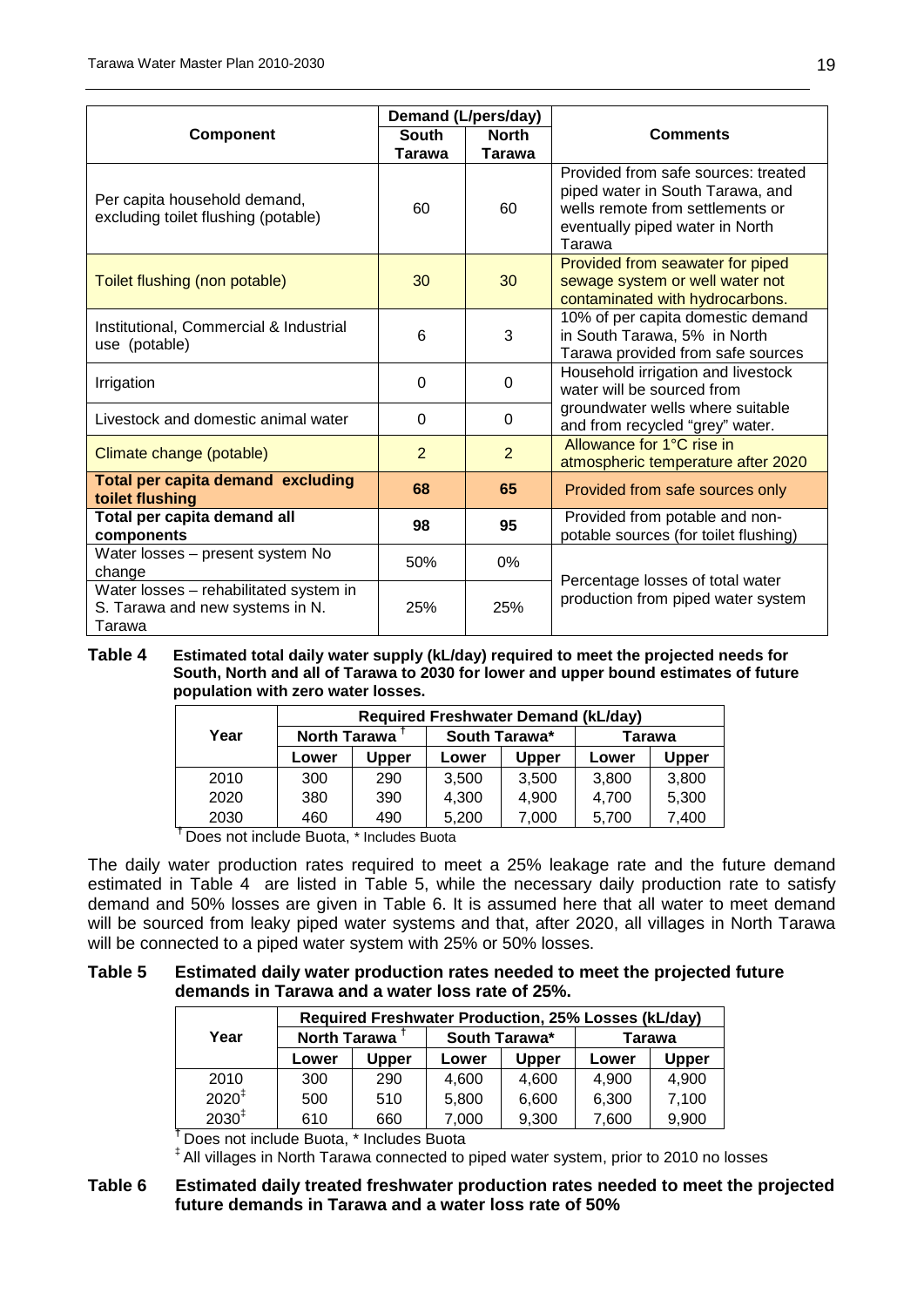|                   | <b>Required Freshwater Production 50% Losses (kL/day)</b> |              |               |              |        |        |  |  |
|-------------------|-----------------------------------------------------------|--------------|---------------|--------------|--------|--------|--|--|
| Year              | North Tarawa                                              |              | South Tarawa* |              | Tarawa |        |  |  |
|                   | Lower                                                     | <b>Upper</b> | Lower         | <b>Upper</b> | Lower  | Upper  |  |  |
| 2010              | 300                                                       | 290          | 7,000         | 7,000        | 7,300  | 7,300  |  |  |
| $2020^{\ddagger}$ | 750                                                       | 770          | 8,700         | 9,900        | 9,400  | 10,600 |  |  |
| $2030^{\ddagger}$ | 910                                                       | 990          | 10,500        | 13,900       | 11,400 | 14,900 |  |  |

**†** Does not include Buota, \* Includes Buota

‡ All villages in North Tarawa connected to piped water system, prior to 2010 no losses

It is now necessary to determine whether the existing water resources in Tarawa can meet these demands.

#### <span id="page-19-0"></span>**3.5 What can be Done to Limit Future Demand?**

Tarawa oscillates rapidly between having too much water and being in major drought. With too much water, there are few incentives to conserve water until the onset of drought when it is often too late for conservation. Demand management has long been recognised as a critical issue in conserving scarce water supplies in Tarawa. In the past and in rural areas in Kiribati currently, managing water from local groundwater wells was the responsibility of *kaainga*, a group of extended families sharing a piece of land (Talu *et al.,* 1979). The prime responsibility of a householder was to the *kaainga*, not to neighbours sharing the same groundwater lens. In many ways, this attitude still pervades practices even in highly-urbanised areas in South Tarawa.

#### <span id="page-19-1"></span>**3.5.1 Behavioural Change**

Short duration community awareness campaigns appear to have very limited effectiveness. What is needed is a long-term coordinated and continuing program, starting with the earliest aged school children and involving the church and community groups to bring about behavioural change and the recognition that all will benefit from cooperative, community-focussed actions. It is suggested that the following could be useful indicators for a behavioural change program:

- 1. Widespread recognition that fresh water is a scarce resource in Tarawa that must be conserved and used wisely
- 2. Widespread recognition that groundwater is easily polluted so that the community is involved in protecting sources of fresh water from contamination and misuse.
- 3. Widespread recognition of the rights of others to have equal access to good quality water so that our actions do not diminish the access to or quality of our neighbour's water.
- 4. Evidence that the next generation is being trained in these values

#### <span id="page-19-2"></span>**3.5.2 Demand Control Mechanisms**

There appears to be currently no legal mechanism in place for controlling excessive water use in Tarawa, since there is no national water legislation specifying who owns groundwater resources and what are the responsibilities of groundwater users.

The traditional way of controlling demand in a reasonably equitable way is to meter water use and to charge for the quantity of water used by the consumer. The only mechanism presently available to the PUB to control demand is to supply piped water intermittently to various regions in South Tarawa, currently for a brief time every two or three days. This has three disadvantages: households leave taps open to collect water in containers, so losses are high; customers are very reluctant to pay for an intermittent water supply; and intermittent supplies are prone to bacterial build-up in supply lines.

One of the problems faced in introducing water tariffs in Tarawa is the number of households with very limited capacity to pay for water. Metering consumption of water and tiered charging appear the only sensible means of controlling excessive demand provided that it is well managed and contains measures to provide for the disadvantaged. Installation of water meters should be considered in any upgrading of the domestic distribution system.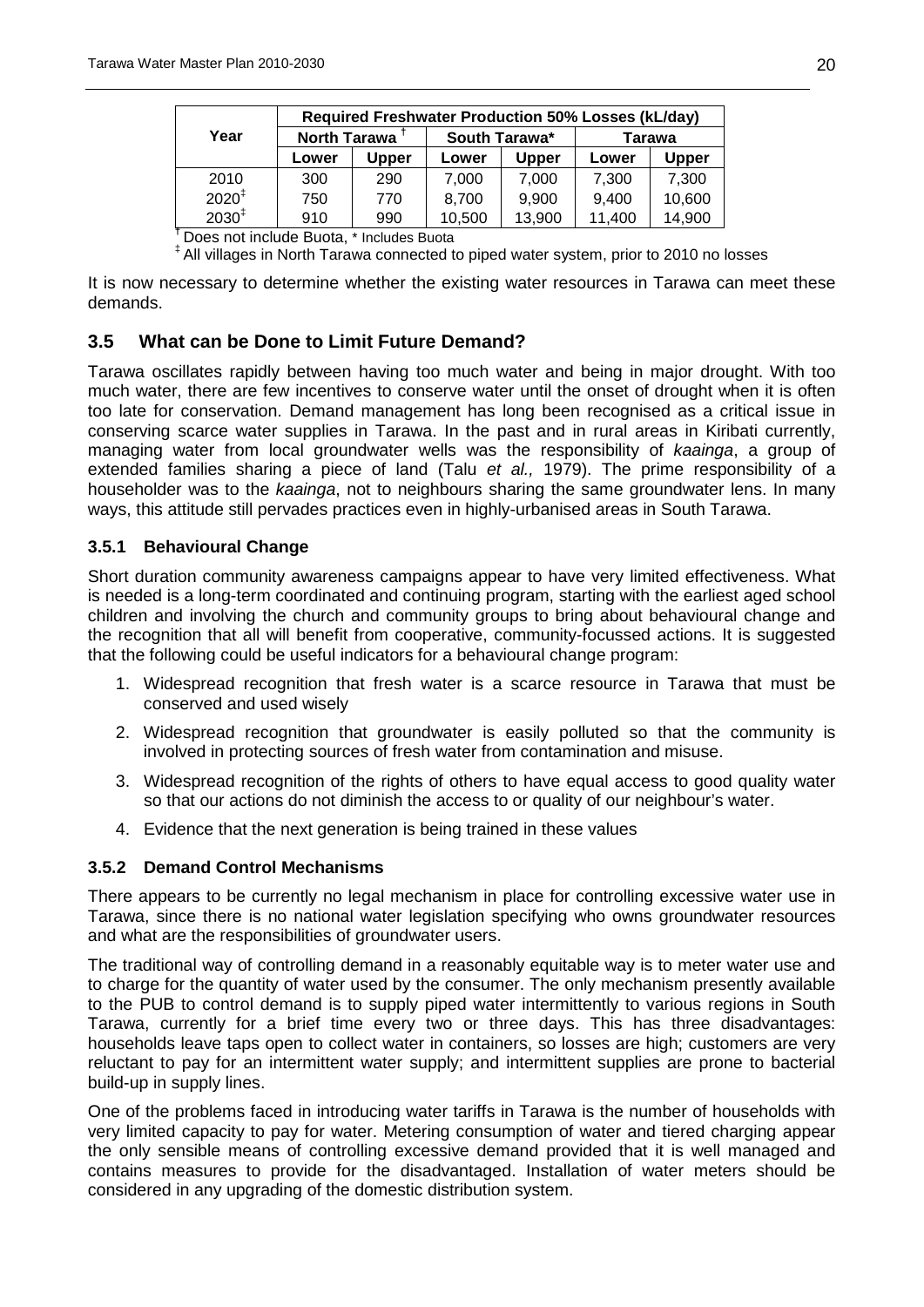#### <span id="page-20-0"></span>**3.5.3 Leakage Control**

Reduction of water losses is also part of demand management as large losses incur high costs and excessive inefficiencies. The urban distribution systems in Tarawa were installed in the 1970's and 1980's. Tampering with these systems and household losses has led to large (but as yet unmeasured) losses in the urban distribution systems. It is absolutely imperative in South Tarawa that these losses be identified and lowered if future, adequate water supplies are to be maintained.

#### <span id="page-20-1"></span>**3.5.4 Population Pressure**

The preliminary Census results for 2010 show that the population in South Tarawa continues to grow at a faster rate than the national average. This is leading to heavy demands on life support systems such as the water supply. People in South Tarawa and Buota are provided with services that are not available to people in other islands in Kiribati. They are being inequitably subsidised by the rest of Kiribati. Mechanisms to lower the population growth in South Tarawa need to be found.

#### <span id="page-20-2"></span>**3.5.5 Drought Contingency Planning**

Lengthy, severe droughts are common in Tarawa (White and Falkland, 2010). During these droughts, almost all rainwater tank storages will fail and many smaller island groundwater lenses will become salty. It is imperative to develop a drought contingency plan to conserve freshwater and control water use during droughts.

#### <span id="page-20-3"></span>**3.5.6 Demand Management, Difficult but Necessary**

There are long-standing cultural and social customs in Kiribati that make demand management a difficult issue. These, however, have led to a situation in water supply where the distribution of water in South Tarawa is inequitable, where wastage is encouraged and anti-social and even illegal actions are condoned, and where the water supply system is not financially sustainable. If these problems are to be addressed then difficult decisions regarding demand management must be made. They will have to be made in concert with a determined, long-term campaign to promote behavioural change and underpinned by the necessary legal framework.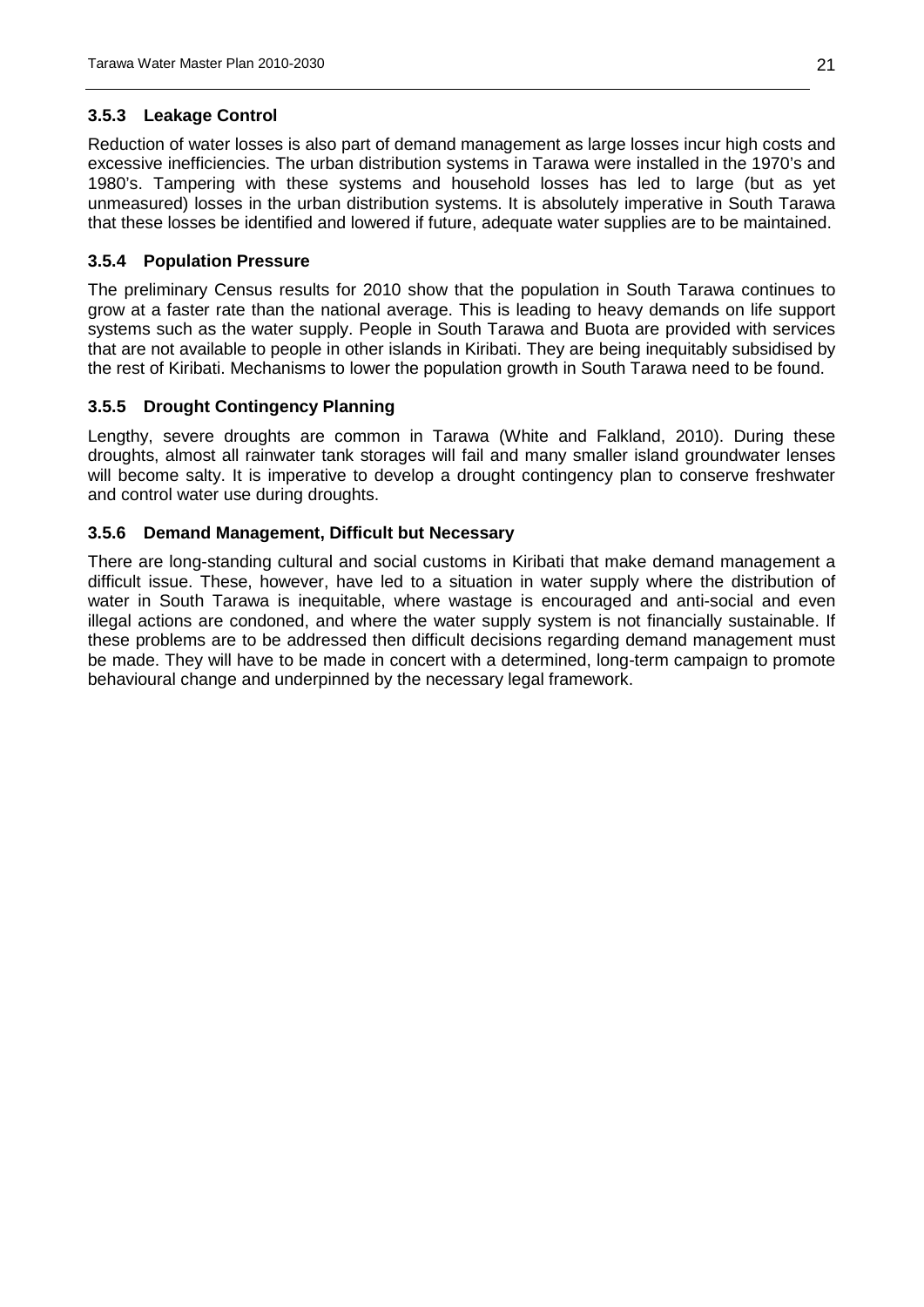## <span id="page-21-0"></span>**4. How Much Water is Available in Tarawa?**

The 2005 Census (NSO, 2007) shows that households in Tarawa access freshwater for drinking from a range of multiple sources:

- piped or reticulated treated water from groundwater reserves at Bonriki and Buota,
- local groundwater from household wells,
- rainwater collected from roofs, and
- bottled water, both imported and locally produced using reverse osmosis (RO) desalination [\(Table](#page-21-2) 7).
- <span id="page-21-2"></span>**Table 7 Percentage of households in Tarawa using various sources for drinking water compared with other rural areas in the Gilbert Group (2005 Census).**

|                            | <b>Total</b>           | Percentage of Households (%) |              |              |                       |                         |  |
|----------------------------|------------------------|------------------------------|--------------|--------------|-----------------------|-------------------------|--|
| Location                   | <b>House-</b><br>holds | Rain                         | <b>Piped</b> | Open<br>Well | <b>Closed</b><br>Well | <b>Bottled</b><br>Water |  |
| South Tarawa               | 5245                   | 42.8                         | 67.0         | 54.1         | 18.1                  | 3.8                     |  |
| North Tarawa               | 867                    | 12.1                         | 1.6          | 87.3         | 19.6                  | 0.9                     |  |
| Other Rural Gilbert Group* | 7407                   | 11.4                         | 2.8          | 81.9         | 27.0                  | 0.7                     |  |

\*Excluding North and South Tarawa

In addition to these sources, seawater is also used for bathing, washing clothes and flushing toilets. The three public reticulated sewerage systems in South Tarawa all use seawater for toilet flushing because of the scarcity of freshwater in South Tarawa.

The reticulated freshwater supply system in South Tarawa, operated by the PUB, is only able to supply water intermittently to households and other users. Households, consequently, have to use multiple sources for fresh water. The increasing population density also imposes a significant risk that local shallow groundwater, on which many households rely, will be polluted by human and animal wastes, increasing the hazards of using domestic wells in urban areas. The TWMP has examined the ability of rainwater (White, 2010a), groundwater (White, 2010b) and other sources (White 2010c) to supply the projected freshwater demand in Kiribati.

#### <span id="page-21-1"></span>**4.1 Using Te Karau, Rainwater, to Meet Freshwater Demands**

Rainfalls in the Tarawa are highly correlated with the El Niño – Southern Oscillation (ENSO) or sea surface temperatures (SST) in the central western Pacific. Variations in ENSO events produce large variations in rainfall in Tarawa, with La Niña phases corresponding to droughts in Tarawa. Severe droughts occur in Tarawa with an average frequency of about once every 7 years. Because of the certainty of severe drought, development of a drought contingency plan for Tarawa in which the Cabinet, householders, commerce, industry and institutions are given early warning of droughts and are provided with advice on the management and maintenance of rainwater harvesting and storage systems is strongly recommended.

Monthly rainfall in Betio, South Tarawa is extremely variable [\(Figure](#page-22-1) 2). It ranges from zero to 825 mm with an overall mean monthly rainfall around 170 mm. There is, on average, a wetter season from December to about April and a longer, drier season from May to November. Highest rainfall variability occurs in the driest months of the year.

Because the mean monthly rainfall and mean annual rainfall (over 2,000 mm) in Tarawa are large, it appears at first impression that there is excellent potential for significant rainwater harvesting over extended periods in Tarawa. This, however, ignores the large variability in monthly rainfall and the frequent, La Niña-related severe droughts which last on average for nearly two years [\(Figure](#page-22-1) 2). These droughts have significant implications for water resource management and especially for rainwater storage.

The Council Bye-Laws and the draft National Building Code for new buildings require all new houses and buildings with suitable roof materials to have rainwater harvesting and storage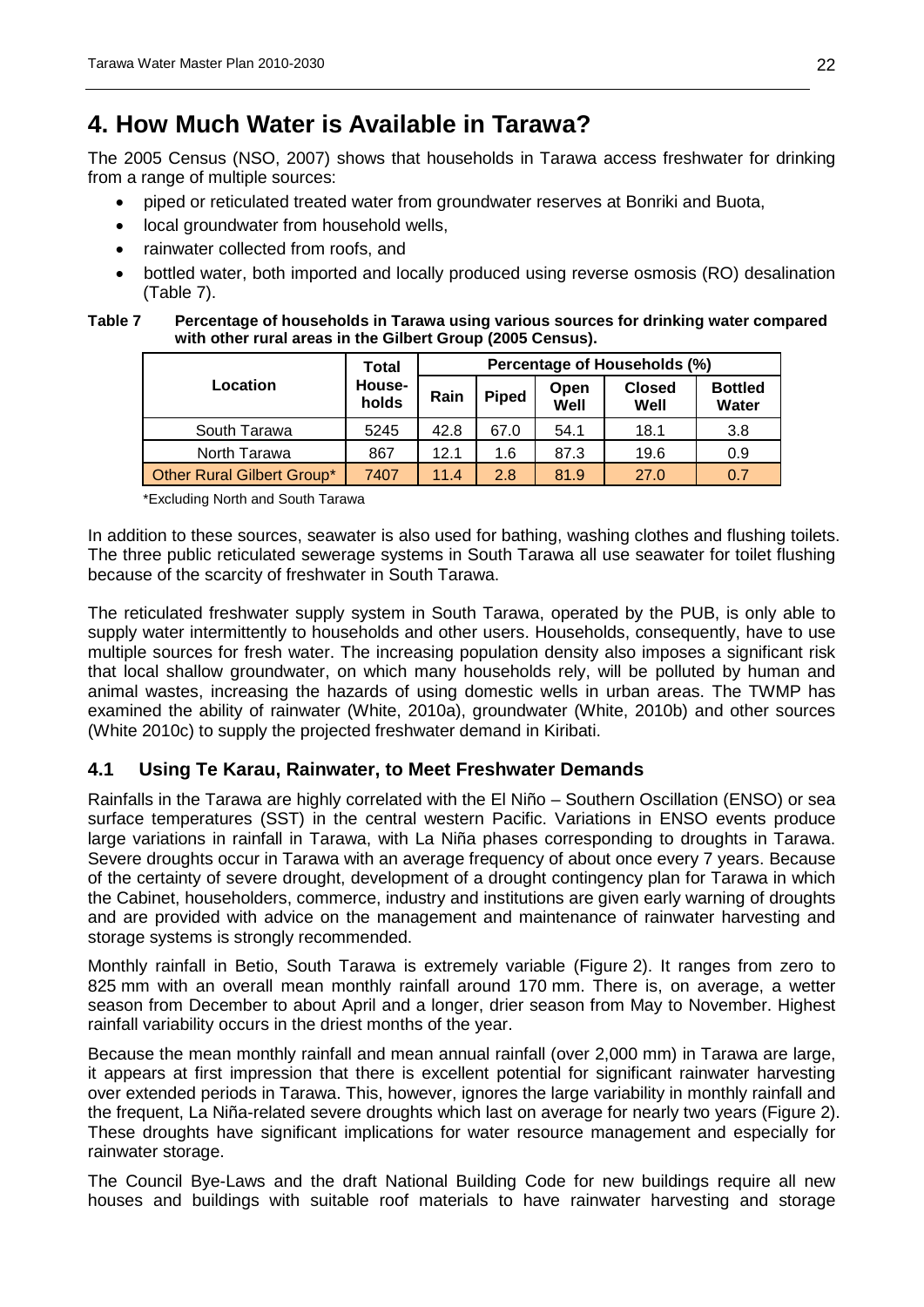systems installed. The Bye-Laws also specify these systems must be maintained properly. These, however, are not enforced and many new buildings with large, suitable roof areas have been built in Tarawa without rainwater harvesting and storage systems. Since building approvals are at the Council level and because there are currently no qualified building inspectors in Tarawa, there is no mechanism to enforce the Bye-Laws.



Monthly Rainfall Betio, Tarawa, 1947 - 2008

#### <span id="page-22-1"></span>**Figure 2 Historic monthly rainfalls for Betio, Tarawa for the period January 1947 to December 2008**

The 2005 Census results (NSO, 2007) show that Tarawa and particularly South Tarawa leads the Nation in the use of rainwater harvesting. About 43% of all households in South Tarawa and 12% in North Tarawa harvest and store rainwater. Despite the importance of rainwater harvesting, there is a lack of information on the amount of rainwater used and the characteristics of the rainwater systems installed in Tarawa. It is therefore not possible to identify the future potential for expanding the use of rainwater. It is strongly recommended that the lead water agencies conduct surveys of household rainwater use and develop a data base of the location and physical characteristics of rainwater systems in Tarawa.

#### <span id="page-22-0"></span>**4.1.1 Risk of failure of rainwater storages in Tarawa**

Estimations were made on the risk of failure of rainwater storages in Tarawa (White, 2010a). There are five key parameters on which the risk analysis depends: the number of people per household; the per capita water demand; the size of the roof catchment; the roof catchment runoff coefficient (which incorporates losses) and the volume of the rainwater storage tank. Because of the lack of information in Tarawa, reasonable values for the rainwater harvesting and storage parameters and per capita demand were assumed together with the average size of households in South and North Tarawa from the 2005 Census.

For the average household size in South Tarawa, and for average-sized roof catchment areas and rainwater tank storage capacities, rainwater harvesting can only supply water at a modest rate of about 5 L/pers/day, sufficient for drinking and cooking only, without the risk of excessive rainwater tank failures. For average roof areas, the storage capacity of the rainwater tank needed to supply water without failure was 6 times the average total household monthly water use for drinking and cooking. For a rainwater tank capacity of 6,000 L, it was found that a rather large roof area of about 7.7 m<sup>2</sup>/pers was required to prevent rainwater tank failure at a per capita demand of 5 L/day. The above calculations contain no water use conservation strategies. Conservative rainwater use strategies which limit water use when the stored water volume reaches a specified level, such as half tank full, can lower the risk of failure. Such strategies need to be complemented by warnings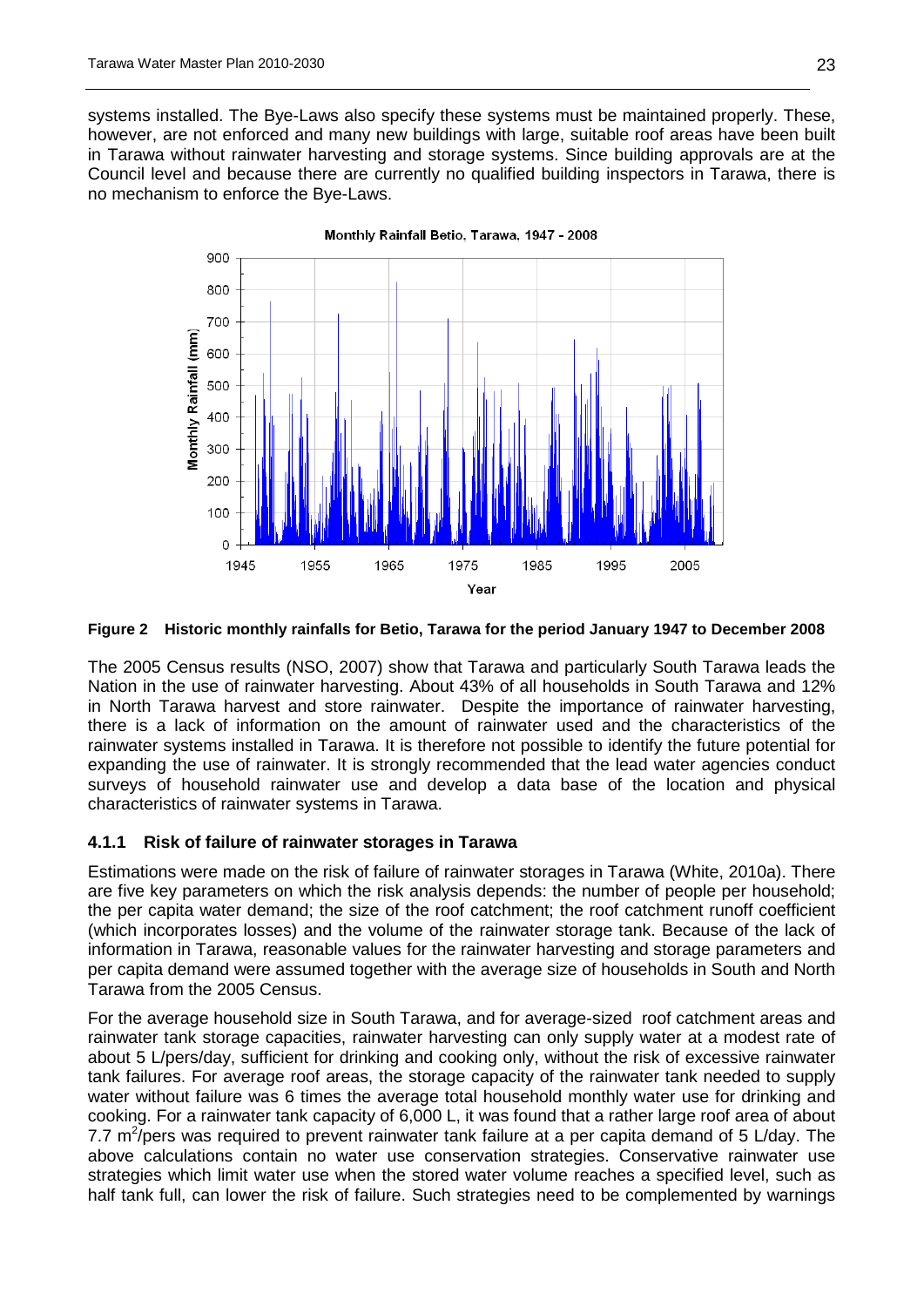from the government on predicted drier periods determined by the Kiribati Meteorological Service using the SCOPIC program. These strategies would limit failure of rainwater storage but require a major public education campaign on managing and using rainwater systems.

It is concluded that because of the frequent severe droughts, rainwater harvesting and storage in Tarawa can only supplement household water requirements rather than meet all household water needs was therefore confirmed by the daily model.

#### <span id="page-23-0"></span>**4.1.2 The costs and advantages of rainwater harvesting**

It was estimated, using historic Tarawa rainfall data, that the cost to households of harvested rainwater exceeds \$8/kL which is considerably greater than the current charge for PUB supplied groundwater water but much less than bottled water. If properly managed, rainwater harvesting and storage systems, however, have several distinct advantages in Tarawa. These are : a source of good quality water for drinking and cooking; limited risk of human or domestic animal faecal contamination; constant, limited supply of water always continuously available; under the direct control of the household; a convenient household water storage for deliveries during droughts and, conservation messages are clearly signaled by decreasing volumes of water in rainwater tanks.

#### <span id="page-23-1"></span>**4.1.3 Contribution of rainwater harvesting to meeting future water needs**

Estimating the amount of rainwater that is currently harvested in Tarawa is problematic since there is insufficient information on rainwater harvesting and storage systems in Tarawa. In order to make a rough estimate, the 2005 Census results for the number of households in South and North Tarawa harvesting water, together with the average number of people per household and a consumption rate of 5 L/pers/day were used. These indicate that, on average, about 100 kL/day of rainwater is harvested in Tarawa currently. If it is assumed that a further 1,750 houses in South Tarawa will have rainwater harvesting and storage systems installed by 2030, then the amount of rainwater water supplied could increase to about 160 kL/day. Rainwater harvesting will not meet the projected shortfall in continuous water supply in South Tarawa because of long, severe droughts. It is none-the-less an important source of good quality water and its proper use should be encouraged.

#### <span id="page-23-2"></span>**4.1.4 Public education in rainwater harvesting**

The NWRP recognizes that rainwater harvesting is an important and relatively safe source of the several available sources for meeting water needs in wetter periods. Rainwater harvesting and storage bye-laws need to be enforced. Extensive community education and training are required in the judicious and careful use of rainwater from harvesting and storage systems, as well as in their installation, proper maintenance. There is a significant opportunity for community rainwater harvesting schemes from the many large public buildings in Tarawa. Thirty years ago, South Tarawa had a system of rainwater collection, storage and distribution from communal cisterns and tanks. In order for this to be re-established, an equitable management system and a major community training and participation program would need to be developed and put into practice.

#### <span id="page-23-3"></span>**4.2 Using Te Ran, Groundwater, to Meet Freshwater Demands**

The 2005 Census shows that predominant source of drinking water in Tarawa is groundwater sourced from local household wells. In South Tarawa, only about two thirds of households use water supplied by the PUB piped water system sourced from groundwater reserves in Bonriki and Buota with about an equal amount coming from local wells.

Fresh, shallow groundwater in Tarawa is contained in thin groundwater lenses floating over and mixing with underlying seawater in the aquifer. These groundwater lenses are fragile and delicately balanced between inputs from rainfall recharge and outputs from evapotranspiration, discharge to the sea, tidal-mixing with the underlying seawater in the aquifer and pumping or extraction of groundwater. Because of the large year-to-year variability in rainfall in Tarawa, and the frequent ENSO-related severe droughts, the thickness and salinity of these lenses also varies. During these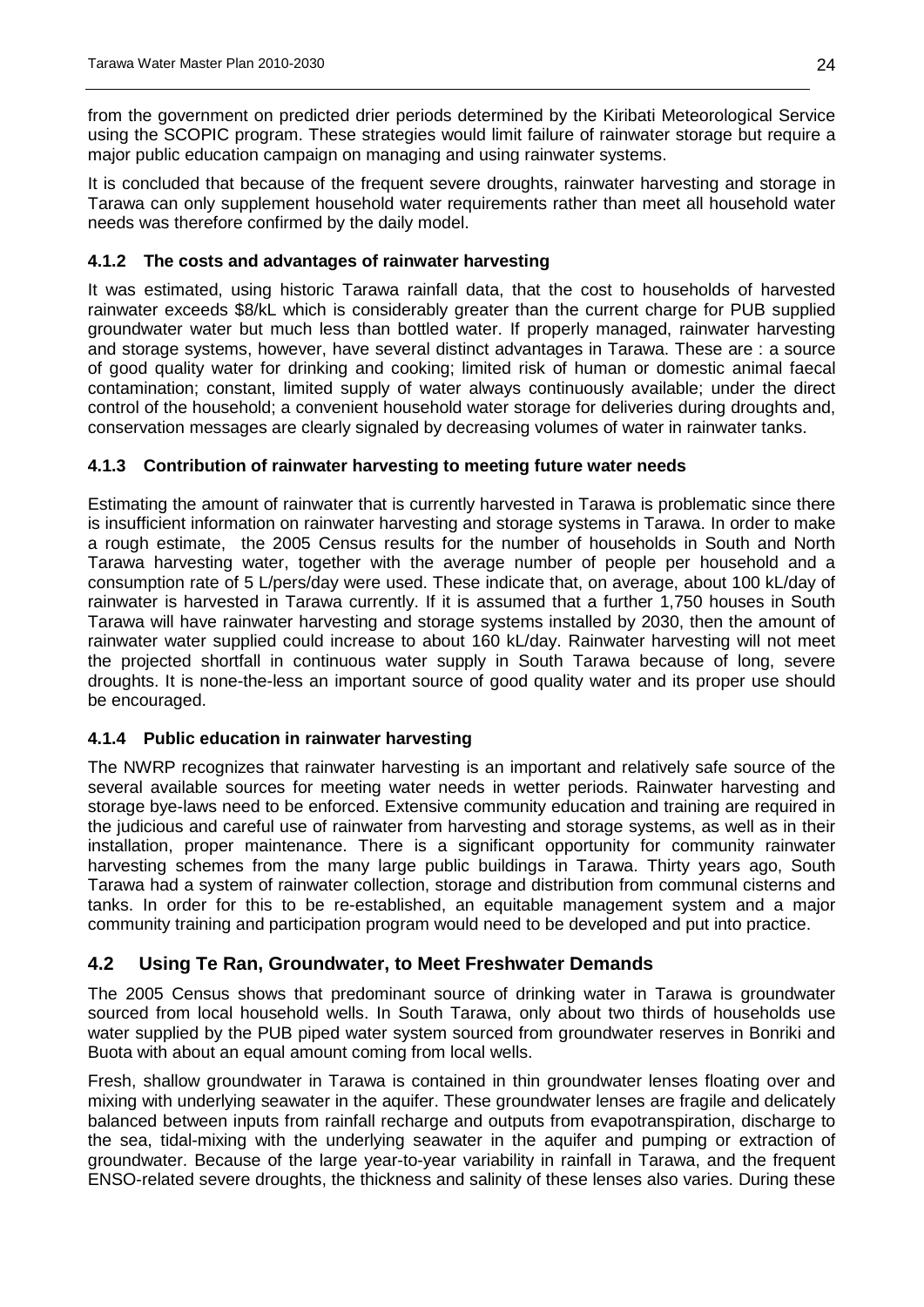droughts, groundwater lenses in narrow islands can become brackish or saline. Only groundwater in larger islands, such as Bonriki, Buota and Buariki can survive severe droughts.

#### <span id="page-24-0"></span>**4.2.1 Sustainable groundwater yields in Tarawa**

The sustainable yields<sup>[4](#page-24-2)</sup> of groundwater, which are estimated to permit pumping at the specified rate throughout the longest drought on record, have only been accurately determined for four islands in Tarawa: Bonriki, Buota, Abatao and Tabiteuea (Falkland *et al*., 2003). Estimates have been made recently under KAPII of the gross safe yield for the other major water lenses in North Tarawa (GWP, 2010); although the actual yield will depend on the area of land available for groundwater harvesting. The combined safe yield of Bonriki, Buota, Abatao and Tabiteuea is 2,230 kL/d. Remediation of Bonriki water reserve and other potential areas for groundwater pumping were identified in South Tarawa, although their suitability needs to be investigated [\(Table 8\)](#page-24-1).

|                               |                                               | <b>South Tarawa</b>                                  |                                                       |
|-------------------------------|-----------------------------------------------|------------------------------------------------------|-------------------------------------------------------|
| Location                      | <b>Lower Estimate</b><br>of Yield<br>(KL/day) | <b>Upper</b><br><b>Estimate of</b><br>Yield (KL/day) | <b>Comments</b>                                       |
| <b>Bonriki</b>                | 1,660                                         | 1,660                                                | Existing source, accurately assessed                  |
| <b>Buota</b>                  | 350                                           | 350                                                  | Existing source, accurately assessed                  |
| <b>Total Existing Sources</b> | 2,010                                         | 2,010                                                | Existing water supply sources, South Tarawa           |
| Bonriki tree removal          | $250*$                                        | 250                                                  | Estimated value, requires Bonriki approval            |
| Bonriki infilling ponds       | 250                                           | 250                                                  | Estimated value, requires Bonriki approval & EIS      |
| <b>Betio</b>                  | 50                                            | 100                                                  | Requires detailed water quality & treatment study     |
| <b>Bairiki</b>                | 30                                            | 50                                                   | Requires detailed water quality & treatment study     |
| <b>Bikenibeu</b>              | 30                                            | 50                                                   | Requires detailed water quality & treatment study     |
| <b>Total South Tarawa</b>     | 2,620                                         | 2,710                                                |                                                       |
|                               |                                               | North Tarawa <sup>‡</sup>                            |                                                       |
| Abatao                        | 85                                            | 85                                                   | Accurately assessed, Requires island permission & EIS |
| Tabiteuea                     | 135                                           | 135                                                  | Accurately assessed, Requires island permission & EIS |
| Tabuki                        | 33 <sup>†</sup>                               | 99                                                   | Requires motoring, island permission & EIS            |
| Tabiang                       | 88                                            | 263                                                  | Requires motoring, island permission & EIS            |
| Nabeina                       | 42                                            | 125                                                  | Requires motoring, island permission & EIS            |
| Kainaba                       | 21                                            | 62                                                   | Requires motoring, island permission & EIS            |
| Kairiki                       | 19                                            | 57                                                   | Requires motoring, island permission & EIS            |
| Taiti                         | 32                                            | 95                                                   | Requires motoring, island permission & EIS            |
| Marenanuka/Tabonibara         | 112                                           | 337                                                  | Requires motoring, island permission & EIS            |
| Abaokoro                      | 27                                            | 80                                                   | Requires motoring, island permission & EIS            |
| Taborio/Notoue                | 107                                           | 320                                                  | Requires motoring, island permission & EIS            |
| Taratai                       | 220                                           | 661                                                  | Requires motoring, island permission & EIS            |
| Tebangaroi                    | 74                                            | 223                                                  | Requires motoring, island permission & EIS            |
| Nuatabu                       | 83                                            | 250                                                  | Requires motoring, island permission & EIS            |
| Tearinibai                    | 72                                            | 216                                                  | Requires motoring, island permission & EIS            |
| <b>Buariki</b>                | 288                                           | 863                                                  | Requires motoring, island permission & EIS            |
| <b>Total North Tarawa</b>     | 1,440                                         | 3,870                                                |                                                       |
| <b>Total Tarawa</b>           | 4,060                                         | 6,580                                                |                                                       |

#### <span id="page-24-1"></span>**Table 8 Summary of the estimated safe groundwater yields of significant, actual and potential sources in Tarawa**

\* Values in italics are estimated values

-

† Lower bounds estimated by assumed 1/3 sustainable yield as was found on Abatao and Tabiteuea (Falkland *et al.*, 2003)

‡ Upper bound values for North Tarawa from GWP (2010)

The estimated sustainable yield of all major groundwater lenses in both North and South Tarawa lies between 4,100 and 6,600 kL/d [\(Table 8\)](#page-24-1), slightly less than the estimated demand for all of

<span id="page-24-2"></span><sup>&</sup>lt;sup>4</sup> Sustainable yield is defined as the continuous rate of pumping that maintains the freshwater lens so that the salinity of the pumped water remains acceptable for use.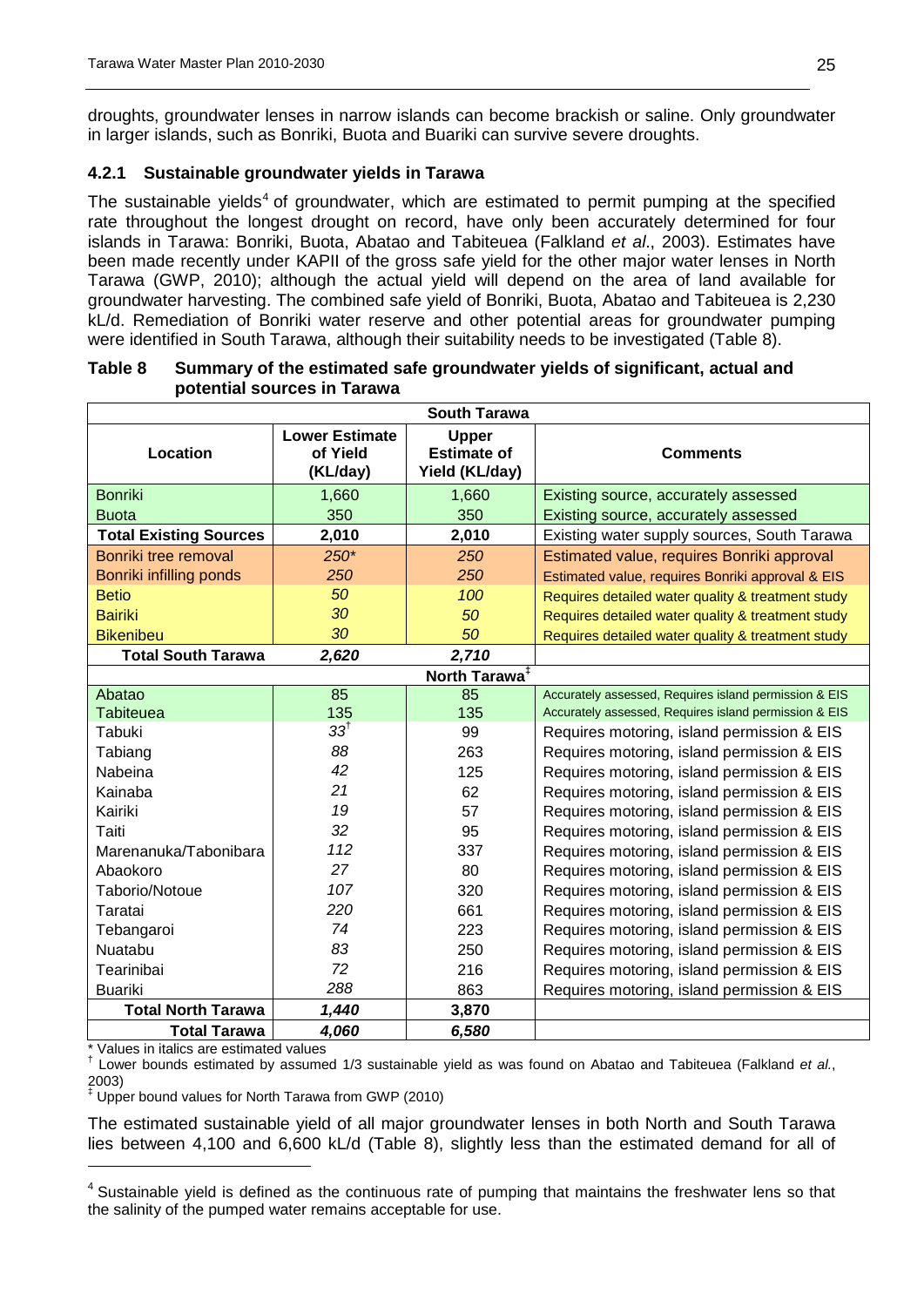Tarawa by 2030 with no losses [\(Table 4\)](#page-18-0). North Tarawa has sufficient groundwater to meet local demand until 2030, however South Tarawa is already in water deficit and this will be significantly worse in 2030. Whether North Tarawa will share water with South Tarawa remains to be determined.

#### <span id="page-25-0"></span>**4.2.2 Safety of local groundwater in South Tarawa**

About 65% of households in South Tarawa and 95% of households in North Tarawa rely on local household for some of their drinking water requirements. The high permeability of coral sands in atolls and their lack of absorptive capacity means that local shallow groundwater wells, whether closed or open are at risk of contamination. The principal pollution threat to household wells, whether closed or open, and human health is from faecal contamination. There are two sources of faecal contamination in Tarawa, humans and animals (including birds). An analysis here on the risk of contamination by pit latrines, septic tanks, people using the bush and free ranging domestic animals shows that, in South Tarawa, the density of these pollution sources is over 16 times the US EPA recommended safety limit. North Tarawa, with its lower population density, has about one tenth of the density than in South Tarawa. It is suspected that many household water wells in higher density areas Tarawa are too polluted for use, except perhaps for toilet flushing. It is estimated that use of local household wells in South Tarawa is supplying currently between 600 and 920 kL/day of water for local used. It is strongly recommended, however, that intensive monitoring of household water wells in Tarawa be undertaken to determine their suitability for continued use.

#### <span id="page-25-1"></span>**4.2.3 Protection of groundwater reserves**

The current water reserves at Bonriki and Buota are vital for supply treated freshwater for South Tarawa. It has been assumed here that they will continue to be viable until 2030. Past groundwater reserves in South Tarawa have had to be abandoned due to the encroachment of settlements on the reserves. Encroachment on the reserves at Bonriki and Buota is increasing. Maintaining the water reserves at Bonriki and Buota will require commitment by government and the involvement of local communities.

#### <span id="page-25-2"></span>**4.3 Using Other Sources of Water to Meet Freshwater Demands**

Previous studies in Tarawa have suggested a range of potential other sources of freshwater to supply the atoll's needs. These have included:

- Bottled water
- Recycling
- Bulk importation of water by ship
- Constructed rainwater catchments
- Constructed island for groundwater harvesting
- Solar stills
- RO seawater desalination

It is emphasised that development of any other water sources should only be considered once the existing leaks in the reticulation systems are dramatically reduced and the causes of those leaks are addressed. There is no point in investing in new water sources when losses from the domestic reticulation system are as high as 50%.

#### <span id="page-25-3"></span>**4.3.1 Bottled water**

Bottled water is currently a minor component of household water use, with 3.8% of households using this as one of their sources in South Tarawa, compared with 0.9% in North Tarawa [\(Table](#page-21-2) 7). It is clear that the cost of bottled water, currently around \$1.50/L, whether local or imported, is a significant constraint on its use. While economic development will increase the number of households using bottled water by 2030, it is expected to remain a minor component of total household freshwater use, particularly in North Tarawa.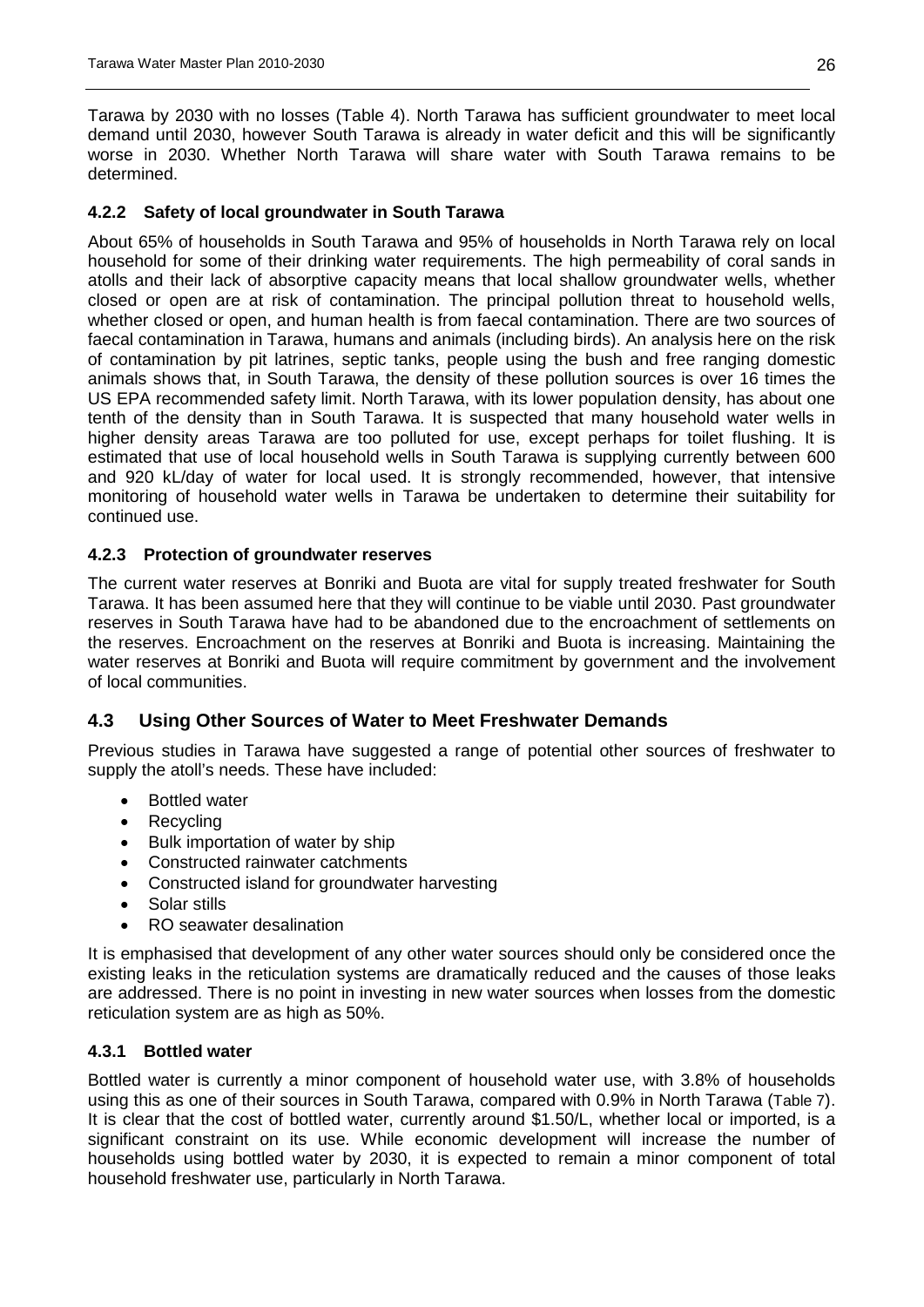Total imports of bottled water are currently between about 300 to 500 kL/year of which about 93% is used in South Tarawa, or 280 to 470 kL/year. A private RO plant in South Tarawa also supplies some bottled water.

#### <span id="page-26-0"></span>**4.3.2 Recycling**

Recycling through a separate piped "grey" water system can be dismissed as an additional water source in Tarawa. Most household "grey" water is disposed of on the ground where it waters plants, evaporates or recharges the shallow, local groundwater, from which it is recycled back though household wells. In addition to household "grey" water disposed on the ground, local groundwater in South Tarawa contains water lost from piped fresh water, leakage from the seawater-flushed sewerage system and drainage from septic tanks and pit latrines as well as human and animal wastes disposed on the ground. In North Tarawa, local groundwater in villages also is open to pollution from septic tanks, pit latrines, human and animal wastes and "grey water disposed on the ground. This recycling of "grey" and even "black" water through household wells is a key factor in the poor health statics for water-borne diseases in Tarawa.

Recycling of "black" water from the seawater-flushed sewerage system used by about one third of South Tarawa's population for non-potable water use is not possible because of the use of seawater to flush toilets and the fact that sewage is not treated but only macerated by pumps prior to discharge into the ocean. There are no envisaged current or future uses for recycled, untreated, saline sewage.

#### <span id="page-26-1"></span>**4.3.3 Bulk importation by shipping**

Previous reports have concluded that it is impractical to ship bulk water to Tarawa as a method of augmenting the regular water supply. It is expensive, logistically difficult, potentially unreliable and not suited to long-term, continuous supply in populous areas such as Tarawa. Instead it is more suited to short-term, emergency relief for smaller island communities. It also requires the approval of the island communities from which the water is sourced. Because of these factors bulk importation is not considered as a viable option for long-term water supply for Tarawa.

#### <span id="page-26-2"></span>**4.3.4 Constructed rainwater catchments**

Large-scale constructed rainwater catchments in Tarawa require very large constructed roof areas and large storage capacities in order to safeguard against failure during droughts. Because of this, it is prohibitively expensive and occupies too large an area on the ground. The life-time would have to be extended to at least 50 years in order for this option to be even contemplated. If a cheaper system with smaller constructed roof catchment areas and smaller storage tanks is used then there is high probability that the system will fail in droughts, when water supply is most needed. Coupling the roof catchment system with a large-scale solar power photo-voltaic array makes the option more attractive but is still very expensive and requires a large area of land. The only suitable area in South Tarawa appears to be government-owned land at Temaiku.

There are large areas of existing roofs on public buildings in Tarawa, particularly maneabas and government buildings, which have no or limited capacity to collect and store rainwater. Consideration should be given to improving communal rainwater harvesting from such buildings.

#### <span id="page-26-3"></span>**4.3.5 Solar stills**

Solar stills use the sun's energy to distil freshwater from seawater. Although there are claims for higher production rates from optimised solar stills, experience in the tropical Pacific, and Kiribati in particular, suggests that freshwater production rates of 2 to 5  $\text{L/m}^2$  of solar collector are generally achievable. While these are suitable for providing emergency drinking water requirements for isolated islands where energy sources and freshwater are scarce, they are not suited for providing daily household freshwater for urban areas such as Tarawa, which would need a solar collector area of up to 1  $km^2$  to meet daily demand.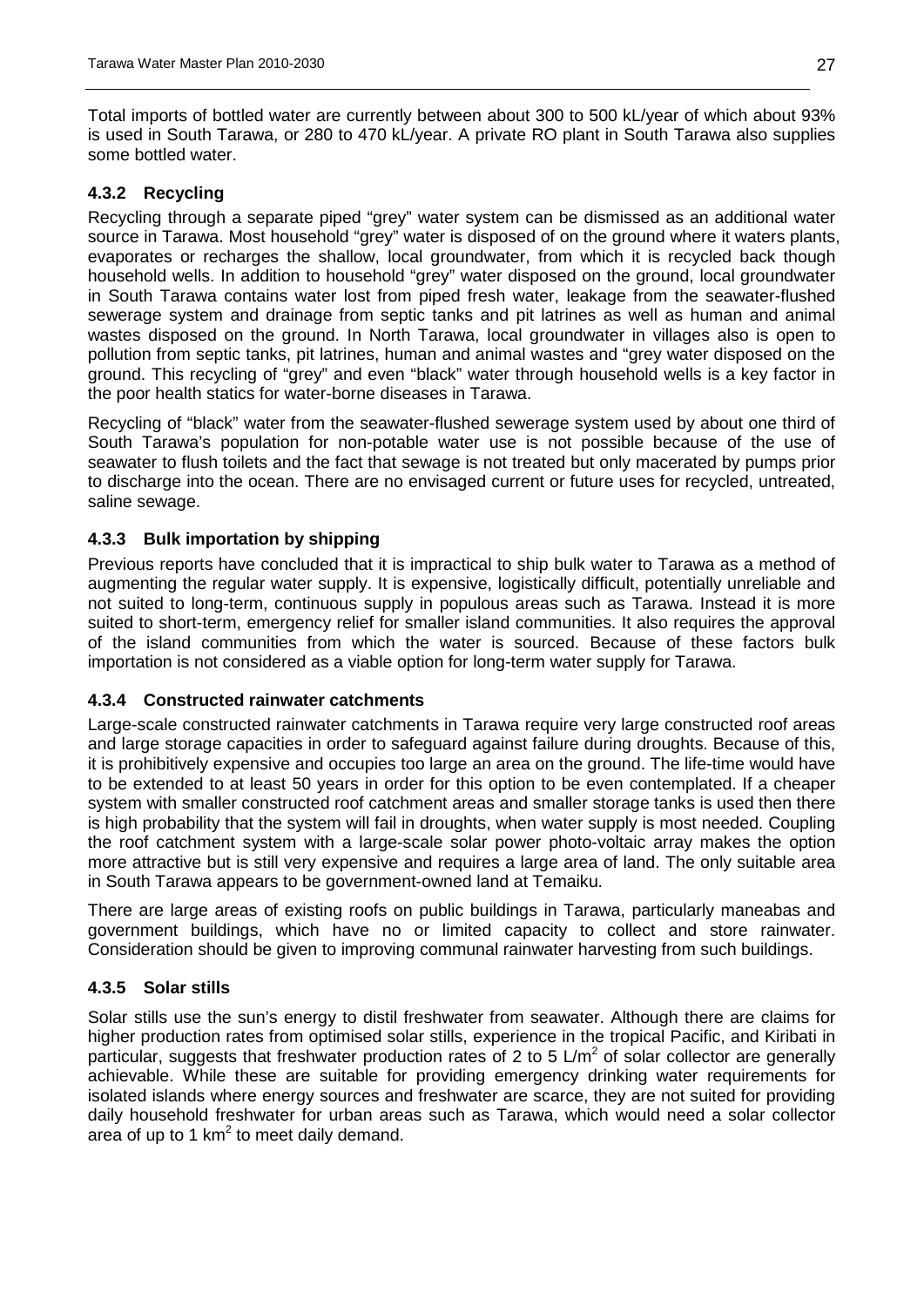#### <span id="page-27-0"></span>**4.3.6 Constructed island for groundwater collection and pumping**

Earlier proposals to reclaim areas in Temaiku to use for groundwater pumping have fallen into disfavour because of their perceived environmental and social impacts. Instead, it has been proposed that a complete island be reclaimed by dredging in an area of the lagoon midway along North Tarawa where sand and sediment accumulate (Falkland, 2003).

An island constructed by dredging up lagoon sediments and dedicated to supplying water has the advantages that it would be new government-owned land, with no requirement to pay rental to land owners, and is possibly much easier to protect and manage than the Bonriki and Buota water reserves. It is however, expensive, even with the assumption of the smallest possible cost of fill. While, the time required to build up a fresh groundwater lens to supplement water supply is too long to meet South Tarawa's immediate water needs, it is proposed as a longer-term investment in future water supply. The possibility of major environmental impacts from dredging sediment from the lagoon has also been raised.

Reclaimed islands are usually viable if they are associated with a high-value land use. Unfortunately, water although vital, is not of sufficient high-value in Tarawa. If a higher value land use, such as the positioning on the constructed island of a major solar, photo-voltaic array for renewable energy generation, then it may be a more attractive option.

#### <span id="page-27-1"></span>**4.3.7 Seawater RO desalination**

Early design studies for water supplies for South Tarawa rejected the use of seawater desalination to supplement water supply because of its cost, energy consumption and complexity. The history of their use in Pacific Island Nations in the past is not encouraging. Seawater RO desalination has advanced significantly in the last 20 years. The current use of pre-treatment ultra filtration membranes decreases clogging of the RO membrane and eliminates human pathogens. The salinity of water from even a single-stage RO plant is equivalent to that pumped from Bonriki and Buota water reserves. In addition, energy recovery systems using the high pressure, rejected brine reduce energy costs. Although costs and energy requirements have decreased over the past 20 years, the complexity of RO plants and the skills required to maintain them are largely unchanged, particularly in tropical small island islands. Some of the lower unit production costs in the literature appear exaggerated. For small islands the major challenges are the production costs and the difficulty of finding and maintaining trained personnel.

Here, capital costs, and unit production costs for different capacity seawater RO plants were estimated from a recently published relationship. It is probable, because of its remoteness, that costs will be considerably higher in Tarawa. Nonetheless, RO desalination in terms of its capital and operating costs appears to be the most economic alternate means of augmenting water supply, provided it can be managed and maintained over a period longer than 10 years.

RO desalination produces human pathogen free water, and it has a small land area footprint so that land rental costs are minimised. In addition, its small footprint means that it can be located close to areas of highest need. It is suggested here that four 500 kL/day RO desalination plants that fit into a standard shipping container could be located in Betio, Bairiki, Bikenibeu and one other area of high demand. This means that four times the number of skilled technicians is required and abandons the economy of scale from a single 2,000 kL/day RO desalination plant but reduces risk of failure. The possibility of using solar rather than fossil fuel produced electricity was rejected because of significantly increased cost, the area required for the solar array; problems with batteries needed in tropical islands; and the low (40%) operational time of a battery-less solar powered system. There is the possibility in Tarawa of using coconut oil as a diesel substitute for power generation for desalination. This has the advantage of being a renewable fuel, decreasing import costs and increasing economic opportunity for outer islanders.

In Kiribati, and particularly in Banaba and Tarawa, there is considerable recent experience in running sweater RO desalination plants following the 1998-2000 drought. They consumed about 16 times the energy of current groundwater pumping systems. The fact that none of the public RO systems are now running, point to the significant technical difficulties in their maintenance and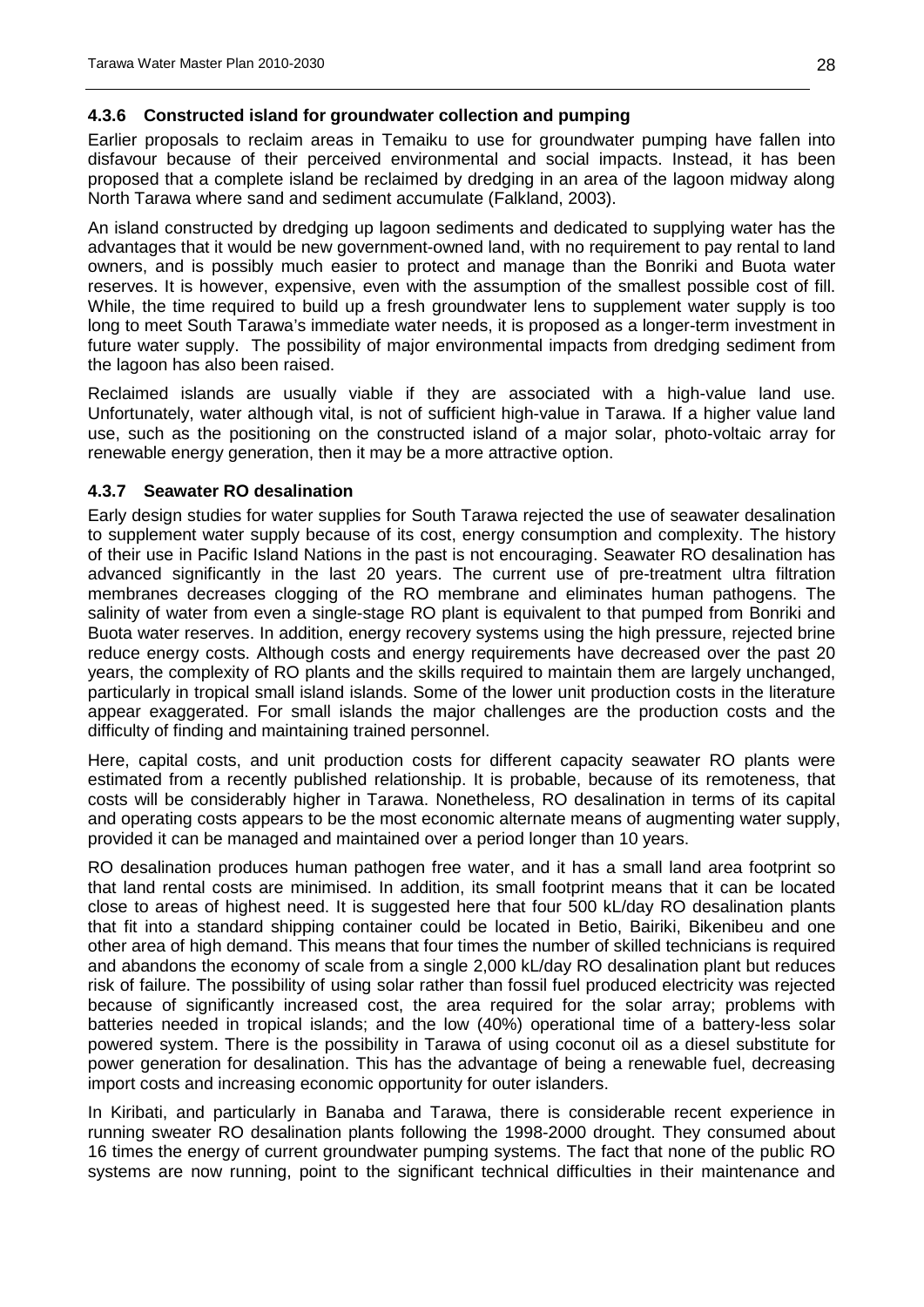operation in small, tropical islands. It is suggested here that if the RO option is considered then the suppliers should be contracted for regular maintenance of the systems, as has been done in Nauru.

A summary of the potential yields, estimated lifetime and capital costs of the above options is given in [Table 9.](#page-28-1) A more accurate costing of some of these options is given in **TABLE 14**

| <b>Source</b>                                               | <b>Potential</b><br><b>Production</b> | $T_a^{\ddag}$<br>(years) | Approximate<br><b>Capital</b><br><b>Costs</b><br>(A\$million) | <b>Unit</b><br><b>Capital</b><br>Cost<br>(A\$/kL) | UPC <sup>§</sup><br>(A\$/kL) | <b>Comments</b>                                                                                                                                                                    |  |
|-------------------------------------------------------------|---------------------------------------|--------------------------|---------------------------------------------------------------|---------------------------------------------------|------------------------------|------------------------------------------------------------------------------------------------------------------------------------------------------------------------------------|--|
| <b>RO</b>                                                   | 2 ML/day                              | $\overline{2}$           | 8.6                                                           | 6.5                                               | 18.6                         | Too expensive if short<br>lifetime, technically<br>complex, poor past                                                                                                              |  |
| <b>Desalination</b>                                         |                                       | 10                       |                                                               | 1.3                                               | 3.72                         | record of RO<br>performance in Tarawa                                                                                                                                              |  |
| <b>Bulk</b><br>Importation<br>by Ship                       | 0.25<br>ML/day                        | 0.5                      | $\tilde{?}$                                                   | $2.5 - 30$<br>times<br><b>GW</b>                  |                              | Expensive, logistically<br>complex, suitable only<br>for brief emergencies<br>for small communities                                                                                |  |
| <b>Constructed</b><br><b>Rainwater</b>                      |                                       | 20                       |                                                               | 12-36                                             |                              | Extremely capital<br>expensive, takes up<br>large area of land,                                                                                                                    |  |
| <b>Catchments -</b><br><b>200 ML</b><br>storage<br>capacity | 2 ML/day                              | 50                       | $160 - 520$                                                   | $4.6 - 14$                                        |                              | poor past record in<br>Tarawa                                                                                                                                                      |  |
| <b>Constructed</b><br><b>Rainwater</b>                      |                                       | 20                       |                                                               | $9.1 - 11$                                        |                              | Very capital expensive,<br>takes up large area of                                                                                                                                  |  |
| <b>Catchments -</b><br>600 ML<br>storage<br>capacity        | 2 ML/day                              | 50                       | $126 - 160$                                                   | $3.6 - 4.4$                                       |                              | land, poor past record<br>in Tarawa                                                                                                                                                |  |
| <b>Recycling</b>                                            | $0.6 - 0.92$ <sup>†</sup><br>ML/day   | 1000                     | $\mathbf 0$                                                   | $\mathbf 0$                                       | $\mathbf 0$                  | Extensive recycling of<br>second-class local GW<br>through household<br>wells to homes occurs<br>throughout Tarawa. No<br>potential for recycling<br>the seawater-based<br>sewage. |  |
| <b>Constructed</b><br><b>Island</b>                         |                                       | 20                       |                                                               | $9.4 - 12.9$                                      | $\overline{\phantom{a}}$     | Highly capital<br>intensive, long<br>construction, potential                                                                                                                       |  |
|                                                             | 2.1 ML/day                            | $31.5 - 45$<br>50        |                                                               | $1.4 - 1.8$                                       |                              | major environmental<br>impacts                                                                                                                                                     |  |

#### <span id="page-28-1"></span>**Table 9 Summary of the main features of other potential sources of freshwater in Tarawa**

 ${}^{\ddagger}$  T<sub>a</sub> = amortisation time

 $\frac{\$}{\text{UPC}}$  = unit production cost<br>\* GW = groundwater

 $<sup>†</sup>$  Estimated current recycling of local groundwater through domestic wells</sup>

#### <span id="page-28-0"></span>**4.4 Deficit between Demand and Water Sources in South and North Tarawa**

[Table 10](#page-29-0) summarises the current and potential groundwater and rainwater harvesting sources of freshwater in North and South Tarawa. Using the design per capita water demand, the current project water needs for South Tarawa are 3,500 kL/day without water losses. With the expected growth in population, this will expand to between 5,200 and 7,000 kL/day by 2030 [\(Table 4\)](#page-18-0). The sustainable pumping rate from the current groundwater sources is 2,000 kL/day and with the estimated rainwater harvesting, this increases to 2,100 kL/day. There is the potential to increase the groundwater yield in South Tarawa to between 2,600 to 2,700 kL/day. Even if this is done, the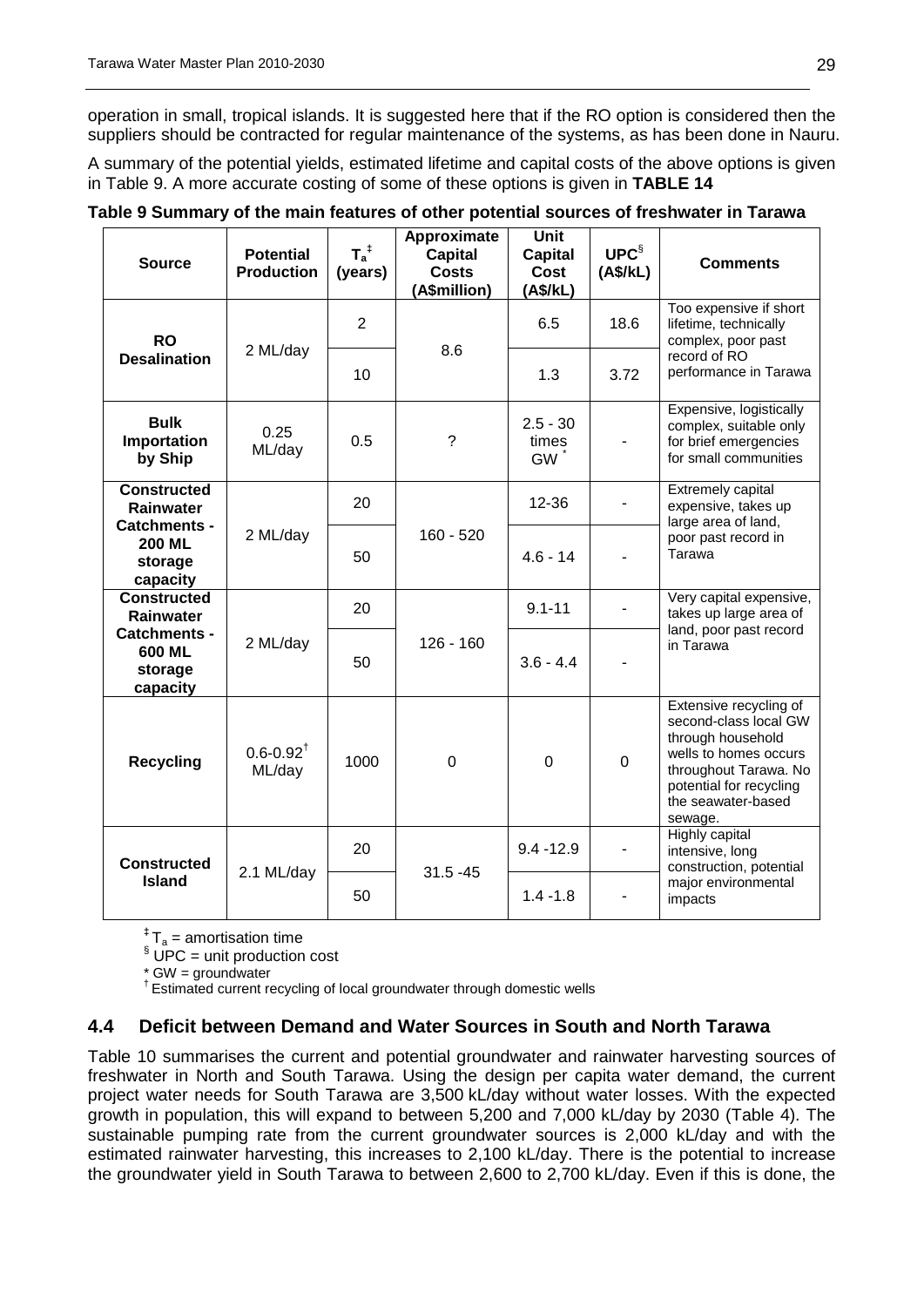deficit in 2030 will be between 2,500 to 4,400 kL/day, assuming no water losses. It is clear that this deficit cannot be met by existing safe freshwater sources in South Tarawa.

It is estimated that the safe yield of groundwater from North Tarawa is between 1,400 and 3,900 kL/day. This groundwater is more than adequate for local needs in North Tarawa. Were it to be shared with South Tarawa, it would significantly reduce the deficit there. There are a number of significant factors that detract from this. These are that it:

- requires approval from communities in North Tarawa
- requires protracted, difficult negotiations with North Tarawa
- requires the installation of a power station and a pipeline in North Tarawa
- would involve major, continuing land rental payments, and
- increases the complexity of management.

#### <span id="page-29-0"></span>**Table 10 Summary of estimated actual and potential daily yields from groundwater and rainwater sources in Tarawa**

| <b>South Tarawa</b>               |                                                  |                                                         |                                                   |  |  |  |  |
|-----------------------------------|--------------------------------------------------|---------------------------------------------------------|---------------------------------------------------|--|--|--|--|
| Location                          | Lower<br><b>Estimate</b><br>of Yield<br>(KL/day) | <b>Upper</b><br><b>Estimate of</b><br>Yield<br>(KL/day) | <b>Comments</b>                                   |  |  |  |  |
| Bonriki                           | 1,660                                            | 1,660                                                   | Existing source, accurately assessed              |  |  |  |  |
| <b>Buota</b>                      | 350                                              | 350                                                     | Existing source, accurately assessed              |  |  |  |  |
| <b>Total Existing Sources</b>     | 2,010                                            | 2,010                                                   | Existing water supply sources, South Tarawa       |  |  |  |  |
| Bonriki tree removal              | $250*$                                           | <b>250</b>                                              | Estimated value, requires Bonriki approval        |  |  |  |  |
| Bonriki infilling ponds           | 250                                              | 250                                                     | Estimated value, requires Bonriki approval & EIS  |  |  |  |  |
| <b>Betio</b>                      | 50                                               | 100                                                     | Requires detailed water quality & treatment study |  |  |  |  |
| <b>Bairiki</b>                    | 30                                               | 50                                                      | Requires detailed water quality & treatment study |  |  |  |  |
| <b>Bikenibeu</b>                  | 30                                               | 50                                                      | Requires detailed water quality & treatment study |  |  |  |  |
| <b>Total Potential Sources</b>    | 610                                              | 700                                                     | Potential new groundwater sources South Tarawa    |  |  |  |  |
| <b>Household Wells</b>            | 600                                              | 920                                                     | Requires detailed water quality & use study       |  |  |  |  |
| Rainwater harvesting <sup>T</sup> | 90                                               | 160                                                     | Requires investigation of storage & use rainwater |  |  |  |  |
| <b>Total South Tarawa</b>         | 3,310                                            | 3,790                                                   |                                                   |  |  |  |  |
|                                   |                                                  | <b>North Tarawa</b>                                     |                                                   |  |  |  |  |
| <b>Groundwater N. Tarawa</b>      | 1,440                                            | 3,870                                                   | Requires motoring, island permission & EIS        |  |  |  |  |
| Rainwater harvesting <sup>T</sup> | $\mathcal{P}$                                    | 100                                                     | Requires investigation of storage & use rainwater |  |  |  |  |
| <b>Total for Tarawa</b>           | 4,750                                            | 7,670                                                   |                                                   |  |  |  |  |

\* Values in italics are estimated values

**†** During severe droughts almost all rain water storage systems will fail in Tarawa (White and Falkland, 2009c)

If the water resources of North Tarawa were shared equitably with South Tarawa, [Table 11](#page-29-1) shows that even if this is done there is a minimum shortfall of 2,200 kL/day between supply and predicted demand by 2030, provided water losses are reduced to 25%. [Table 11](#page-29-1) also emphasizes the importance of reducing these losses as quickly as possible.

#### <span id="page-29-1"></span>**Table 11 Estimated surplus or deficit of supply (kL/day) over demand in Tarawa by the year 2030**

| <b>Component (ML/day)</b>        | 25% Losses |              | 50% Losses |              |
|----------------------------------|------------|--------------|------------|--------------|
|                                  | Lower      | <b>Upper</b> | Lower      | <b>Upper</b> |
| <b>Estimated Demand</b>          | 7.600      | 9.900        | 11.400     | 14,900       |
| <b>Estimated Potential Yield</b> | 4.800      | 7.700        | 4.800      | 7.700        |
| <b>Surplus or Deficit 2030</b>   | $-2.800$   | $-2.200$     | $-6,600$   | $-7,200$     |

Because of these expected water deficits and the difficulties faced in sourcing water from North Tarawa, seawater RO desalination appears an attractive alternative for South Tarawa provided water losses can be reduced and the effects of climate change are not too severe.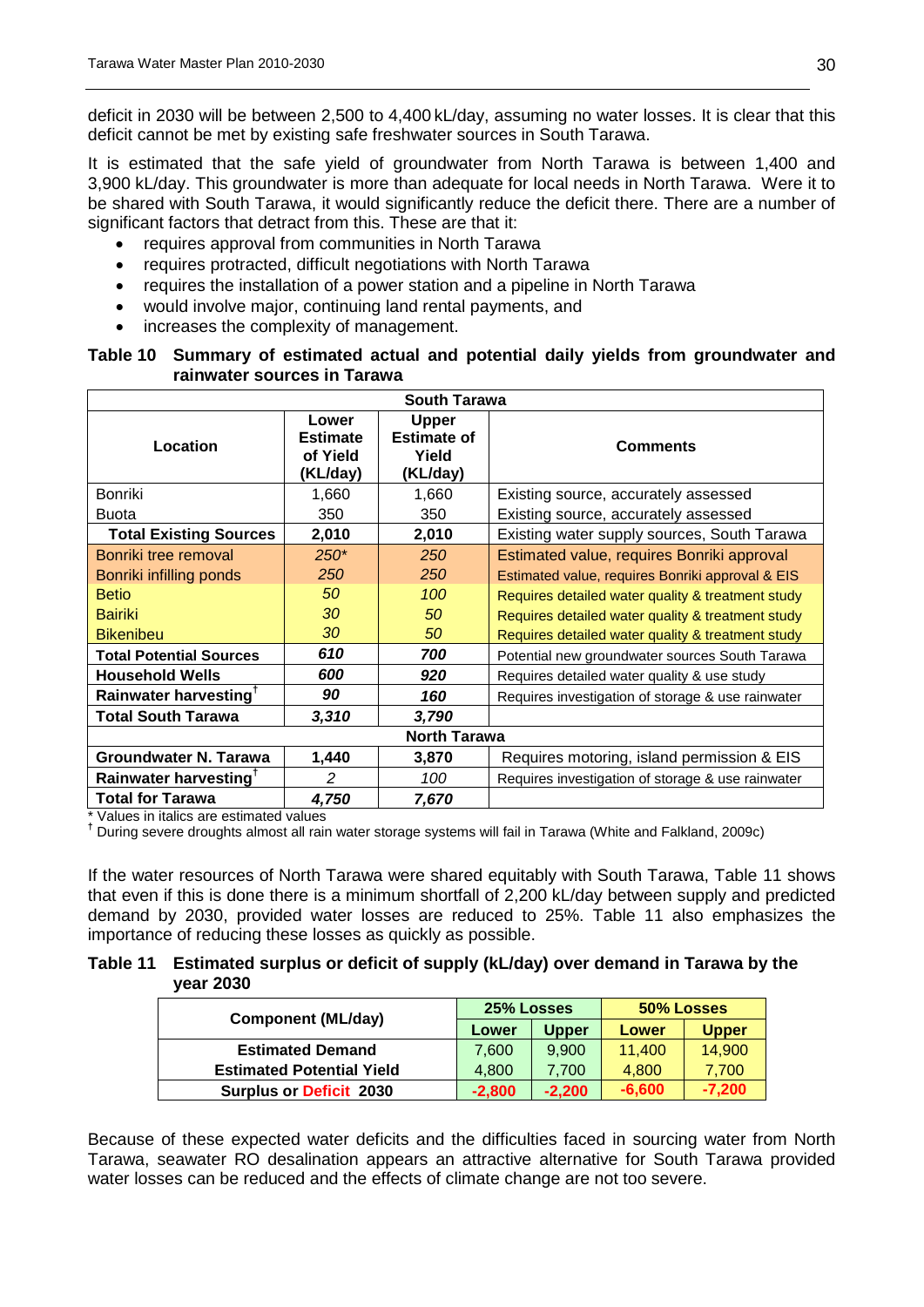## <span id="page-30-0"></span>**5. How Will Climate Change Affect Water Use and Availability?**

Climate change has the potential to influence both future demand for water as well as the availability of freshwater in Tarawa. Future demand could be influenced by changes in both population numbers and per capita consumption. Water availability could alter in the future due to changes in rainfall and evaporation as well as from increased encroachment of seawater due to sealevel rise. These are highlighted in the following.

### <span id="page-30-1"></span>**5.1 Population Growth and Distribution**

Climate change poses risks to the health of human populations. Adverse health impacts could occur directly, such as death from extreme weather events or indirectly, such as through changes in conditions favouring vector-borne diseases. If global warming increases the frequency and/or severity of extreme weather events, then more deaths, injuries, infectious disease outbreaks, and psychological disorders could result particularly in vulnerable sectors such as infants or the elderly (McMichael and Martens, 1995). Vector-borne diseases such as malaria, dengue, and yellow fever are sensitive to factors such as temperature, rainfall, and humidity.

Rainfall is generally expected to increase with increasing temperatures, in small island countries in the central Pacific and it is expected that the frequency of water-borne disease outbreaks could increase in Tarawa. Models predict an additional 50-80 million cases of malaria world-wide would result from a mean temperature increase of 3.0ºC (Ali *et al.* 2001).

Fertility rates could also decrease with increasing temperatures. If these predictions are accurate, a slowing of the population growth might also occur in Tarawa with increasing global temperatures. The lower bound South Tarawa population estimate could be considered to reflect the impact of climate change. I

Severe droughts in the past have forced the mass migration of entire populations from small islands in Kiribati. While the water supply system in South Tarawa and the large groundwater sources in North Tarawa provide a considerable buffer against such events, severe droughts could increase migration to Tarawa. Rising sea-levels could also force an increase in inward migration from lower-lying outer islands to Tarawa or outward migration to other countries. Since there is little information on the magnitude of these impacts, and since the time horizon for the TWMP is 2030, it is assumed here that the range of estimated future populations in Tarawa given in [Table 2](#page-16-2) spans the plausible lower and upper bounds of future population numbers in Tarawa under climate change.

#### <span id="page-30-2"></span>**5.2 Per Capita Demand**

The rise in atmospheric temperatures accompanying climate change (Ali *et al.* 2001), may be as high as 1°C by 2050 (Metutera, 2002). This has the potential to lead to an increase in the per capita demand for water. Since there is currently little information on the current per capita demand for water in Tarawa, it is difficult to estimate any increase in per capita water demand due to climate change. It has been assumed in the TWMP that the increase in water consumption due to climate change will be 2 L/pers/day from 2020 as shown in [Table 3.](#page-17-1)

#### <span id="page-30-3"></span>**5.3 Rainfall and Droughts**

Rainfall in Tarawa is highly variable and extreme events are strongly coupled to ENSO events. Severe droughts occur about every 7 years and last on average for nearly two years. The failure of almost all climate change predictions of future rainfall using global climate models (GCMs) to simulate ENSO events means that they are of little relevance in predicting future rainfalls or drought in Tarawa.

NIWA (2008a) used GCMs in a KAPII study which concentrated on the predicted change in rainfall intensity with increasing greenhouse gas emissions. For the period 2015-2034, the predicted future rainfall intensity-average return interval results do not differ significantly from the 1980 to 1999 values. The maximum expected change in intensity is approximately 13% which is probably within the measurement error.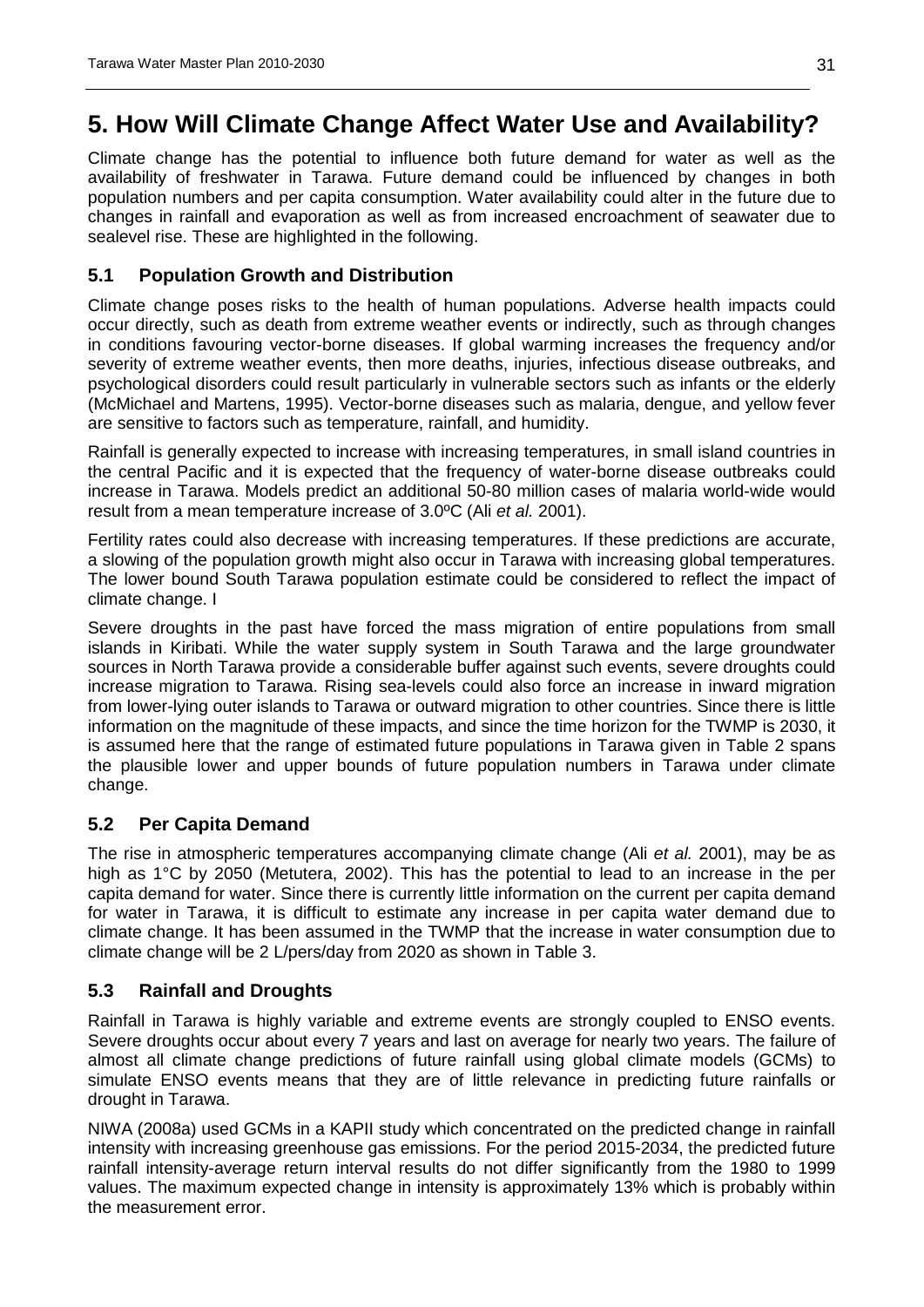NIWA (2008a) also analysed past droughts in Kiribati and attempted to estimate the impacts of climate change on future droughts. The report acknowledges that the GCMs used do not reproduce ENSO events, which dominate droughts in Tarawa during La Niña phases and, in particular, that they do not reproduce the severe droughts in Tarawa or Kiritimati. The report predicts that "*drought characteristics will generally remain much the same over the next 100 years"*

Because of the considerable uncertainties in GCM predictions of tropical rainfall, it has been assumed in the TWMP that the variability of rainfall over the next 20 years in Tarawa will be similar to that experienced in the historic rainfall record over the past 62 years. That is that frequent severe droughts will occur with similar frequency and longevity.

#### <span id="page-31-0"></span>**5.4 Groundwater Recharge and Sustainable Yields**

Climate change over the next century could have significant impacts on three key factors influencing shallow groundwater in Tarawa. The first is the direct influence on rainfall which recharges groundwater, the second is changes in evapotranspiration which determines how much water is lost to the atmosphere during and following the recharge process and the third is the sealevel rise due to global warming and the partial melting of the polar and Greenland ice caps.

The increase in global temperatures is expected to cause an increase in sea temperatures and lead to an overall increase in rainfall in small islands in the Pacific. This increase, however, may be offset by increases in evapotranspiration with increasing temperature and increasing carbon dioxide  $(CO_2)$  levels, despite an increase in cloudiness. Increased  $CO_2$  levels increase plant productivity and evapotranspiration. It is difficult therefore to predict if groundwater recharge will increase, decrease or remain about the same with climate change over the next 20 years. All that can be concluded at present is that the impacts of climate change on the climate drivers of groundwater recharge in small islands in the Pacific are uncertain (Ali *et al.*, 2001). It has therefore been assumed here that up to 2030, groundwater recharge and the sustainable groundwater yield per unit land area will remain unchanged from the historic pattern, although land area may shrink due to sealevel rise.

#### <span id="page-31-1"></span>**5.5 Sealevel Rise and Groundwater Source Areas**

The impacts on freshwater lenses from projected mean sea level rises and possible changes in recharge have been modelled at the Bonriki water reserve (Alam *et al*., 2002). It was the freshwater zone would initially slightly increase in thickness and volume with sealevel rise, as more of the freshwater lens will be within the upper, lower-permeability, Holocene sediments. When, however, land is lost due to erosion and inundation at the edges of an island, the island area is reduced. This decreases the volumes of freshwater lenses and hence the total sustainable yield.

NIWA (2008b) assumed two possible sea level rises relative to 1980-99 mean levels up to 2090 (2080-99) of 0.49 to 0.79 m and produced possible inundation maps for Tarawa. From these it was estimated that inundation of Bonriki could lead to a decrease in the sustainable groundwater yield of Bonriki of about 20%. This has been factor has been applied to all groundwater yields and incorporated into the estimates of the water deficits in [Table 11.](#page-29-1)

#### <span id="page-31-2"></span>**5.6 Comparison with Other Risks**

While the expected decline in groundwater yields of an estimated 20% by 2030 is a significant risk, it should be compared with other risks to the water supply. The population projections carried out for the TWMP estimate that population in South Tarawa will grow between 46% and 94% by 2030. These large increases will severely stress water supply systems and will greatly increase the risks of death, diseases and illnesses from contaminated groundwater.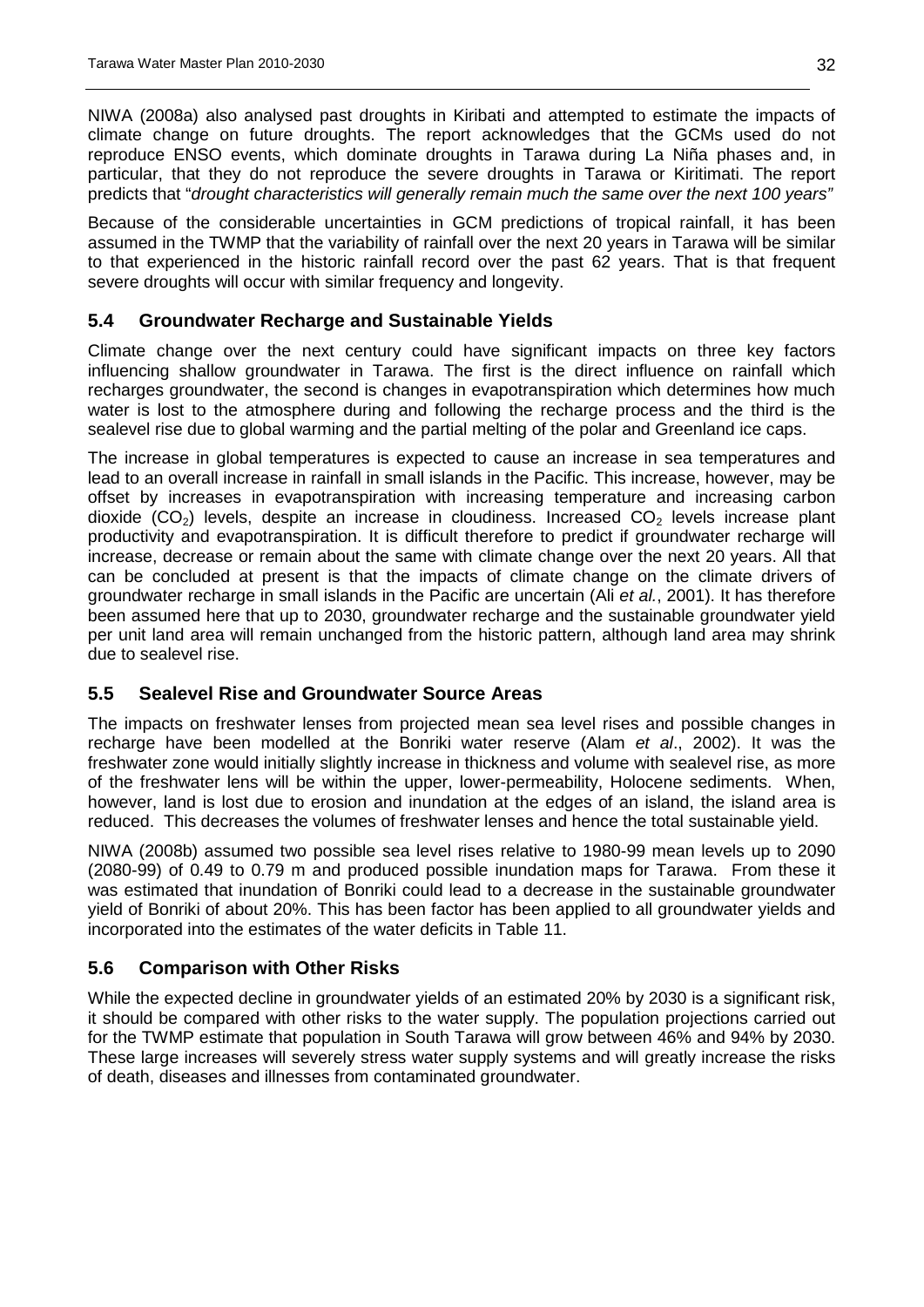## <span id="page-32-0"></span>**6. What are the Options for Meeting Expected Demands?**

The TWMP has summarised some of the current challenges facing public water supply in Tarawa and has identified major, future shortfalls. While I-Kiribati use a range of water sources to meet potable and non-potable household water needs, some involve risks to public health, particularly in South Tarawa. Thirty five years ago, when Betio only had an estimated population of 8,000, AGDHC (1975, para 4.03) cautioned that *"water from the wells on Betio… is not of good quality and further drinking of it is to be discouraged."* Shalev (1992), nineteen years ago, was even stronger in his remarks "…*the introduction of pit latrines in numerous villages in recent years, their proximity to hand-dug wells is causing many wells to become unsafe for drinking … In high-density housing areas such as South Tarawa, all the remaining old open wells are now a severe health hazard and must be earth filled and abandoned."* Because of that we have discounted the use of household wells in South Tarawa until they are proven to be acceptable for use.

The TWMP has concluded that the current treated water supply in South Tarawa is inadequate to provide the quantity of freshwater necessary for the health and well-being of communities in urban South Tarawa. With the expected population growth in South Tarawa, Tarawa's extreme rainfall variability, continued system water losses and the predicted impacts of climate change, the situation will worsen over the next 20 years. There are a number of options available for the GoK, whose unit production costs are given in section [7.](#page-39-0) The choice of options, however, requires a clear vision for the course of the development of Tarawa over the next 20 years.

#### <span id="page-32-1"></span>**6.1 Future Development of North and South Tarawa**

Currently Tarawa is separated into two distinct zones [\(Figure 1\)](#page-7-0). South Tarawa (including Buota) is a highly urbanised area whose population growth rate over the past 25 years has been well above the national average growth rate, augmented by inward migration from rural areas and outer islands. North Tarawa (excluding Buota), in contrast, remains largely rural. While its population growth rate over the past 25 years is above the national average, it is less than South Tarawa.

The estimated sustainable yields of safe freshwater sources in South Tarawa are inadequate for its current population and this situation will worsen over the next 20 years. North Tarawa, in sharp contrast, has more than sufficient water for its communities now and will have adequate supplies in the future, provided population growth rates remain at the average rate there over the past 25 years. If the available water resources in North Tarawa were shared with South Tarawa, the reasonable water demands of all of Tarawa could be met until almost 2020 provided the water losses from the reticulation are reduced to reasonable rates (25% or less).

The GoK's plans for both zones in Tarawa are unclear. If the aim is to progressively urbanise North Tarawa, then it is reasonable to suggest that North Tarawa should share its groundwater resources with South Tarawa. That, however, will be a politically difficult decision, involving lengthy consultations with communities in North Tarawa. If successful, under present arrangements, it will involve major land rental payments to land owners and will change the character of North Tarawa since it will involve the installation of a power station, pipelines and associated infrastructure. If the aim is to retain North Tarawa as a rural area with its own island-based freshwater resources, which will be adequate for North Tarawa for the next 20 years, then alternate water sources will need to be found for South Tarawa.

#### <span id="page-32-2"></span>**6.2 Leakage Reduction**

Before any options for augmenting water supplies are considered leakage reduction and the causes of leakage must be addressed as a matter of highest priority. The ADB Sanitation, Public Health and Environment Improvement Project (SAPHE) reduced leakage from the main reticulation pipeline from the Bonriki water treatment plant to Teaoraereke to about 22%. Leakage from the household reticulations systems in South Tarawa, which supply water from the head tanks to households is unknown but is believed to be at least 50% and probably higher (Pipeline Network Analysis, 2010). This leakage is unacceptable in a water-scarce island. It is an enormous waste, imposing unnecessary costs on the Government and hardship on households. As a matter of urgency, every effort should be made in a systematic fashion to reduce this leakage rate to at least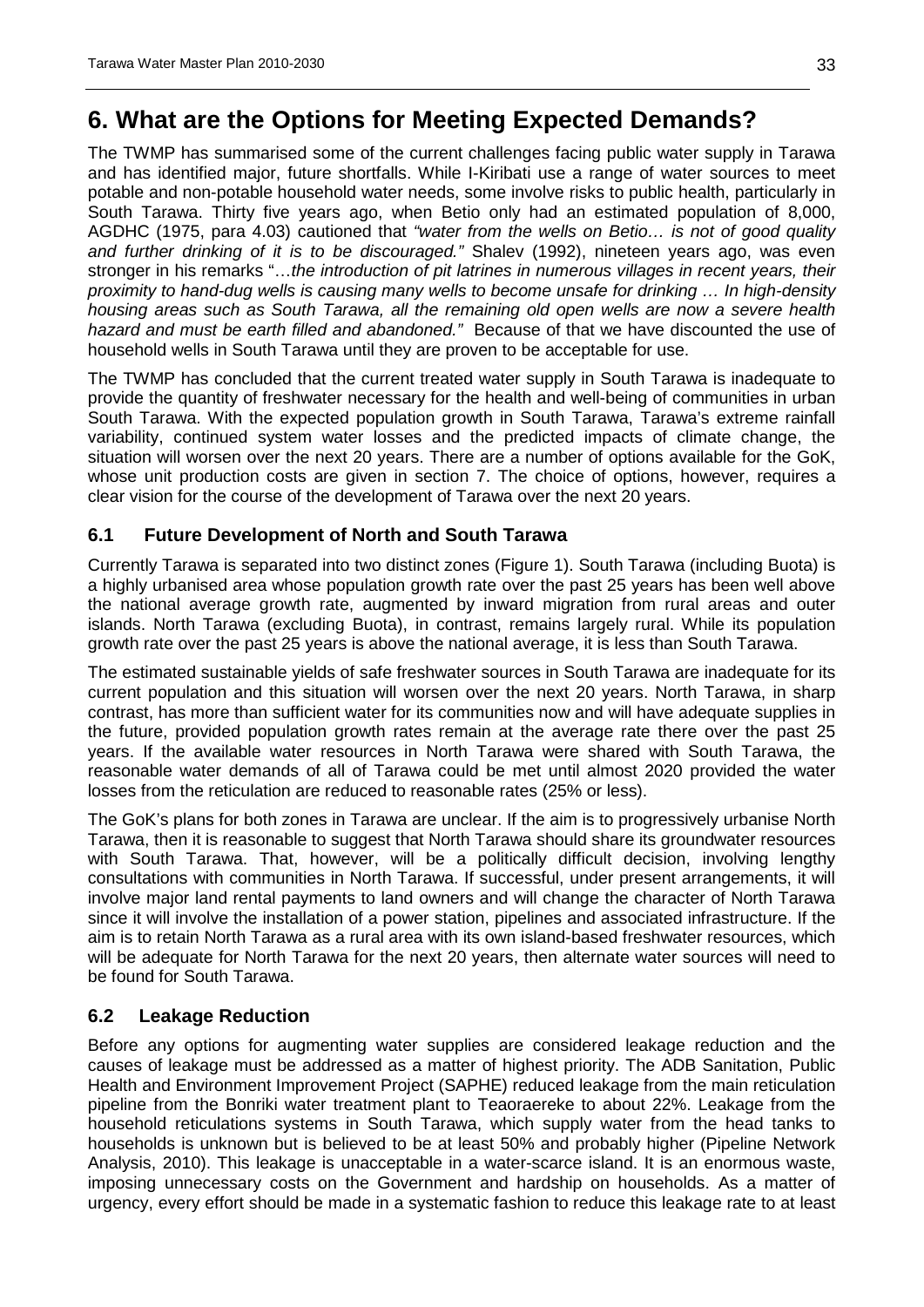the 25% target identified as one of the possible targets in the PUB (2004) business plan. In addition, the behavioural factors contributing to water losses must be addressed.

As an interim step in the current drought, consideration should be given to isolating and shutting off excessively leaking parts of the reticulation system. Instead water could be supplied from fixed distribution points, such as existing village head tanks, or installed standpipes, or installed supply tanks throughout villages, or by tanker from main storages. This will require the provision of at least ten working water tankers in South Tarawa. The estimated annual cost of such a distribution system, is around \$A2.2 million. Assuming no losses, and a daily delivery of 2,000 kL, the unit production cost of this interim step is about \$A2.90/kL which has to be added to the unit production costs from Bonriki and Buota groundwater reserves of about \$A3.60 (excluding capital costs).

While shutting down parts of the reticulation system is a backward step for South Tarawa's urban water supply, it will cut dramatically waste and the cost of supplying water that cannot be used. It may also improve cost recovery by charging for water supplied from fixed distribution points or by tanker, and would send a clear message that tampering with domestic water supply pipelines has consequences for all. It is emphasised, there is no point in increasing the amount of freshwater introduced into the reticulated water supply in South Tarawa if leakages remain at their current rate.

#### <span id="page-33-0"></span>**6.3 Extra Freshwater Sources in South Tarawa**

The groundwater sources in South Tarawa itself are the current sources in Bonriki and Buota, together with potential increase in yield from these two islands and extra yield from other potential source locations in Betio, Buariki, and Bikenibeu (White, 2010b). These last three locations have relatively low estimated yields, totally 110 kL/day and require careful investigation of their yield and water quality as they are close to densely populated areas. They will not be considered here.

#### <span id="page-33-1"></span>**6.3.1 Improved rainwater harvesting**

The 1995 and 2005 Census data shows that there was an 87% increase in the percentage of households with rainwater tanks in 10 years, with the SAPHE revolving fund for the purchase of rainwater tanks, and perhaps the 1998-2001 drought, making significant contributions. The TWMP study of rainwater harvesting in Tarawa was hampered by the lack of information on the characteristics of rainwater harvesting systems in use. None-the-less it was shown that almost all rainwater harvesting systems in Tarawa will fail in Tarawa's frequent severe droughts. This is because of the large number of people per household, and the generally limited roof catchment areas and rain tank storage volumes available and the lack of training on conservative rainwater use. The potential for increasing the household harvesting of rainwater in Tarawa is limited by the use of traditional thatched roofs in an estimated 40% of houses. The estimated potential increase in sustainable rainwater production is about 60 KL/day and the unit production cost of household rainwater harvesting in Tarawa for a 20 year amortisation period is over \$8.20/KL.

Rainwater harvesting remains an important and relatively safe source for meeting potable water needs in wetter periods. Rainwater harvesting and storage bye-laws and building codes need to be enforced. Extensive community education and training are required in the judicious and careful use of rainwater from harvesting and storage systems, as well as in their installation and proper maintenance. There is a significant opportunity for community rainwater harvesting schemes from the many large public buildings in Tarawa. Thirty years ago, South Tarawa had a system of rainwater collection, storage and distribution from communal cisterns and tanks. In order for this to be re-established, an equitable management system and a major community training and participation program would need to be developed and put into practice.

#### <span id="page-33-2"></span>**6.3.2 Option 1: Tree removal at Bonriki**

Deep rooted trees transpire about 150 L/day of shallow groundwater from the water reserves. Removal of 1,700 deep rooted trees from the central portion of the island will increase the sustainable yield of Bonriki by 250 kL/day. Under this option, negotiations with landowners over tree removal and compensation payments will be required. Only minor modification of the existing infrastructure is required. Sports fields could be created on the cleared portion of the water reserve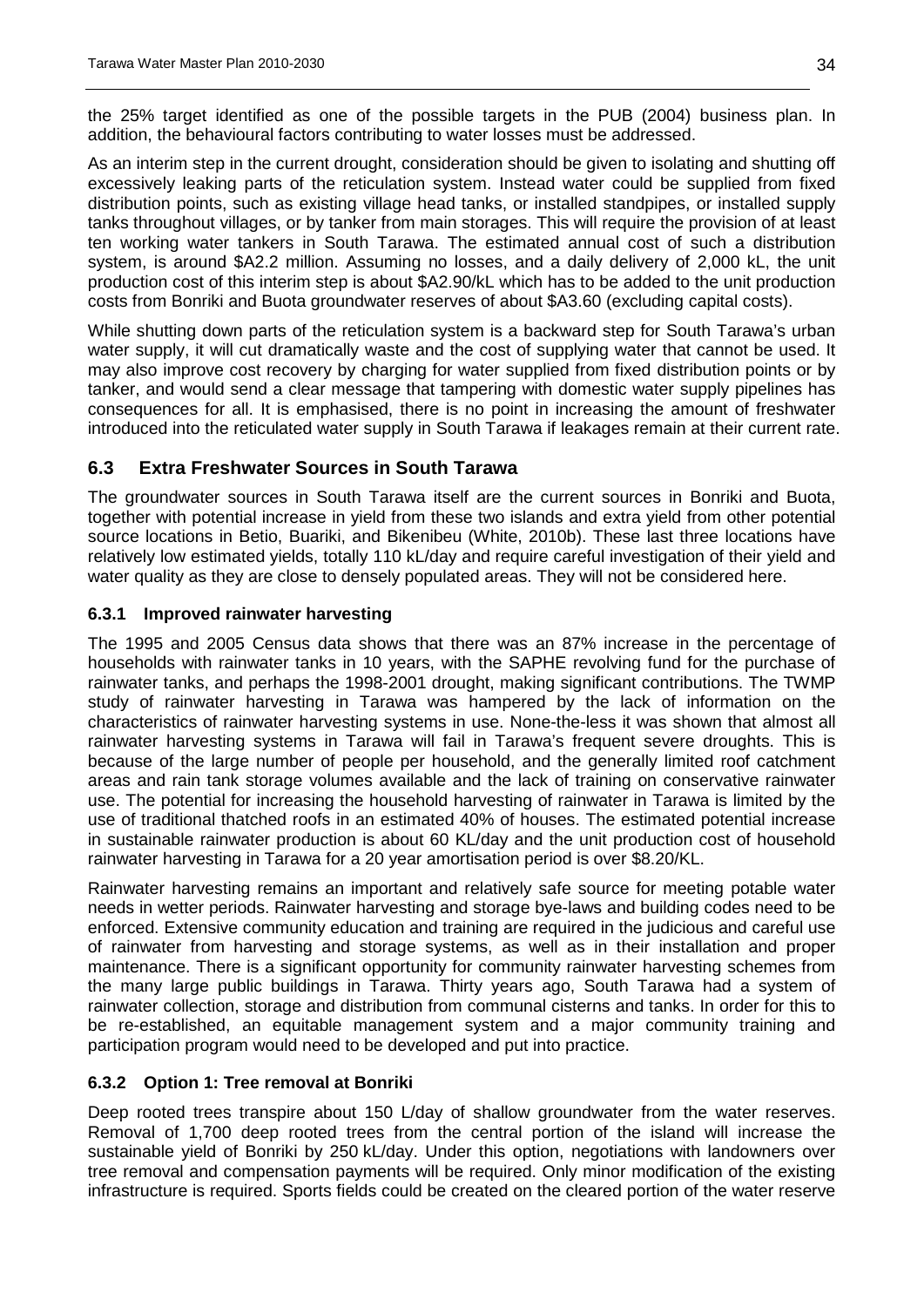to give a benefit to Bonriki villages and especially young people. The advantages and disadvantages of this option and indicative costs are summarised in [Table 12.](#page-34-0)

<span id="page-34-0"></span>

|                 | Table 12. Advantages, disadvantages and indicative costs of the options for supply water |
|-----------------|------------------------------------------------------------------------------------------|
| to South Tarawa |                                                                                          |

| <b>Option</b>  | <b>Description</b>                                                                                               | <b>Advantages</b>                                                                                                                                                                                                                                                                                                                                                                                                                                                          | <b>Disadvantages</b>                                                                                                                                                                                                                                                                                                                                                                                                                         | <b>Indicative</b><br><b>Costs</b><br>(\$A1,000) |
|----------------|------------------------------------------------------------------------------------------------------------------|----------------------------------------------------------------------------------------------------------------------------------------------------------------------------------------------------------------------------------------------------------------------------------------------------------------------------------------------------------------------------------------------------------------------------------------------------------------------------|----------------------------------------------------------------------------------------------------------------------------------------------------------------------------------------------------------------------------------------------------------------------------------------------------------------------------------------------------------------------------------------------------------------------------------------------|-------------------------------------------------|
| 1              | Increased<br>groundwater<br>production at<br>Bonriki from tree<br>removal                                        | . An extra 250 kL/day of water<br>available for South Tarawa (0%<br>losses)<br>· Sports fields generated for<br>eastern end of South Tarawa<br>• May increase participation of<br>Bonriki landowners in the<br>protection, care and<br>management of reserves<br>· Local, temporary work<br>generated by tree removal<br>. No extra reticulation pipelines or<br>treatment works required.                                                                                 | • Lengthy negotiations with<br>Bonriki landowners over the<br>cutting down of trees<br>• Potential disputes with<br>landowners and communities<br>· One-off compensation costs<br>for cutting down of trees<br>• Environmental Impact<br>Statement (EIS) may be<br>required                                                                                                                                                                  | 272                                             |
| $\overline{c}$ | Increased<br>groundwater<br>production at<br>Bonriki from<br>infilling ponds &<br>constructing<br>more galleries | . An extra 250 kL/day of water<br>available (0% losses)<br>• May increase participation of<br>Bonriki landowners in the<br>protection, care and<br>management of reserves<br>· Local, temporary work<br>generated by cleaning and<br>infilling ponds<br>. No extra reticulation pipelines or<br>treatment works required.                                                                                                                                                  | • Lengthy negotiations with<br>landowners over the in-filling<br>of the ponds<br>• Potential disputes with<br>landowners and communities<br>· Possible on-going land rental<br>costs for in-filling ponds<br>· EIS may be required<br>• Small increase in PUB staff<br>required                                                                                                                                                              | 2,270                                           |
| 3              | Groundwater<br>production from<br>Abatao and<br>Tabiteuea                                                        | . An extra 220 kL/day of water<br>available (0% losses)<br>• Treated water supply available<br>for Abatao and Tabiteuea<br>• Close to the South Tarawa<br>distribution system<br>• May increase participation of<br>landowners in the protection,<br>care and management of<br>reserves<br>· Local, temporary work<br>generated by installation of<br>galleries and pipelines<br>• Local, permanent work for plant<br>operation and maintenance<br>· Increased development | • May require legislation<br>• Lengthy negotiations with<br>landowners and communities<br>over new water reserves<br>• Potential disputes with<br>landowners and communities<br>. On-going land rental costs for<br>reserves<br>• EIS may be required<br>• Increase in PUB staff required<br>• New cross-channel pipeline<br>and possible treatment plant<br>required<br>• Change in character of these<br>islands<br>· Relatively expensive | 4,490                                           |
| 4              | Groundwater<br>production from<br>Buariki & Taratai                                                              | • An extra 1,530 kL/day available<br>$(0\%$ losses)<br>• Treated water supply available<br>for North Tarawa<br>• Power station for North Tarawa<br>• May increase participation of<br>landowners in the protection,<br>care and management of<br>reserves<br>· Local, temporary work<br>generated by installation of<br>galleries and pipelines<br>• Local, permanent work for plant<br>operation and maintenance<br>• Increased development for North<br>Tarawa           | • May require legislation<br>• Lengthy negotiations with<br>landowners and communities<br>over new water reserves<br>• Expensive on-going land<br>rental costs for reserves<br>• EIS may be required<br>• Major Increase in PUB staff<br>required<br>• New Storage tank, cross-<br>lagoon pipeline and treatment<br>plant required<br>• Change in character of North<br>Tarawa<br>• Expensive                                                | 20,900                                          |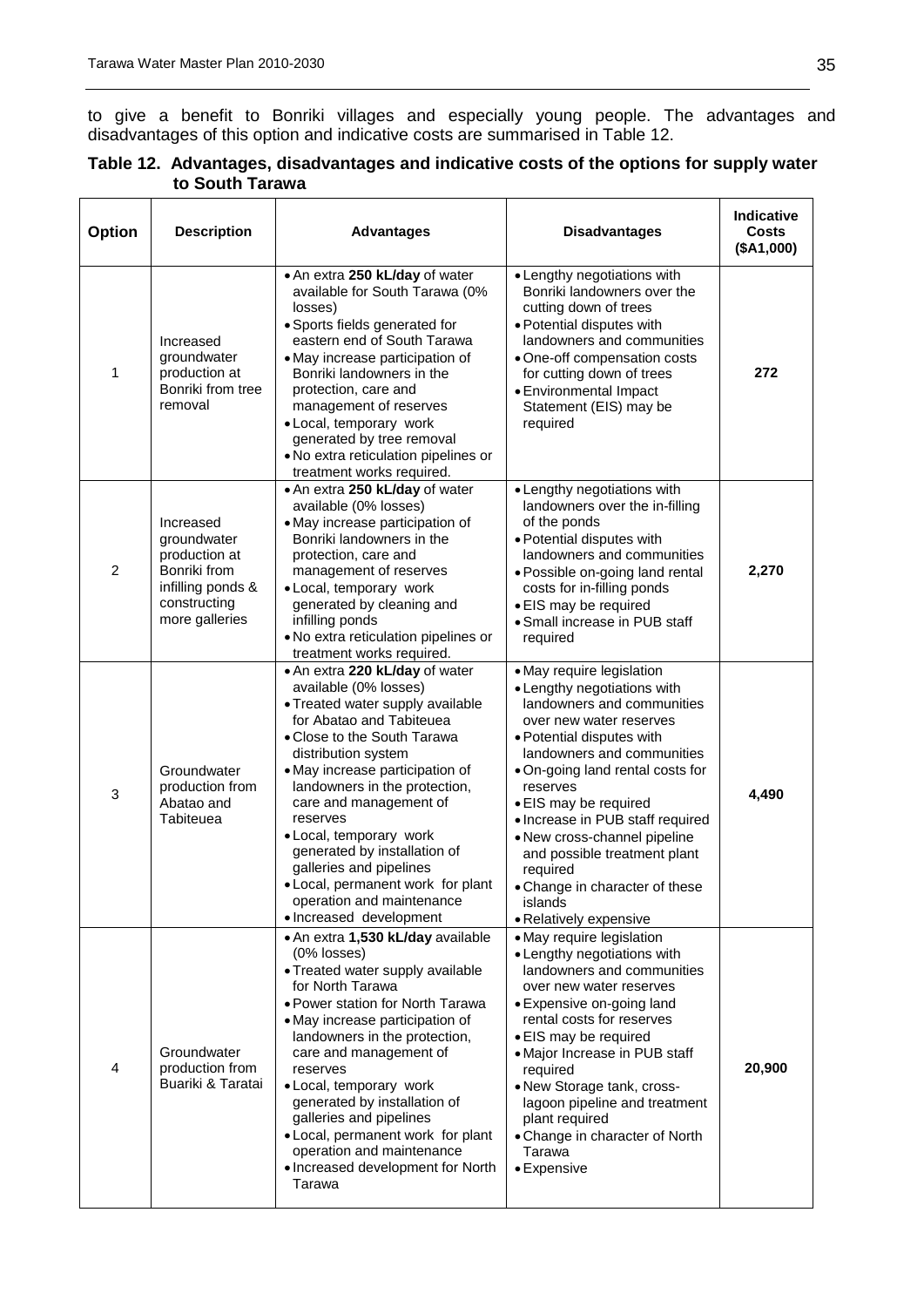| 5A             | <b>RO</b> Desalination<br>production (using<br>published data<br>for two<br>1,000 kL/day<br>units)                                | . An extra 2,000 kL/day available<br>(0% losses)<br>. RO removes pathogens from<br>product water<br>. Only small land area required<br>· Minimal land rental and<br>compensation payments<br>• Minimal negotiations with<br>landowners<br>. No new legislation required<br>• Units can be located in areas of<br>highest demand<br>• Can be installed and started<br>quickly<br>• Connects directly into existing<br>water supply pipeline<br>• Energy recovery systems<br>available                                                      | • Poor track record of RO in<br>Pacific Island Nations and<br>Kiribati in particular<br>• Requires well trained<br>operators<br>• Requires regular maintenance<br>and monitoring<br>• Energy intensive (6 to<br>18.8 MWh)<br>• Environmental impacts of<br>rejected brine<br>• Very expensive if operational<br>life is short                                | 8,600                 |
|----------------|-----------------------------------------------------------------------------------------------------------------------------------|-------------------------------------------------------------------------------------------------------------------------------------------------------------------------------------------------------------------------------------------------------------------------------------------------------------------------------------------------------------------------------------------------------------------------------------------------------------------------------------------------------------------------------------------|--------------------------------------------------------------------------------------------------------------------------------------------------------------------------------------------------------------------------------------------------------------------------------------------------------------------------------------------------------------|-----------------------|
| 5B             | <b>RO</b> Desalination<br>production<br>(based on cost<br>estimates from<br>Veolia for<br>4x552 KL/day<br>containerized<br>units) | . An extra 2,200 kL/day available<br>(0% losses)<br>. RO removes pathogens from<br>product water<br>. Only small land area required<br>• Minimal land rental and<br>compensation payments<br>• Minimal negotiations with<br>landowners<br>. No new legislation required<br>• Units can be located in areas of<br>highest demand<br>• Can be installed and started<br>quickly<br>• Connects directly into existing<br>water supply pipeline<br>• Energy recovery systems<br>available<br>• Maintenance and training<br>contracts available | • Poor track record of RO in<br>Pacific Island Nations and<br>Kiribati in particular<br>• Requires trained operators<br>• Requires regular maintenance<br>and monitoring<br>• Energy intensive (5.8 MWh)<br>• Environmental impacts of<br>rejected brine<br>• Requires well trained<br>operators<br>• Very expensive if operational<br>life is short         | 7,200                 |
| 6              | Large scale<br>constructed<br>rainwater<br>collection and<br>storage                                                              | • Can be located in areas of<br>highest demand<br>• Simple technology<br>• Minimal energy requirements<br>• Connects directly into existing<br>water supply pipeline<br>• Past experience in Tarawa with<br>communal rainwater collection<br>and storage<br>· Economic, provided system lasts<br>50 years                                                                                                                                                                                                                                 | • Massive constructed roof<br>areas and storage capacities<br>needed in order to safeguard<br>against failure during<br>droughts.<br>• Occupies too large an area for<br>limited space in Tarawa<br>• Would require negotiations<br>with landowners<br>. Would incur land rental costs<br>• Very expensive if lifetime less<br>than 50 years                 | 126,000 to<br>160,000 |
| $\overline{7}$ | Constructed<br>island for<br>groundwater<br>production                                                                            | • New government-owned land<br>. No requirement to pay rental to<br>land owners,<br>• Much easier to protect and<br>manage than the Bonriki and<br>Buota water reserves.<br>• Land created could be used for<br>high value use such as location<br>of photo-voltaics for power<br>generation                                                                                                                                                                                                                                              | • Very expensive<br>• Time to build up a fresh<br>groundwater lens to<br>supplement water supply is<br>too long to meet immediate<br>water needs<br>· Possibility of major<br>environmental and social<br>impacts from dredging<br>sediment from the lagoon has<br>been raised as a significant<br>concern<br>• Could be subject to land<br>ownership claims | 31,500 to<br>45,000   |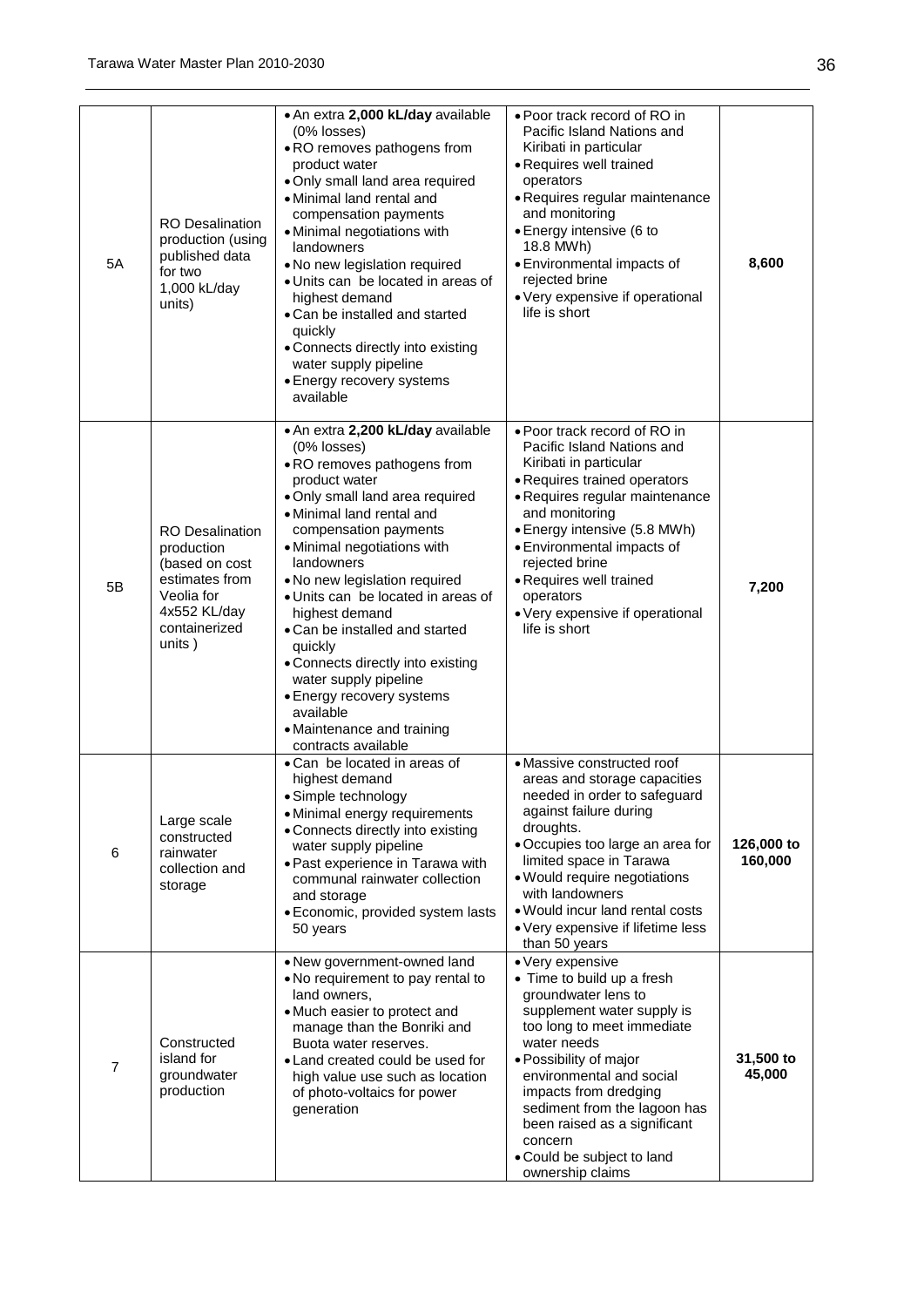#### <span id="page-36-0"></span>**6.3.3 Option 2: Infilling the ponds at the western end of Bonriki**

During construction of the airport runway at Bonriki, borrow pits were excavated at the western, lagoon end of Bonriki. These become brackish during drier periods and contribute salinity to the freshwater lens. If the bottom of these ponds were cleaned of organic matter and infilled with clean, dredged sand, the area and sustainable yield of Bonriki reserve could be increased by a further 250 kL/day. This option would require negotiations with landowners and the Bonriki community who use the ponds for soaking pandanus fronds for thatching, the installation of three new galleries in the reclaimed area and may involve possible increased land rental payments. The advantages and disadvantages of this option together with indicative costs are summarised in [Table 12.](#page-34-0)

#### <span id="page-36-1"></span>**6.4 Freshwater Sources in North Tarawa**

The main freshwater sources in North Tarawa are the shallow groundwater lenses in major islands [\(Table 8\)](#page-24-1). Rainwater harvesting can contribute to potable household use but because North Tarawa is a rural area, the number of buildings with suitable roofs for rainwater collection is limited.

Previous suggestions for providing adequate water supply for South Tarawa included the progressive use of groundwater from islands north of Buota with the pumped groundwater being pumped across the channel between Abatao and Tabiteuea (see e.g. Falkland, 2003). The gradual development of all of the islands in North Tarawa would be a lengthy process and not able to meet the immediate needs in South Tarawa. While the background groundwater report has considered all islands in North Tarawa (White, 2010b), here only two will be considered: development of groundwater resources in Abatao and Tabiteuea, islands immediately north of Buota; and the large islands of Buariki and Taratai in the far north of North Tarawa [\(Figure 3\)](#page-37-3)

#### <span id="page-36-2"></span>**6.4.1 Option 3: Groundwater production from Abatao and Tabiteuea**

In this option, a total of 8 infiltration galleries would be constructed in already surveyed areas in Abatao and Tabiteuea (Falkland *et al.*, 2003) together with a water treatment plant for each island, a cross-channel pipeline to connect with the South Tarawa and reticulation systems in each island to supply local household needs. This would increase the sustainable water supply by a modest 220 KL/day [\(Table 8\)](#page-24-1). Under this option, lengthy negotiations with landowners together with compensation payments and continuing land-rental payments will be required. New legislation may also be needed for the declaration of water reserves in Abatao and Tabiteuea.

The advantages and disadvantages of this option and indicative costs are summarised in [Table 12.](#page-34-0)

#### <span id="page-36-3"></span>**6.4.2 Option 4: Groundwater production from Buariki and Taratai**

In this option, a total of 18 infiltration galleries would be constructed in yet-to-be surveyed areas in the northern islands of Buariki and Taratai together with a power station to supply energy for pumping for the galleries and cross-lagoon transfer, one major water treatment plant, a major water storage tank, a cross-lagoon pipeline to connect with the South Tarawa reticulation system at Ambo [\(Figure 3\)](#page-37-3) and reticulation systems for islands in North Tarawa to supply local household needs. This would increase the sustainable water supply by a substantial 1,530 KL/day [\(Table 8\)](#page-24-1). Under this option, lengthy negotiations with landowners together with compensation payments and continuing, expensive land-rental payments will be required. New legislation may also be needed for the declaration of water reserves in Buariki and Taratai. This option would substantially change the character of North Tarawa.

The background report on groundwater (White, 2010b), considered the use of solar voltaic cells to produce the energy for pumping. Because of the demand for water in South Tarawa, pumping needs to be continuous and a battery-backed solar system was considered too expensive. In addition, the size of the required solar array to produce the necessary power may be too large for North Tarawa.

The advantages and disadvantages of this option and indicative costs are summarised in [Table 12.](#page-34-0)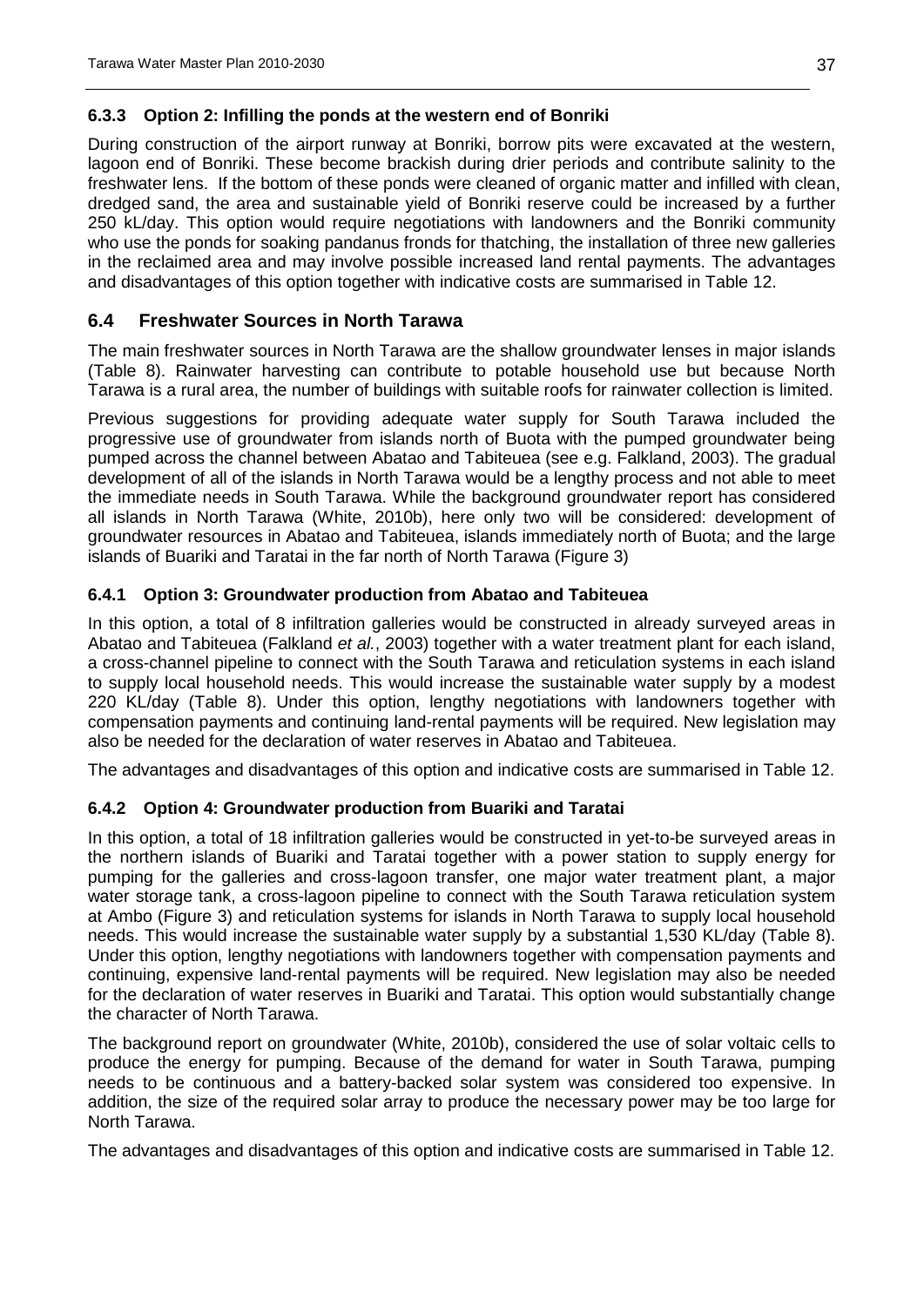

#### <span id="page-37-3"></span>**Figure 3 Option 4, development of the groundwater lenses at Buariki and Taratai with a cross-lagoon pipeline from Tabonibara to Ambo (red line) to connect with the Bonriki to Betio pipeline (blue line)**

#### <span id="page-37-0"></span>**6.5 Additional Rain and Groundwater Sources in South and North Tarawa**

The combined potential freshwater resources in South and North Tarawa in options 1 to 4 above plus increased rainwater harvesting give a potential increase in water supply of 2,310 KL/day. The estimated total capital outlay for the increased groundwater component of this is over \$A27.8 million.

#### <span id="page-37-1"></span>**6.6 Other Freshwater Sources**

The TWMP report on other water sources (White, 2011) summarises a range of other potential freshwater sources for Tarawa. The three principal options with the potential to meet Tarawa's projected future needs are seawater RO desalination, specially constructed rainwater catchments and an island constructed in the lagoon specifically for groundwater production.

#### <span id="page-37-2"></span>**6.6.1 Option 5: Seawater RO desalination**

Previous water supply projects for South Tarawa rejected the use of seawater RO desalination to supplement water supply because of its cost, energy consumption (Metutera, 2002), and complexity, as well as the short lifetime of many RO units in the Pacific and in Tarawa. The raised island of Nauru has successfully run a seawater RO plant for 10 years, supplying a major proportion of its potable water needs. One of the strategies used there is to contract out maintenance and technical services for their RO plant.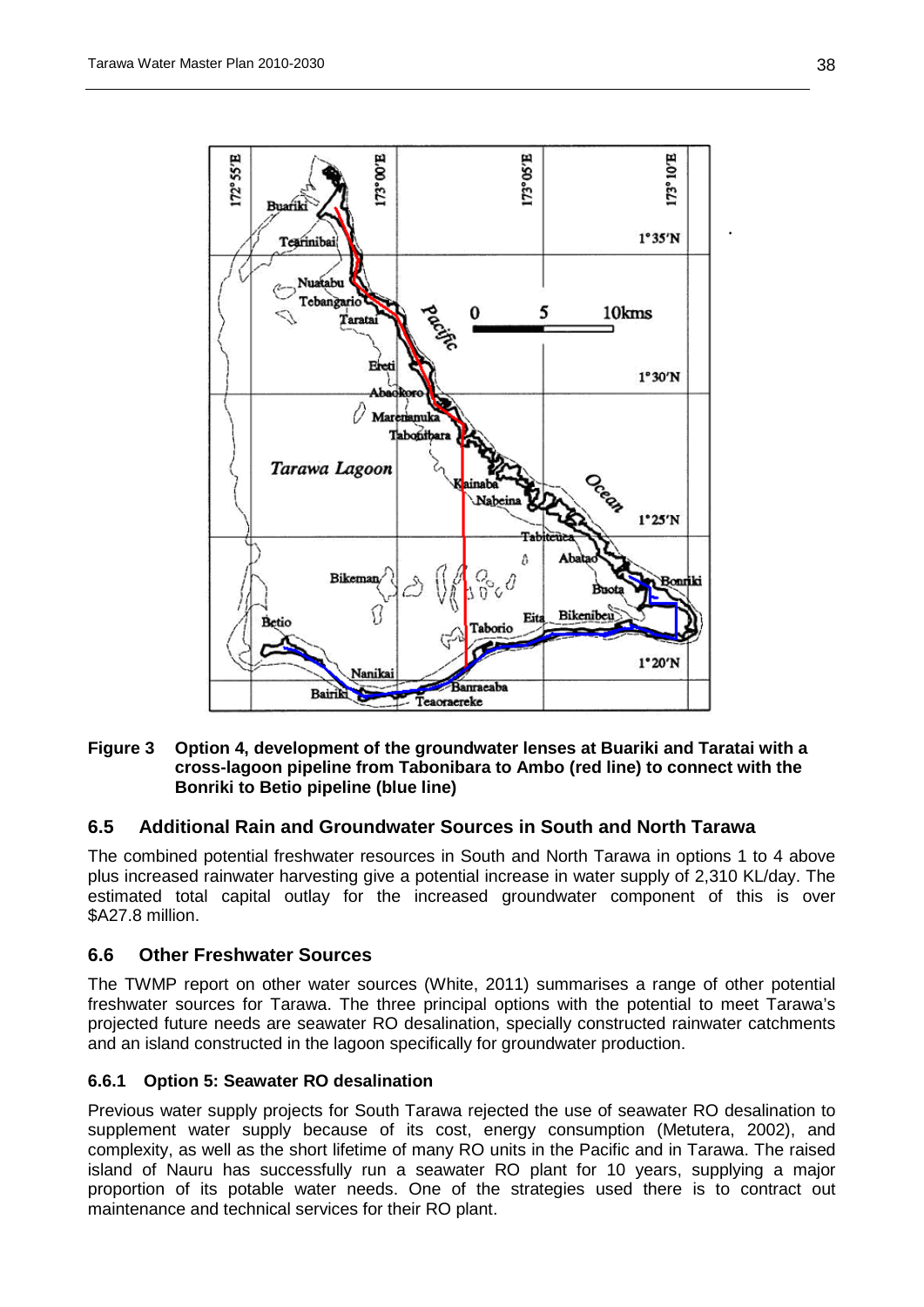Two cases have been examined here to estimate the applicability of RO to meet the water needs of Tarawa. In the first, option 5A in [Table 12,](#page-34-0) published data was used to estimate the costs and suitability of two 1,000 kL/day seawater RO plants, which could be position close to areas of maximum demand in Betio and Bairiki. In the second, option 5B in [Table 12,](#page-34-0) information was obtained from a commercial supplier, who proposed a system of four 20 foot shipping containers each containing three 184 kL/day modules (each container producing [5](#page-38-3)52 kL/day)<sup>5</sup> with a total production of 2,200 kL/day. The advantages and disadvantages of these two systems together with indicative costs are listed in [Table 12](#page-34-0)**.** Here it is suggested that maintenance, training of staff and technical advice be contracted out to the supplier of the RO systems. In the case considered, although RO plants sterilise the water produced, the water then moves through pipelines and into storage tanks that may be contaminated. Because of that, treatment plants have been included downstream of the storage tanks.

The great strengths of the RO systems is they can be installed and started quickly, are of small size, do not require lengthy negotiations with communities or excessive land rental payments, and can be installed close to areas of most need.

#### <span id="page-38-0"></span>**6.6.2 Option 6: Large scale, constructed rainwater harvesting and collection**

The rainwater catchment analysis performed as part of the rainwater component of this plan (White, 2009c) reconfirmed previous studies (Shalev, 1992) that rainwater harvesting in Tarawa is only able to supplement a small component of water supply, due to the frequent, severe, ENSO related droughts in Tarawa. In order to sustainably supply 2,000 kL/day with zero risk of failure, using the historic rainfall data, a constructed roof catchment area of 5  $km<sup>2</sup>$  is required coupled to storage tanks with total capacity of a massive 200,000 kL. Both are almost impossibly large in a small island situation.

If a 5% risk of failure is accepted, then the required roof area is reduced to 1.4 km<sup>2</sup> for the total storage capacity of 200,000 kL and a supply rate of 2,000 kL/day. The advantages and disadvantages of large scale constructed rainwater catchments are summarised in [Table 12](#page-34-0) together with the massive indicative costs.

#### <span id="page-38-1"></span>**6.6.3 Option 7: Constructed island for groundwater production**

In this option, it is proposed to construct an island 1.3 km in diameter by dredging up lagoon sediments and natural accretion to the west of the islands of Tabiang and Marenanuka in North Tarawa [\(Figure 3\)](#page-37-3). The island would be government-owned and would eventually produce, when a freshwater lens developed, approximately 2,100 kL/day from 25 installed infiltration galleries. The advantages and disadvantages of large scale constructed rainwater catchments are summarised in [Table 12](#page-34-0) together with the massive indicative costs.

#### <span id="page-38-2"></span>**6.7 Cost of Land Rental Payments for Water Reserves**

The current water reserves in South Tarawa were declared over land that was privately owned. This has been highly controversial and has generated long standing disputes between authorities and land holders and their communities. Although the PUB regulations allow the compulsory purchase of land for water reserves, this has never been used by the GoK because of the fundamental importance of land ownership in Kiribati. Instead, the GoK currently pays impacted landowners a land rental of \$A5,000/ha. For the existing Bonriki and Buota water reserves the total annual payment is \$A575,550. If the groundwater options in the North Tarawa islands of Abatao, Tabiteuea, Buariki and Taratai are pursued, the estimated land rentals there would be \$A550,000 which would bring the total land rental up to over \$A1.1 million/year. This is a major cost imposition on the water supply system and the GoK.

The unit production costs of the above water supply options will now be compared.

<span id="page-38-3"></span><sup>&</sup>lt;sup>5</sup> The help of Mr P. Battey of Veolia Melbourne, Vic, is gratefully acknowledged.  $\overline{a}$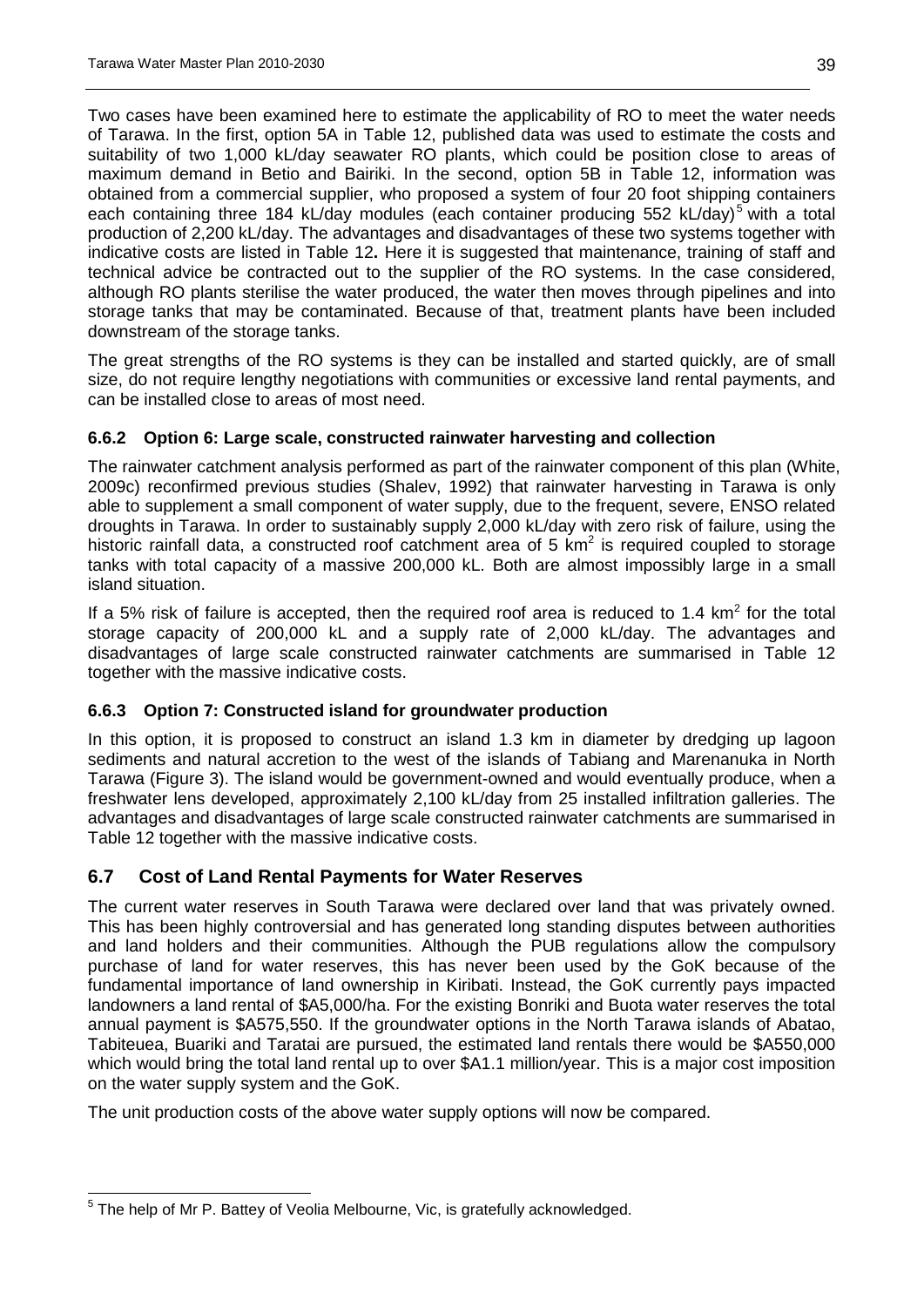## <span id="page-39-0"></span>**7. Comparison of Unit Production Costs of Options**

In order to compare the cost effectiveness of the water supply options in section [6,](#page-32-0) their unit production costs will be compared using the Capital Recovery Factor  $(CRF)^6$  $(CRF)^6$  to estimate annual capital costs, A (\$/year), from total capital costs, P (\$), over a period of n years with an interest rate, i.

$$
A = P \times CRF
$$
 [1]

where 
$$
CRF = \frac{i \times (1 + i)^n}{(1 + 1)^n - 1}
$$
 [2]

The unit production cost, UPC ( $\frac{f}{k}$ kL), for a water supply option producing W<sub>a</sub> kL/year is

$$
UPC = \frac{A + OM + R}{W_a}
$$
 [3]

where OM is the estimated annual operations and maintenance costs and R is other annual expenses including, where applicable, land rental, assumed her constant at \$A5,000/ha. In estimating the CRF, the TWMP has assumed an interest rate of 8% ( $i = 0.08$ ) and has taken the period n to be the assumed lifetime, or amortisation time, of the option.

The UPC for the water supply options in section [6](#page-32-0) are compared in [Table 13](#page-39-2) with the current UPC for the existing operations, maintenance and rental costs of water production from the Bonriki and Buota. This cost, however, is artificially low since it does not include the capital costs of the existing system.

Several features are evident in [Table 13.](#page-39-2) UPCs for the groundwater options have been calculated for different water loss rates for water delivered to consumers. It is clear that the estimated current rate of leakage imposes major cost penalties on supplying water. This emphasises the importance of lowering water losses as the highest priority. It is also evident from the table and from equations [1] to [3] that the lifetime, or amortisation time, of the option makes a major impact on its UPC, particularly for RO desalination. Maximising the lifetime of infrastructure is difficult in harsh tropical environments, but it should be a key management objective.

## <span id="page-39-1"></span>**7.1 Conclusions from the Comparison of UPCs**

The comparison of unit production costs in [Table 13](#page-39-2) shows that seawater RO desalination is the most cost effective option, provided that it remains operational for 10 years. The experience in the Pacific and in Kiribati suggests that this is difficult. Contracting out the training of operators, maintenance of units and the provision of technical advice to system manufacturers significantly increase their lifetime.

The other significant advantages of seawater RO desalination over the groundwater options are that: they can be installed and operated rapidly; they can be located close to areas of highest demand; there small size means that negotiations with land owners and communities as well as land rental payments are minimised; an EIS may not be required; and they produce pathogen-free water.

The major disadvantage of seawater RO desalination is the energy cost. Other governments around the world have offset the energy costs by installing renewable sources of equivalent energy, such as wind generators. In Kiribati, there is also the potential to use coconut oil as a direct diesel substitute.

Its is re-emphasised that before any new sources of water are introduced in South Tarawa, the rate of water loss from the reticulation system and the factors contributing to those losses need to be addressed.

#### <span id="page-39-2"></span>**Table 13 Comparison of unit production costs (UPC) for Tarawa water supply options**

<span id="page-39-3"></span> $6$  The estimates of CRF and UPC were kindly supplied by Mr A Falkand.  $\overline{a}$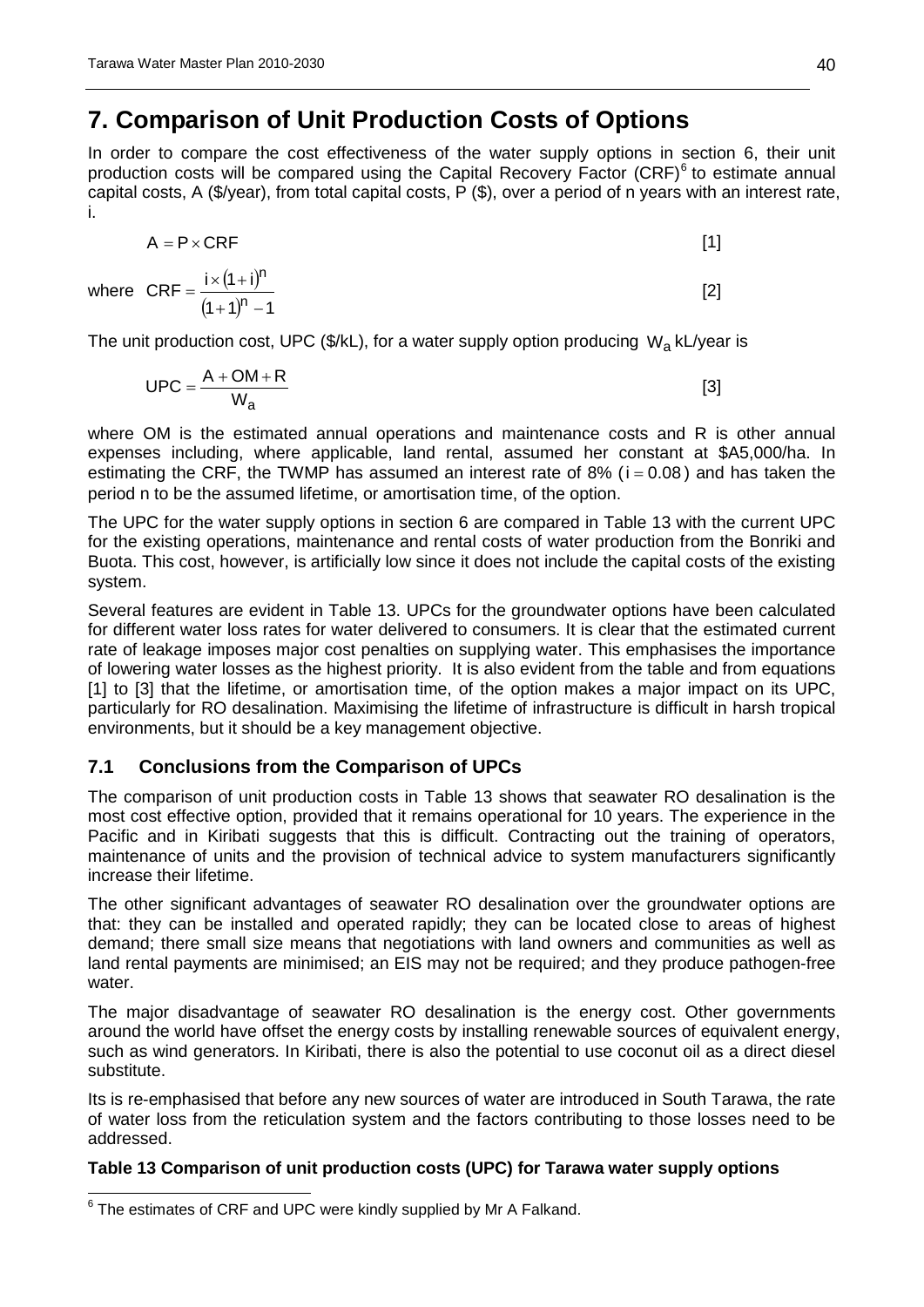| Option           | <b>Description</b>                                        | <b>Production</b><br>(kL/day) | <b>Assumed</b><br>Lifetime<br>(yr) | <b>Other details</b>                                               | <b>UPC</b><br>(\$/kL) | <b>Comments</b>                                              |
|------------------|-----------------------------------------------------------|-------------------------------|------------------------------------|--------------------------------------------------------------------|-----------------------|--------------------------------------------------------------|
|                  | Current GW<br>production from<br>Bonriki and Buota        | 2,010                         | Not<br>specified,<br>assume 20     | Current system, no capital<br>costs included, no losses<br>assumed | 3.60                  | Metutera (2002)<br>needs to be updated<br>with capital costs |
|                  | <b>Increased GW</b>                                       |                               |                                    | No losses assumed                                                  | 2.98                  | Lowest cost option                                           |
| 1                | production at<br>Bonriki from tree                        | 250                           | 20                                 | 25% losses assumed                                                 | 3.97                  | but limited increase                                         |
|                  | removal                                                   |                               |                                    | 50% losses assumed                                                 | 5.95                  | in production                                                |
|                  | Increased GW<br>production at                             |                               |                                    | No losses assumed                                                  | 5.74                  | Considerably more<br>costly than clearing                    |
| $\boldsymbol{2}$ | Bonriki from infilling<br>ponds &<br>constructing more    | 250                           | 20                                 | 25% losses assumed                                                 | 7.65                  | trees but still less<br>than North Tarawa                    |
|                  | galleries                                                 |                               |                                    | 50% losses assumed                                                 | 11.48                 | groundwater options                                          |
|                  | Groundwater                                               |                               |                                    | No losses assumed                                                  | 7.39                  |                                                              |
| $\mathbf{3}$     | production from<br>Abatao and                             | 220                           | 20                                 | 25% losses assumed                                                 | 9.86                  |                                                              |
|                  | Tabiteuea                                                 |                               |                                    | 50% losses assumed                                                 | 14.78                 |                                                              |
|                  | Groundwater                                               |                               |                                    | No losses assumed                                                  | 7.72                  | Generally similar unit                                       |
| $\overline{4}$   | production from                                           | 1,530                         | 20                                 | 25% losses assumed                                                 | 10.30                 | costs to those for<br>Abatao and                             |
|                  | Buariki & Taratai                                         |                               |                                    | 50% losses assumed                                                 | 15.45                 | Tabiteuea                                                    |
|                  |                                                           |                               | $\overline{c}$                     |                                                                    | 18.88                 |                                                              |
|                  | Desalination (RO)<br>production (using<br>published data) |                               | 5                                  | Only production costs and no<br>distribution costs                 | 8.43                  | Cost very dependent<br>on assumed lifetime                   |
|                  |                                                           | 2,000                         | 10                                 |                                                                    | 5.02                  |                                                              |
|                  |                                                           |                               | $\overline{2}$                     | Distribution costs using existing<br>system added in. No losses    | 21.66                 |                                                              |
| 5A               |                                                           |                               | $\overline{5}$                     | assumed; use "no losses" sub-<br>options above to compare with     | 11.22                 |                                                              |
|                  |                                                           |                               | 10                                 | this & other options below                                         | 7.80                  |                                                              |
|                  |                                                           |                               | $\overline{2}$                     | <b>Distribution costs using main</b>                               | 21.79                 |                                                              |
|                  |                                                           |                               | $\overline{5}$                     | pipes & tanks + tankers. No<br>losses assumed                      | 11.34                 |                                                              |
|                  |                                                           |                               | 10                                 |                                                                    | 7.93                  |                                                              |
|                  |                                                           |                               | $\overline{c}$                     |                                                                    | 6.10                  | Cost very dependent                                          |
|                  |                                                           |                               | 5                                  | Only production costs and no<br>distribution costs                 | 3.32                  | on assumed lifetime,<br>but best option if life              |
|                  |                                                           |                               | 10                                 |                                                                    | 2.41                  | time is 10 years                                             |
|                  | Desalination (RO)                                         |                               | $\overline{a}$                     | Distribution costs using existing                                  | 8.89                  |                                                              |
| 5B               | production (based<br>on cost estimates                    | 2,200                         | $\overline{5}$                     | system added in. No losses                                         | 6.10                  |                                                              |
|                  | from Veolia)                                              |                               | 10                                 | assumed                                                            | 5.19                  |                                                              |
|                  |                                                           |                               | $\overline{2}$                     | <b>Distribution costs using main</b>                               | 9.01                  |                                                              |
|                  |                                                           |                               | $\overline{5}$                     | pipes & tanks + tankers. No                                        | 6.23                  |                                                              |
|                  |                                                           |                               | 10                                 | losses assumed                                                     | 5.32                  |                                                              |
| $\,6$            | Large scale<br>rainwater collection                       | 2,000                         | 20                                 | No losses assumed                                                  | 22.67                 | Most expensive                                               |
|                  | and storage                                               |                               | 50                                 |                                                                    | 18.26                 | option                                                       |
|                  |                                                           |                               |                                    | Lower limit cost for fill; no losses                               | 8.15                  | Costs would be less                                          |
| $\overline{7}$   | Constructed island                                        | 2,100                         | 20                                 | Upper limit cost for fill; no losses                               | 9.94                  | if at least some of the                                      |
|                  |                                                           |                               |                                    | Lower limit cost for fill; no losses                               | 7.32                  | island was<br>constructed by                                 |
|                  |                                                           |                               | 50                                 | Upper limit cost for fill; no losses                               | 8.76                  | natural accretion                                            |
|                  |                                                           | Legend                        |                                    | UPC < \$5.00                                                       |                       |                                                              |
|                  |                                                           |                               |                                    | \$5.01 < UPC < \$10.00                                             |                       |                                                              |
|                  |                                                           |                               |                                    | \$10.01 < UPC < \$20.00                                            |                       |                                                              |
|                  |                                                           |                               |                                    | UPC > \$20.01                                                      |                       |                                                              |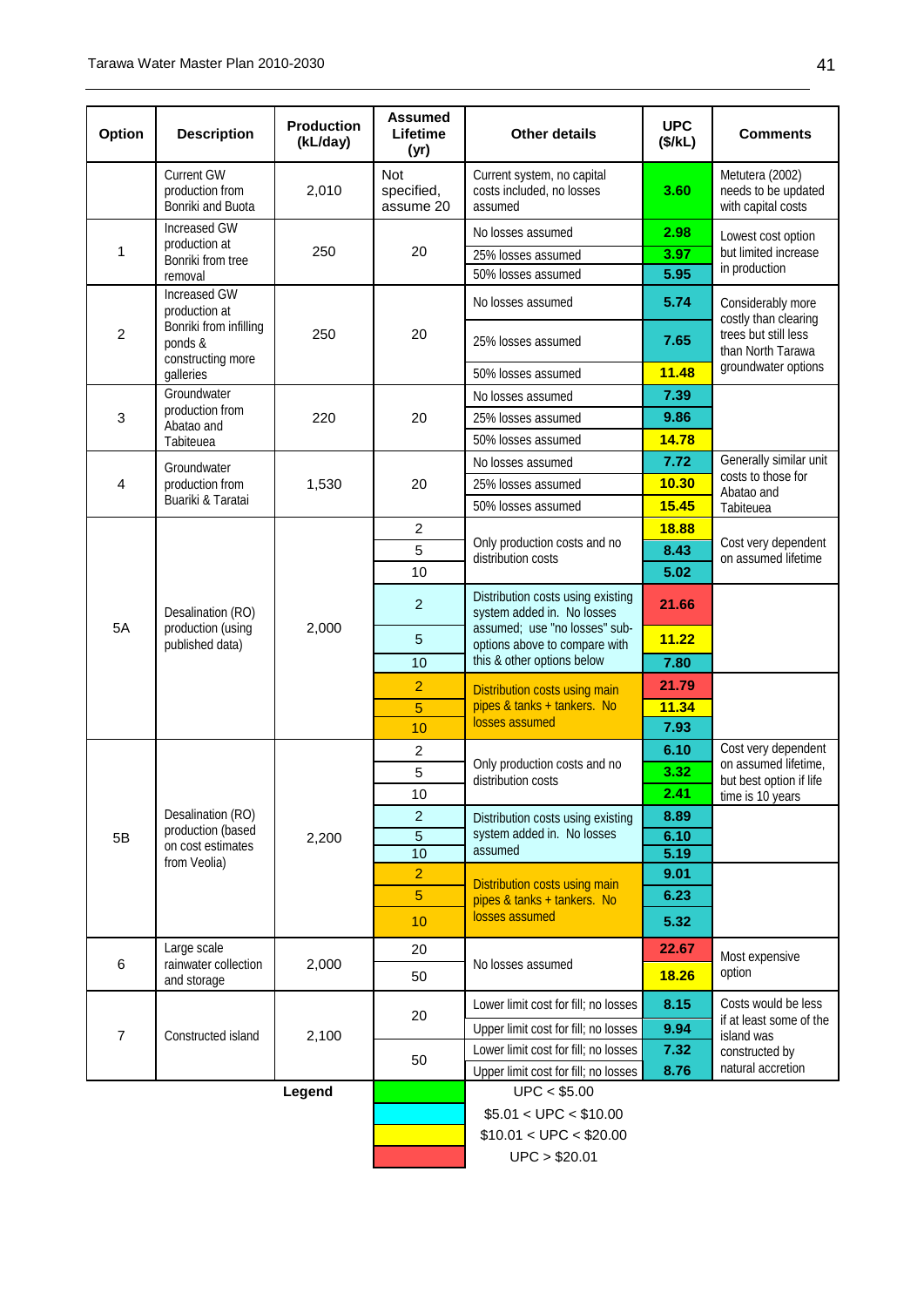## <span id="page-41-0"></span>**8. Sustainable Management of Tarawa's Freshwater Resources**

The background documents for the TWMP (White *et al.*, 2008; White 2010a,b; 2011a,b) have identified a range of management issues which need to be addressed to sustainably manage Tarawa's freshwater resources into the future. Recommendations are made in the following on these issues.

#### <span id="page-41-1"></span>**8.1 Water Legislation**

Although various water laws and regulations exist, there is no unified and comprehensive fresh water resources law. The rights and responsibilities of water users and management agencies are not fully legally defined and there are questions as to the adequacy of protection of freshwater sources. As part of the UNDP/UNCDF Outer Island Water Supply Project, the UN Interregional Advisor on Water Legislation, Mr. Miguel Solanes, developed a draft Kiribati Water Resource Management Act in 1992 and submitted it to Attorney Generals. It has never been submitted to Cabinet or to the Maneaba-ni-Mangatabu for adoption.

As a matter of urgency, the 1992 draft national water legislation should be reviewed together with all relevant water legislation, necessary revisions completed and the revised draft legislation submitted to Cabinet.

### <span id="page-41-2"></span>**8.2 Whole-of-Government Approach to Water Management**

The *Directions Assigning Ministerial Responsibility* (5 August 2003) specify the following line Ministerial key responsibilities in water:

- Minister for Public Works and Utilities water management; sewerage systems
- Minister for Health and Medical Services health inspectorate services and environmental health
- Minister for the Environment, Lands and Agricultural Development environment and conservation; waste and pollution management.

Water resource management in Tarawa however involves other important government bodies such as the Kiribati Meteorology Service and the National Economic Planning Office, Ministry of Finance and Economic Development. The National Water and Sanitation Coordination Committee, NWSCC, was set up to provide a systematic, whole-of-government coupled to non-government community organisations approach to water resource management. Its aim is: to share information; to develop a whole-of-government approach to water issues; to monitor progress of the NWRP and the NWRIP; to assess the availability and condition of water resources; and to report regularly to government. To date, there has been limited progress on these functions.

It is recommended that the NWSCC develop and implement a work plan. Because of the fundamental, national importance of water and the fact that it is a whole-of-government issue, it is also recommended that the NWSCC be placed under the control of Office Te Beretitenti to improve reporting to Cabinet and to ensure progress of the NWRIP.

#### <span id="page-41-3"></span>**8.3 Vision for Tarawa**

Tarawa is separated into two distinct zones. South Tarawa (including Buota) is a highly urbanised area whose population growth rate over the past 25 years has been well above the national average growth rate, augmented by inward migration from rural areas and outer islands. North Tarawa (excluding Buota), although growing at greater that the national rate, remains largely rural. The greatest and most immediate threat to the availability and safety of water supplies in South Tarawa is its growing population.

The estimated sustainable yields of safe freshwater sources in South Tarawa are inadequate for its current population. This situation will worsen over the next 20 years as the population grows. North Tarawa, in sharp contrast, has more than sufficient water for its communities now and will have adequate supplies in the future, provided population growth rates remain at the average rate there over the past 25 years. If the available water resources in North Tarawa were shared with South Tarawa, then the reasonable water demands of all of Tarawa could be met until almost 2020,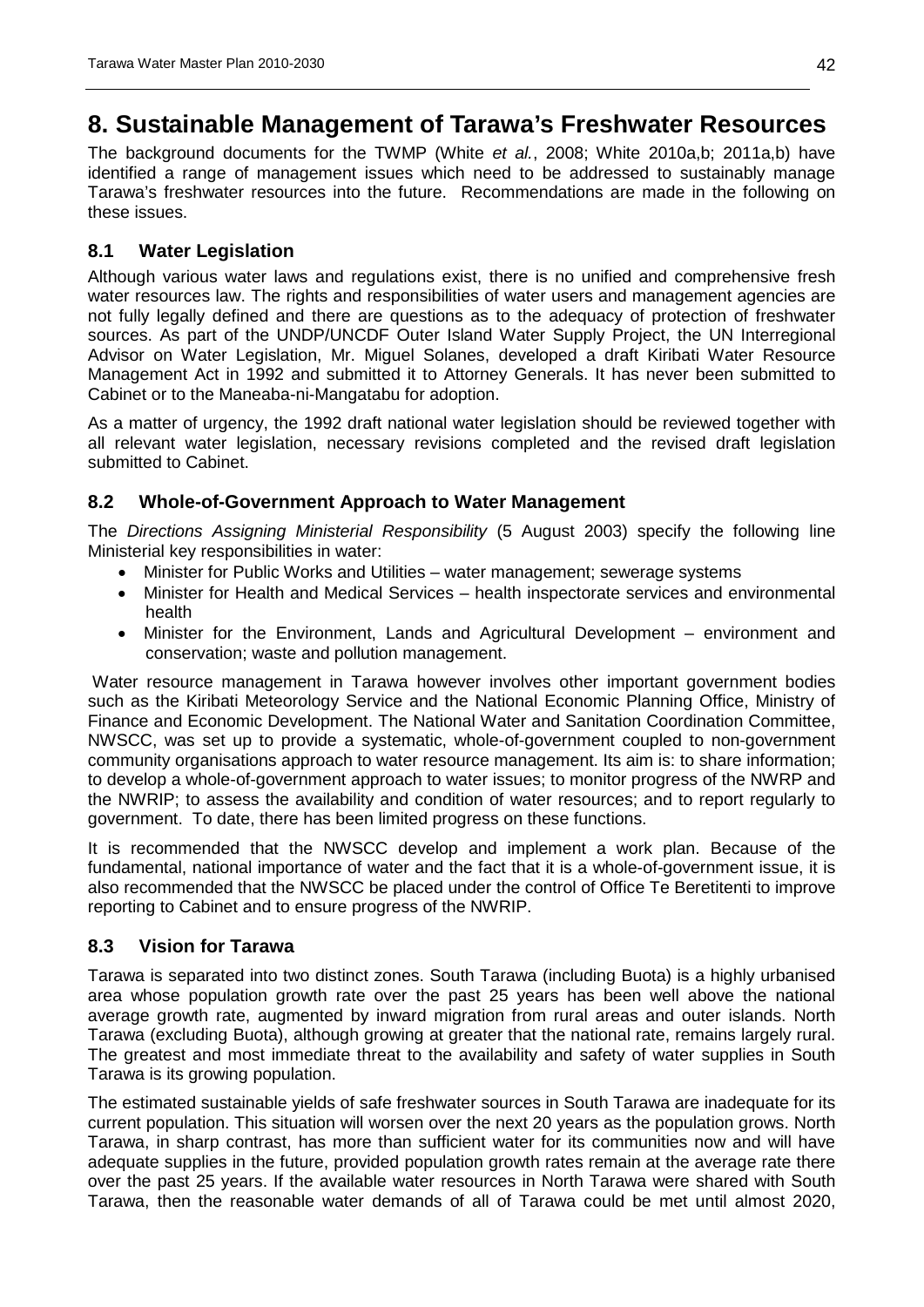provided the water losses from the reticulation are reduced to reasonable rates. Development of groundwater sources in North Tarawa, however will change the character of North Tarawa and may not be welcomed by communities there. Much of the future needs will be dependent of whether there will be plans to limit the population growth in South Tarawa.

It is recommended that the GoK clearly articulate its vision for the future development of Tarawa and develop plans to work towards the realisation of that vision.

#### <span id="page-42-0"></span>**8.4 Protection of Groundwater Reserves**

The Laws of the Gilbert Islands, 1977 declared water reserves on South Tarawa in Betio, Tearoraereke, Nawerewere to the east of Bikenibeu and Bonriki for the purpose of public water supply from the groundwater lenses in these islands. Buota, in North Tarawa, was subsequently declared a water reserve. Increased settlement at Betio forced the early abandonment of this reserve and Tearoraereke (Figure 1) was similarly abandoned by 1987. The site east of Bikenibeu was relinquished for construction of the Tungaru Central Hospital, completed in 1991.

The Public Utilities Ordinance, 1977, under the Public Utilities Board (PUB) Act, 1978, prohibit settlement on water reserves and allow eviction of existing dwellers and land owners from the declared reserves by the PUB. This regulation is highly contentious, since land is the principal form of wealth, sustenance and identity in Kiribati, and is a continuing source of tension and disputes between affected land owners and the Government, which sometimes leads to vandalism of infrastructure. The regulations under the PUB Act allow for the compulsory purchase of land on water reserves. Compulsory purchase is an anathema and has never been used for water reserves. Instead the GoK, through MELAD, pays commercial rents to land owners in Bonriki and Buota for the use of land in water reserves.

The abandonment of the water reserves in Betio and Tearoraereke emphasises the contentious nature of the water reserve regulations, the general reticence to enforce them and the scarcity of available land for settlement in South Tarawa. Encroachment by settlers and squatters on the existing water reserves at Bonriki and Buota is accelerating, despite the regulations, because of South Tarawa's ever-increasing population and scarcity of land. Abandonment of these water reserves, the main sources of safe, treated water in Tarawa is not an option. Continued settlement greatly increases the risk of a severe disease outbreak, such as the 1977 cholera outbreak. One significant problem in addressing the problem of settlement on the reserves is that there are several agencies, such as PUB, WEU in MPWU, Lands and Environment and Conservation Division in MELAD and MHMS who have some responsibility for management. The lack of a clear definition of responsibility is a recipe for inaction.

It is strongly recommended that: the protection of groundwater reserves be recognised as being of high priority in maintaining and improving the public health and safety of communities in South Tarawa; that a single agency be given the responsibility of preventing encroachment, inappropriate use and improving management of water reserves; that settlements be removed from water reserves; and that only land uses which do not pose a risk to groundwater quality be allowed.

#### <span id="page-42-1"></span>**8.5 Monitoring of Water Resources**

The water resources of Tarawa are scarce and vulnerable to both human and natural impacts. The improved management of the fragile water resources in Tarawa is complex and requires accurate information on the quantity and quality of rainwater and groundwater in Tarawa, on the rates of extraction and use, on the impacts of climate variability and land use, and on the public health and environmental impacts of the water supply system. Monitoring of the resource, its use and impacts and the analysis of data and the regular reporting of that analysis to GoK are critical to improving management of water in Kiribati.

It is recommended that a comprehensive water resources monitoring and reporting plan be developed along with the resource requirements and organisational responsibilities for ensuring that good quality information, necessary for managing water in Tarawa is available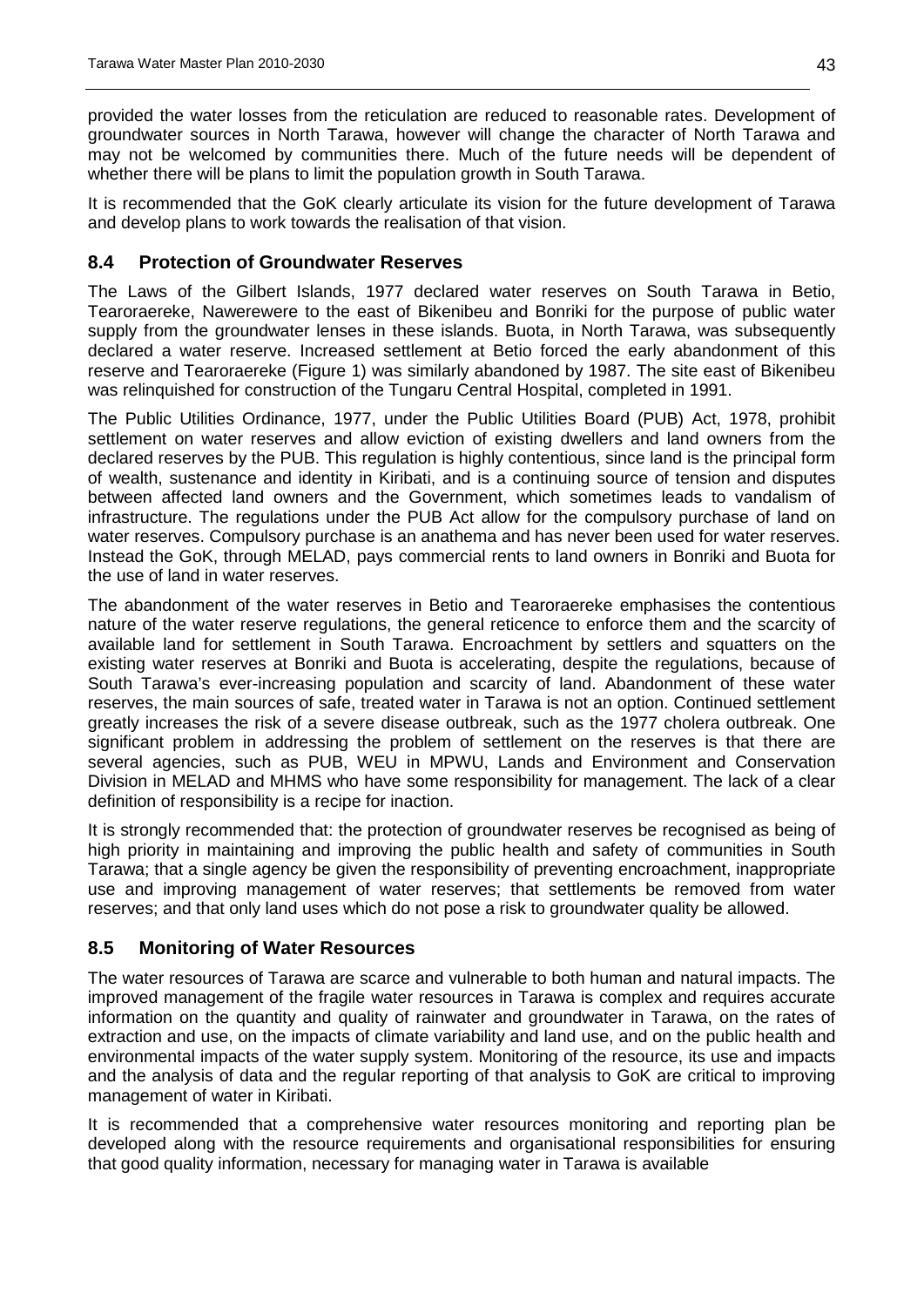### <span id="page-43-0"></span>**8.6 Payment of Land Rental in Groundwater Reserves**

The TWMP has shown that the current land rentals paid to owners of lands in water reserves impose a major financial burden on the GoK and distorts the operational cost of water supply in South Tarawa. Despite these payments, increased settlements on and misuse of reserves, and vandalism of infrastructure continues.

It has long been suggested that rental payments be tied to reserve management objectives, so that the landowners be paid as custodians of water reserves with responsibilities for managing and protecting water reserves and infrastructure. In this model, failure to meet land management objectives would result in decreased payment. This provides incentives for landowners to participate in management of reserves and improve protection of reserves.

It is recommended that the payment of land rentals to land owners in water reserves be linked to land management criteria

### <span id="page-43-1"></span>**8.7 Committee for the Management and Protection of Water Reserves**

In order to control encroachment of settlers onto water reserves a community-government Committee for the Management and Protection of Water Reserves was established in 2000 as a lead-in to the SAPHE project. This Committee had community representatives from Bonriki and Buota villages, from Tarawa *unimwane* and representatives of government agencies. It appears that the Committee never met and has certainly been defunct for some time.

It is recommended that the community-government Committee for the Management and Protection of Water Reserves be re-established and supported.

#### <span id="page-43-2"></span>**8.8 Sustainable Groundwater Pumping Rates**

Accurate estimates of the sustainable pumping rates from Bonriki and Buota have been established for the historic rainfall record. These permit continuous groundwater pumping without seriously depleting the groundwater resource. Pumping at greater than the sustainable rate during long droughts has the potential to salinise the groundwater lens at a time when freshwater is most in demand. Since 2004, following the SAPHE project, pumping at Bonriki has been significantly above the sustainable rate and some evidence of increases in salinity have been observed (White and Falkland, 2010). The failure of the pipeline from Buota in June 2008, has meant that there were pressures to continue the higher rate of pumping from Bonriki

It is recommended that the groundwater pumping rate from Bonriki be reduced to the sustainable rate as soon as practical.

#### <span id="page-43-3"></span>**8.9 Control of Water Losses**

The total water lost from the supply system in South Tarawa is unknown but it is believed to be as high as 50%. The major portion of losses appears to occur in the domestic supply system to households. This involves enormous daily waste of a precious resource, doubles unit production costs, incurs costs of around \$A1.3 million/year, diminishes the supply of water available to communities along South Tarawa and means that the supply system can only be operated intermittently. There is no point in augmenting the water supply in South Tarawa through introduction of new water sources if the current leakages are allowed to persist.

It is recommended as matter of highest priority that the water losses from the reticulation system be reduced to the target level of 25% or less. As a contingency plan, excessively leaky portions of the system should be isolated with water needed by households being supplied by bulk distribution.

#### <span id="page-43-4"></span>**8.10 Demand Management**

There are long-standing cultural and social customs in Kiribati that make demand management a difficult issue. These, however, have led to a situation in water supply where the distribution of water in South Tarawa is inequitable, where wastage is encouraged and anti-social and even illegal actions are condoned, and where the water supply system is not financially sustainable.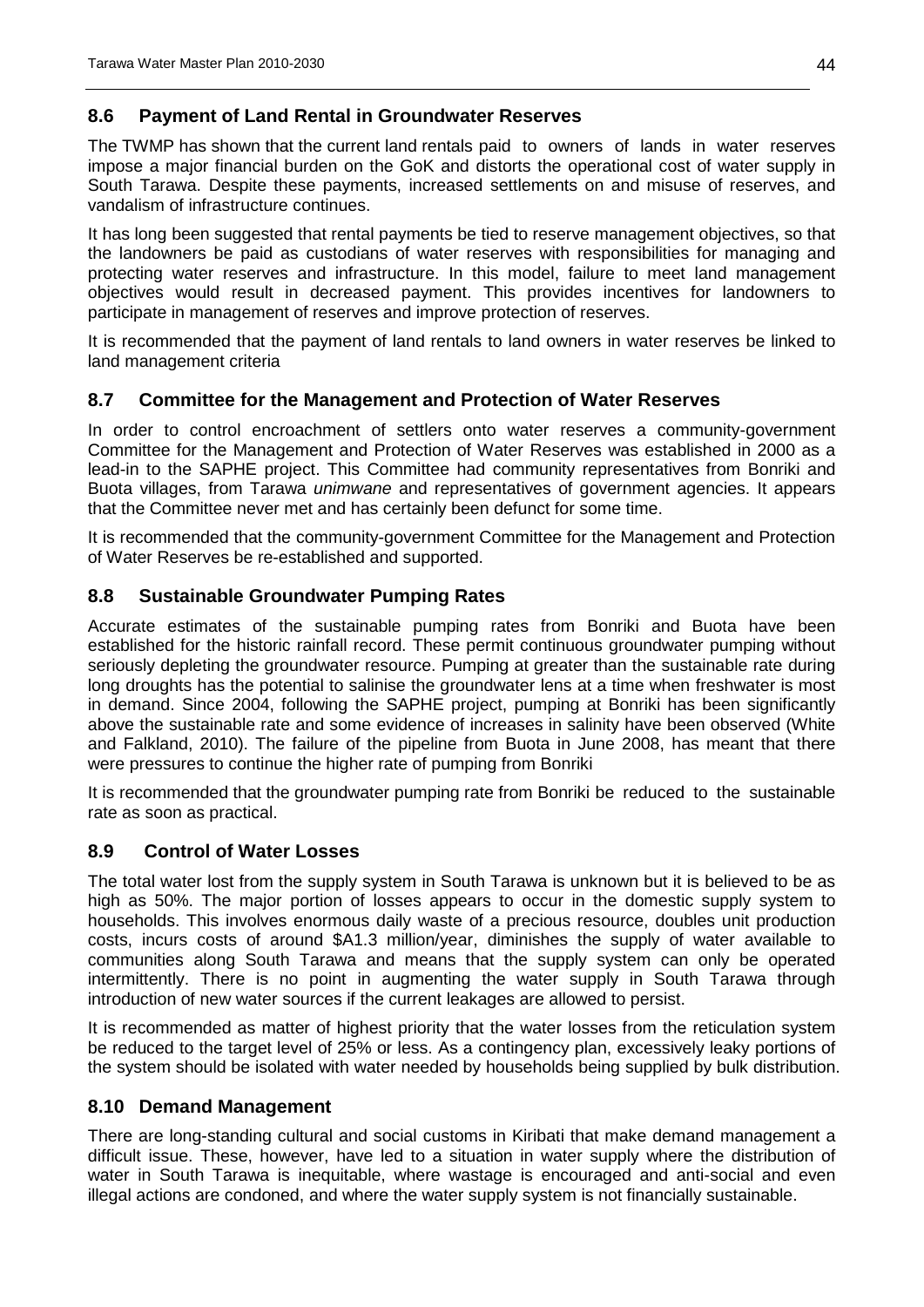The only mechanism presently available to the PUB to control demand is to supply piped water intermittently to various regions in South Tarawa for a brief time every two or three days. This has three disadvantages: households leave taps open to collect water in containers, so losses are high; customers are very reluctant to pay for an intermittent water supply; and intermittent supplies are prone to bacterial build-up in supply lines.

One problem faced in introducing water tariffs in Tarawa is the number of households with limited capacity to pay for water. Metering consumption of water and tiered charging appear the only sensible and equitable means of controlling excessive demand provided that it is well managed and contains measures to provide for the disadvantaged.

It is recommended that installation of water meters should be considered in any upgrading of the domestic distribution system and that a system for discouraging wasteful use of water be introduced.

### <span id="page-44-0"></span>**8.11 Cost Recovery**

The public freshwater supply system in South Tarawa is financially unsustainable with operations and maintenance costs far exceeding revenue. This means that people in South Tarawa are being subsidised at the expense of communities in rural areas and that those who pay for bulk water deliveries are subsidising the majority who do not. This subsidisation of urban communities is one of the key drivers of the in-ward migration to South Tarawa. The metering of water supplied to householders and a tiered system of charging for water coupled with a transparent scheme for subsidising the disadvantage is one way of improving cost recovery.

It is recommended that a more equitable and financially robust method of cost recovery for water supply be developed and introduced.

### <span id="page-44-1"></span>**8.12 Drought Contingency Plan**

Long ENSO-related severe droughts, in which rain tank storages fail and many household wells in narrower islands become to saline to use, occur frequently in Tarawa. Despite their frequency, each drought is considered to be an exceptional emergency. A drought contingency plan should have the following elements:

- An effective early drought warning system (KMS currently has SCOPIC)
- A method of reporting drought risk to water Ministries, the PUB and Cabinet
- An effective public communication strategy about drought risk
- An effective public communication strategy about water conservation
- A strategy to isolate excessively leaking parts of the South Tarawa reticulation system and to supply water from fixed distribution points or by tanker
- A strategy to increase monitoring of groundwater and rainwater
- Ensuring that there are sufficient, well maintained water tankers to deliver water Increased frequency of monitoring of groundwater sources
- Ensure there is adequate legislative basis for emergency interventions

It is recommended that a drought contingency plan be developed and approved by the NWSCC and submitted to Cabinet for consideration

#### <span id="page-44-2"></span>**8.13 Improved Rainwater Use**

The TWMP attempt to estimate current and potential use of rainwater was hampered by the lack of information on the characteristics of rainwater systems in Tarawa. In South Tarawa, over the past decade there has been a major increase in the installation and use of rainwater collection and storage systems, partly due to the increase in buildings with suitable roofs and partly to the SAPHE revolving fund for the purchase of rain tanks. There is a need for community education of the maintenance and operation of rainwater systems. Large public buildings, many financed by aid donors, continue to be build with, either inadequate rainwater collection and harvesting, or none at all. The building codes and regulation mandate the installation of appropriate rainwater collection in new buildings, but they are not enforced. Over thirty five years ago in South Tarawa there was a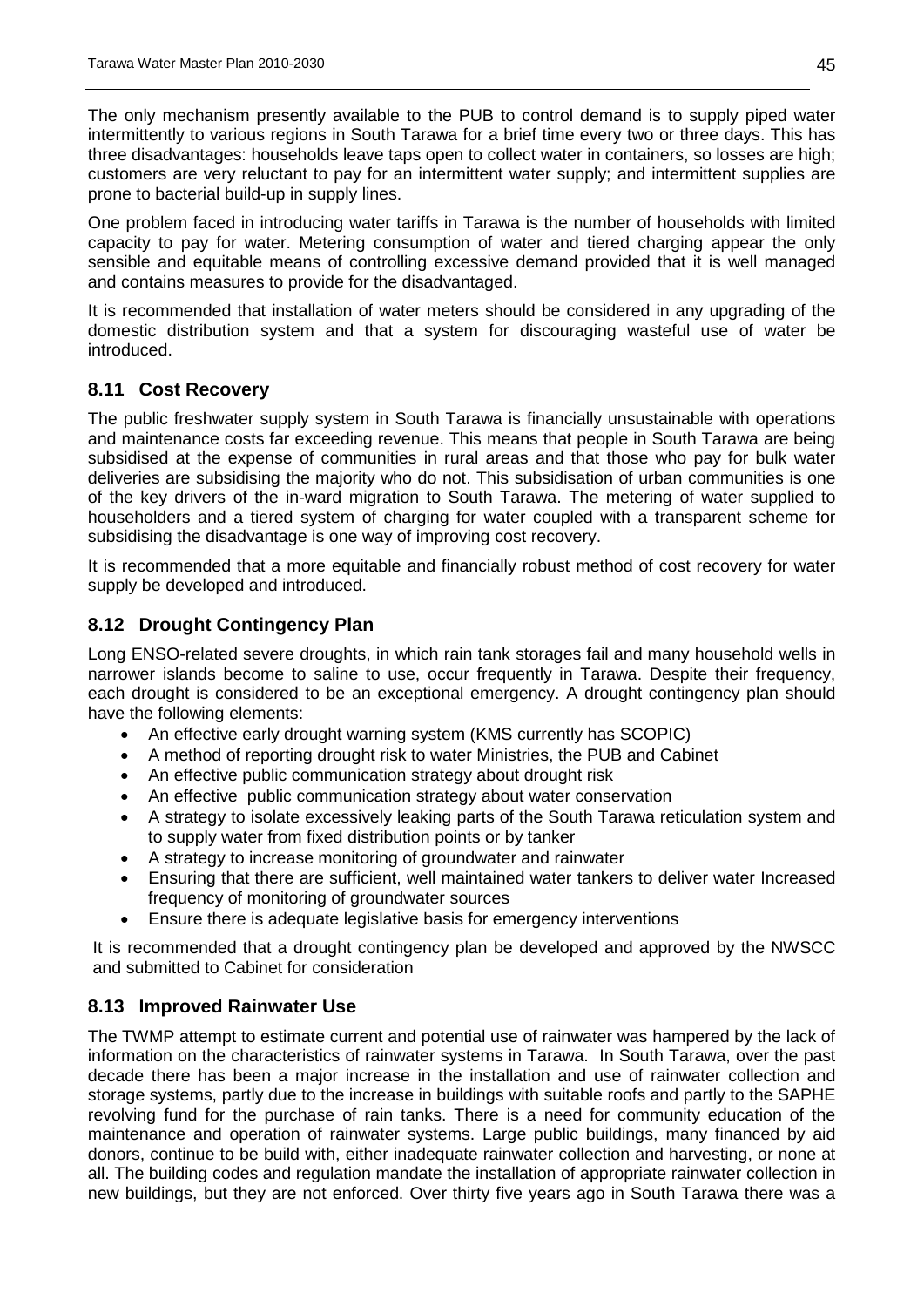system of distribution rainwater collected from large government and community buildings which has long been defunct.

It is recommended that: a database be established and maintained on the location and characteristics of rainwater harvesting systems in Tarawa; a community education program on the installation, operation and maintenance of rainwater systems be developed<sup>[7](#page-45-3)</sup>; a system for ensuring that the existing building regulation and codes detailing the installation of adequate rainwater systems in new buildings are enforced; and the potential and rules for communal rainwater distribution from large public buildings be explored and developed.

### <span id="page-45-0"></span>**8.14 Safety of Household Wells**

The TWMP was hampered by the lack of systematic information on the water quality of household wells in Tarawa. Because of that it was assumed that, except for toilet flushing, all household water used in South Tarawa has to come from treated reticulated water or rainwater. It is believed that polluted household wells may be responsible for the poor public health data in South Tarawa. *."*  Shalev (1992), nineteen years ago, concluded "*In high-density housing areas such as South Tarawa, all the remaining old open wells are now a severe health hazard and must be earth filled and abandoned."* Monitoring of the quality of water currently being used from open or closed household wells is essential for reducing public health risk.

It is recommended as a matter of urgency that the water quality of representative household wells in Tarawa be monitored and reported.

### <span id="page-45-1"></span>**8.15 Behavioural Change**

South Tarawa is a highly urbanised society whose needs differ from the practices and traditions of lower-density, subsistence rural areas. Some of the problems evident in the water sector stem from this mismatch of practices. The activities of individuals, such as gravel mining on water reserves, can threaten the public health of entire communities. A gradual behavioural change is required. Short duration community awareness campaigns appear to have very limited effectiveness. What is needed is a long-term coordinated and continuing program, starting with the earliest aged school children and involving the church and community groups to bring about behavioural change and the recognition that all will benefit from cooperative, community-focussed actions. It is suggested that the following could be useful indicators for a behavioural change program:

- 1. Widespread recognition that fresh water is a scarce resource in Tarawa that must be conserved and used wisely
- 2. Widespread recognition that groundwater is easily polluted so that the community is involved in protecting sources of fresh water from contamination and misuse.
- 3. Widespread recognition of the rights of others to have equal access to good quality water so that our actions do not diminish the access to or quality of our neighbour's water.
- 4. Evidence that the next generation is being trained in these values

It is recommended that a long-term coordinated and continuing program be established to bring about behavioural change in the use and sharing of water, and in its protection and conservation. This program must include a comprehensive water education program for schools.

#### <span id="page-45-2"></span>**8.16 Training and Succession Planning**

The issues faced in managing water in Tarawa are complex, wide-ranging and diverse, but there are very few adequately trained people to deal with them. In addition, the GoK policy on retirement at age 50 means that expertise is soon lost. It is important that a whole-of-government plan be developed for the training of staff in the water sector and a plan be developed for planning for their replacement.

It is recommended that a whole-of-government plan be developed for the training of staff in the water sector and a succession plan developed for ensuring passing on of expertise.

<span id="page-45-3"></span> $7$  SOPAC has excellent educational materials on rainwater harvesting  $\overline{a}$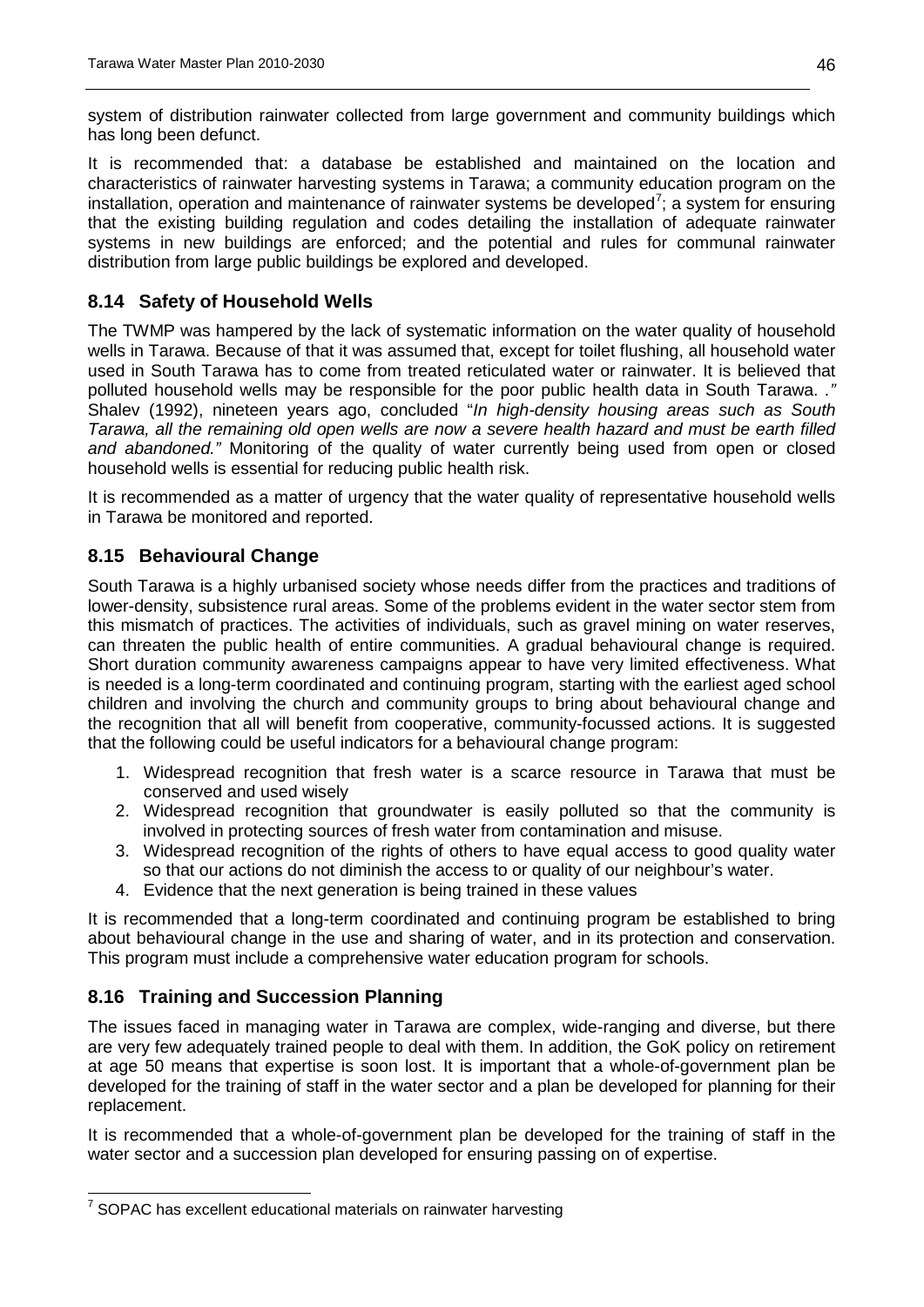## <span id="page-46-0"></span>**9. References**

- Ackoff, R.L. (1999). *Ackoff's Best. His Classic Writings on Management,* John Wiley and Sons, New York, 356 pp.
- ADB (2004). Sectoral Strategy and Action Program. Promotion of Effective Water Management Policies and Practices. Asian Development Bank TA No 6031 – REG (TAR: 35494-01), prepared by Sinclair Knight Merz and Brisbane City Enterprises, August 2004.
- AGDHC (1975). Operation and maintenance manual for South Tarawa piped water supply system. Prepared for AIDAB, December 1975, Australian Government, Department of Housing and Construction, Canberra, 165 pp.
- Ali M, Hay J, Maul G, Sem G (2001) Chapter 9: Small Island States In R.T. Watson, M.C. Zinyowera, R.H. Moss, D.J. Dokken (Eds). IPCC Special Report on the Regional Impacts of Climate Change. An Assessment of Vulnerability. UNEP and WMO. [www.grida.no/publications/other/ipcc\\_sr/?src=/climate/ipcc/regional/index.htm](http://www.grida.no/publications/other/ipcc_sr/?src=/climate/ipcc/regional/index.htm)
- Falkland A (1992) Review of Tarawa Freshwater Lenses, Republic of Kiribati. Report HWR92/681. Hydrology and Water Resources Branch, ACT Electricity and Water. prepared for Australian International Development Assistance Bureau
- Falkland A. (2003). Review of Groundwater Resources Management for Tarawa, Asian Development Bank, Kiribati SAPHE Project: Mid-Term Review, Loan No 1648-KIR (SF), March 2003, Ecowise Environmental, 60pp.
- Falkland A, White I, Turner B (2003) Report on Abatao-Tabiteuea Groundwater Investigations, Tarawa, Kiribati, Dec 2003, Kiribati SAPHE Project, OEC Osaka, Japan and SAPHE PMU, Bairiki, Tarawa.
- GWP (2010) Island Water Resource Survey, North Tarawa. GWP Consultants LLP, UK, 12 Dec 2010.
- Howard G., Bartram J. (2003). Domestic water quantity, service level and health. WHO/SDE/WSH/03.02. http://www.who.int/water\_sanitation\_health/diseases/WSH03.02.pdf, World Health Organization, Geneva, 33pp.
- McMichael AJ. and Martens WJM. (1995) The health impacts of global climate change: grappling with scenarios, predictive models, and multiple uncertainties. Ecosystem Health 1(1), 23-33.
- Metutera T. (2002). Water management in Kiribati with special emphasis on groundwater development using infiltration galleries. Case study presented as part of Theme 1, Water Resources Management, at the Pacific Regional Consultation Meeting on Water in Small Island Countries, Sigatoka, Fiji , 29 July - 3 August 2002.
- NIWA (2008a) KAP II Information for Climate Risk Management: High Intensity Rainfall and Drought WLG 2008-12, October 2008, National Institute for Water and Atmosphere, New Zealand.
- NIWA (2008b) KAP II Climate Information for Climate Risk Management: Sea-levels, waves, runup and overtopping HAM 2008-22, October 2008, National Institute for Water and Atmosphere, New Zealand.
- Pipeline Network Analysis (2010). Unaccounted for Water and Leakage Assessment, Prepared for KAP II Project, Pipeline Network Analysis, Southport, Queensland Australia. 44pp.
- Shalev Z (1992). Draft 10 year national water master plan. January 1992, Ministry Works and Energy and UNDTCP, Betio, Tarawa
- Talu A., Baraniko M., Bate K., Beiabure M., Etekiera K., Fakaodo U., Itaia M., Karaiti B., Kirion M.T., Mamara B., Onorio A., Scutz B., Taam T., Tabokia N., Takaio A., Tatua A., Teanako B., Tenten R., Tekonnang F., Teraku T., Tewei T., Tiata T., Timiti U., Kaiuea T., & Uriam K. (1979). *Kiribati: Aspects of History*, Fiji Times & Herald Ltd., Suva, Fiji. 212pp.